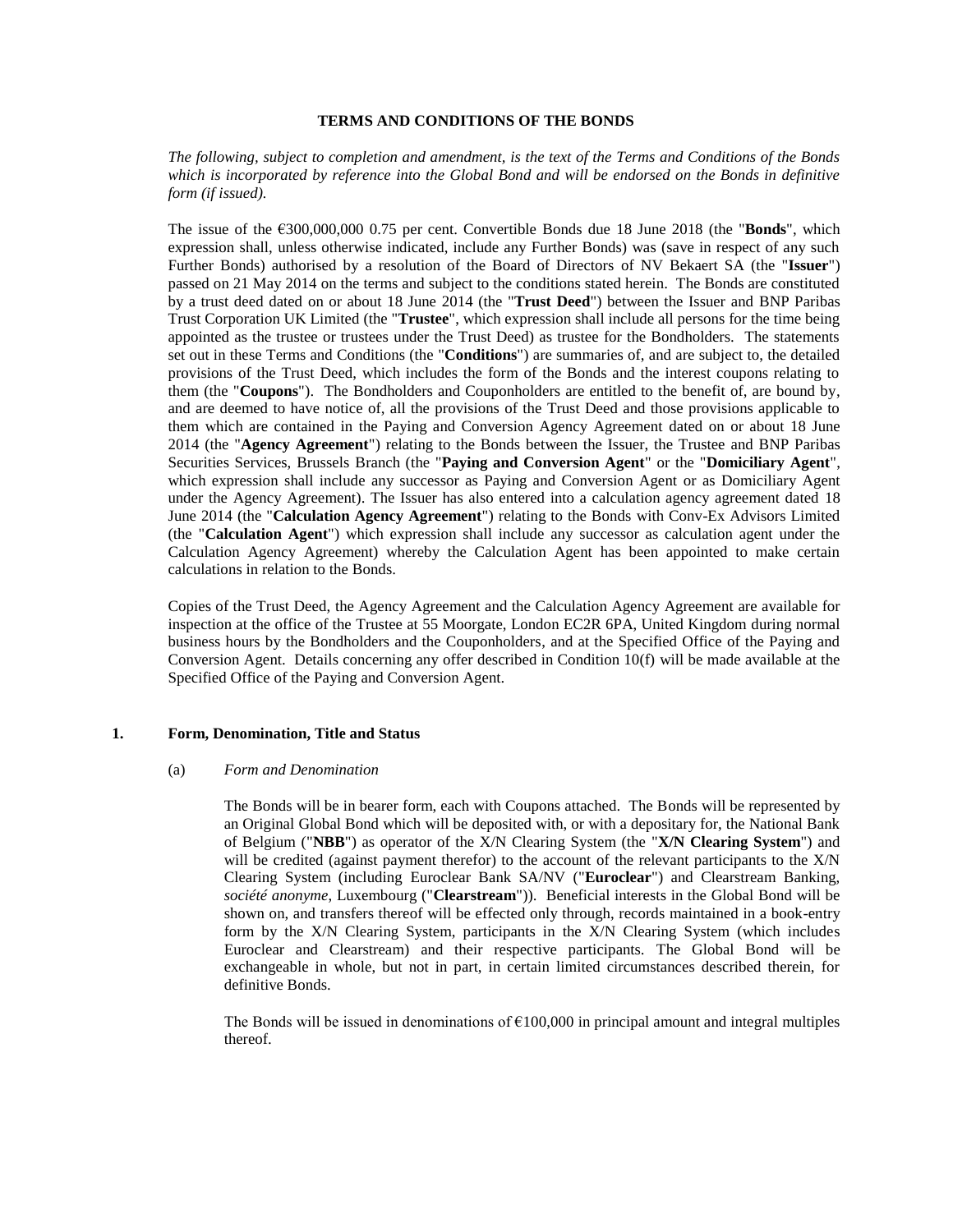(b) *Title*

The persons shown in the records of the NBB, or of participants in the X/N Clearing System (which include Euroclear and Clearstream) and of their respective sub-participants as holders of a particular principal amount at maturity of the Bonds (in which regard any certificate or other document issued by the NBB or by the relevant direct or indirect participant shall be conclusive and binding for all purposes save in the event of manifest error) shall for all purposes be treated by the Issuer and the Paying and Conversion Agent as the holders of such principal amount at maturity of Bonds other than with respect to the payment of principal, premium (if any) or interest on such Bonds, the right to which will be vested, as against the Issuer and the Trustee, solely in the persons shown in the records of NBB as the holder of such principal amount at maturity of Bonds.

Transfers of Bonds are to be effected through the book-entry facilities of the X/N Clearing System, participants in the X/N Clearing System (which include Euroclear and Clearstream) and their respective participants. The circulation of the Bonds in the X/N Clearing System is limited to X-accounts, which are exempt securities accounts opened with a financial institution that is a direct or indirect participant in the X/N Clearing System on behalf of investors that are eligible investors as referred to in article 4 of the Belgian Royal Decree of 26 May 1994 on the deduction of withholding tax (*Arrêté royal du 26 mai 1994 relatif à la perception et à la bonification du précompte mobilier* / *Koninklijk besluit van 26 mei 1994 over de inhouding en de vergoeding van de roerende voorheffing*). Any transfers will be made and settled in accordance with the rules and operating procedures of the participants in the X/N Clearing System. When made through the X/N Clearing System, Euroclear or Clearstream, such transfers will be settled in same-day funds in the same manner as conventional eurobonds.

(c) *Status*

The Bonds and Coupons constitute direct and (subject to Condition 2) unsecured obligations of the Issuer ranking *pari passu*, without any preference among themselves. The payment obligations of the Issuer under the Bonds and Coupons shall, save for such exceptions as may be provided by applicable legislation and subject to Condition 2, at all times rank at least equally with all of its other present and future unsecured and unsubordinated obligations.

## <span id="page-1-0"></span>**2. Negative Pledge**

So long as any of the Bonds remains outstanding (as defined below), the Issuer shall not (and shall ensure that no Material Subsidiary (other than a Jointly Controlled Subsidiary) will and shall use reasonable endeavors to ensure that no Material Subsidiary that is a Jointly Controlled Subsidiary will ) create or permit to subsist any mortgage, charge, pledge, lien or other form of encumbrance or security interest ("**Security Interest**") upon the whole or any part of its undertaking or assets, present or future, to secure any Relevant Debt, or any guarantee or indemnity in respect of any Relevant Debt unless, at the same time or prior thereto, the Issuer's obligations under the Bonds, the Coupons and the Trust Deed either (a) are secured equally and rateably therewith to the satisfaction of the Trustee, or (b) have the benefit of such other Security Interest, guarantee, indemnity or other arrangement as the Trustee in its absolute discretion shall deem to be not materially less beneficial to the Bondholders than the Security Interest created or subsisting for the Relevant Debt or as shall be approved by a Resolution of the Bondholders.

"**Relevant Debt**" means any present or future indebtedness which is in the form of, or represented by, bonds, notes, debentures, loan stock or other securities which are, with the consent of the person issuing the same, for the time being quoted, listed or ordinarily dealt in on any stock exchange, over-the-counter or other established securities market and having an original maturity of more than one year from its date of issue.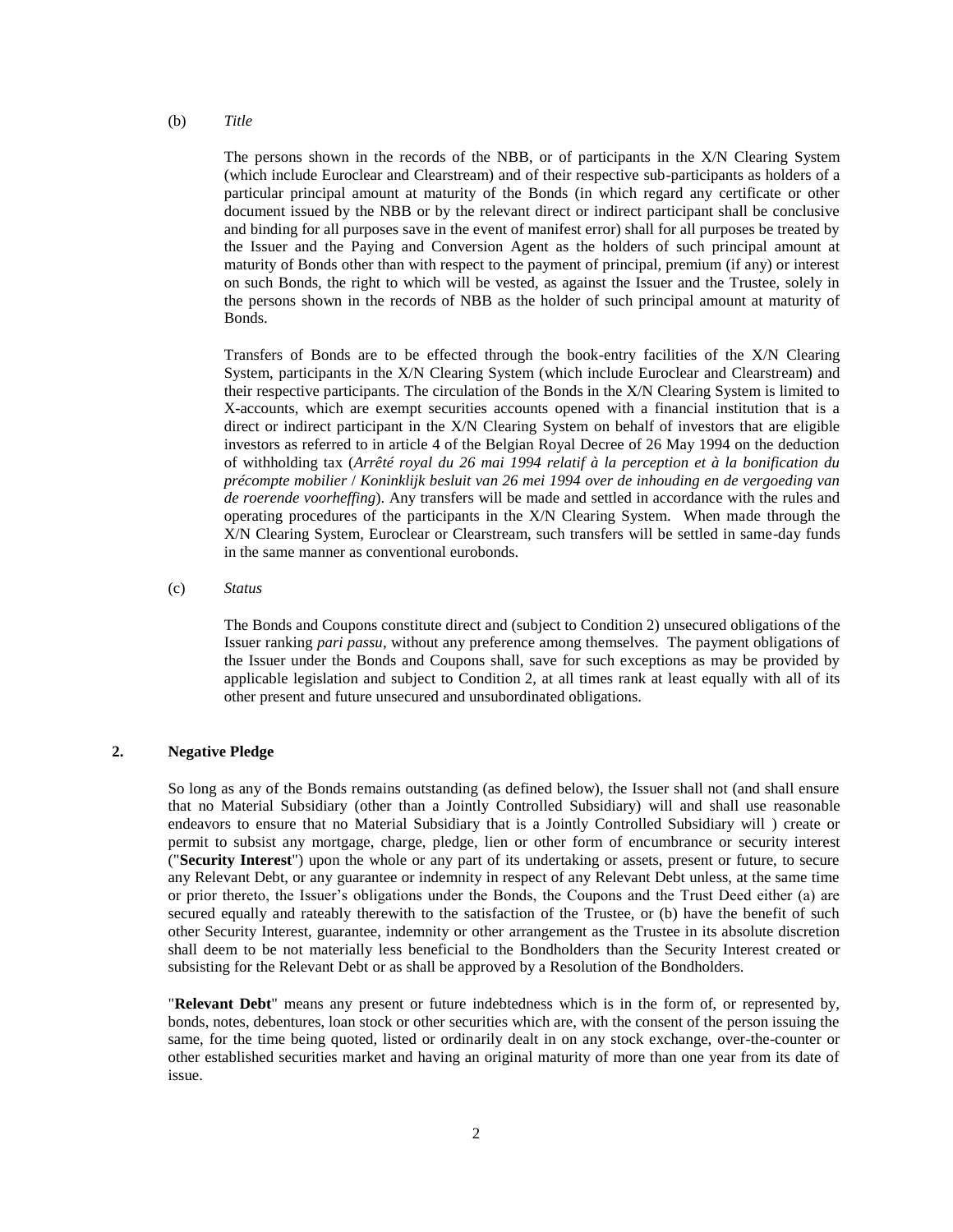# **3. Interpretation**

(a) *Definitions:* In these Conditions the following expressions have the following meanings:

"**Additional Cash Alternative Amount**" has the meaning provided in Condition [5\(m\).](#page-27-0)

"**Additional Ordinary Shares**" has the meaning provided in Condition [5\(c\).](#page-22-0)

**"Agent"** means, in relation to the Original Bonds and any Further Bonds, the Paying and Conversion Agent.

"**BSE**" means NYSE Euronext Brussels.

"**Bondholder**" and (in relation to a Bond) "**holder**" means the bearer of a Bond.

"**business day**" means, in relation to any place, a day (other than a Saturday or Sunday) on which commercial banks and foreign exchange markets are open for business in that place.

"**Calculation Agent**" has the meaning provided in the preamble to these Terms and Conditions.

"**Cash Alternative Amount**" means an amount in euros calculated by the Calculation Agent in accordance with the following formula:

$$
CAA = \sum_{n=1}^{N} \frac{1}{N} \times S \times P_n
$$

where:

 $CAA =$  the Cash Alternative Amount;

- $S =$  the number of Cash Settled Shares
- $P_n$  = the Volume Weighted Average Price of an Ordinary Share on the n<sup>th</sup> dealing day of the Cash Alternative Calculation Period; and
- $N = 20$ , being the number of dealing days in the Cash Alternative Calculation Period,

provided that if any Dividend or other entitlement in respect of the Ordinary Shares is announced in circumstances where the record date or other due date for the establishment of entitlement in respect of such Dividend or other entitlement shall be on or after the relevant Conversion Date and if on any dealing day in the Cash Alternative Calculation Period the price determined as provided above is based on a price ex-Dividend or ex-any other entitlement, then such price shall be increased by an amount equal to the Fair Market Value of any such Dividend or other entitlement per Ordinary Share as at the date of the first public announcement of such Dividend or entitlement (or, if that is not a dealing day, the immediately preceding dealing day).

"**Cash Alternative Calculation Period**" means the period of 20 consecutive dealing days commencing on the  $3<sup>rd</sup>$  dealing day following the Cash Election Date.

"**Cash Alternative Election**" means an election made by the Issuer to settle a Conversion Right by delivering to or to the order of the relevant Bondholder the Fixed Number of Ordinary Shares and making payment, or procuring that payment is made, to the relevant Bondholder of the Cash Alternative Amount, together with any other amount payable by the Issuer to such Bondholder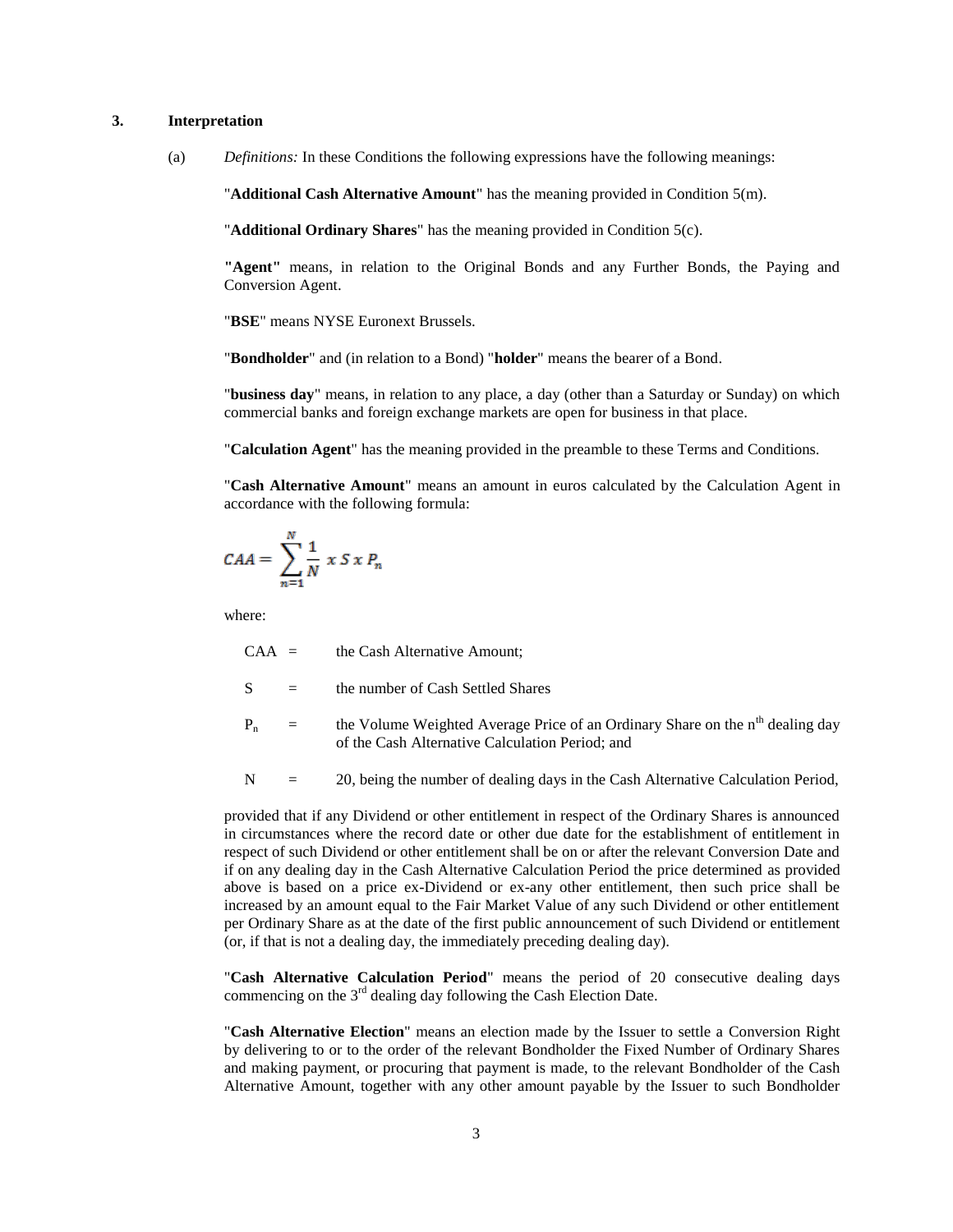pursuant to these Conditions in respect of or relating to the relevant exercise of such Conversion Right, in accordance with Condition [5\(m\).](#page-27-0)

"**Cash Alternative Election Notice**" has the meaning given to such term in Condition [5\(m\).](#page-27-0)

"**Cash Election Date**" has the meaning given to such term in Condition [5\(m\).](#page-27-0)

"**Cash Settled Shares**" means the Reference Shares, minus (if applicable) the Fixed Number of Ordinary Shares.

a "**Change of Control**" shall occur if an offer is made by any person, other than an Exempt Person, to all (or, as nearly as may be practicable all) Shareholders (or all (or, as nearly as may be practicable all) such Shareholders other than the offeror and/or any parties acting in concert (as defined in Article 3, paragraph 1, 5° of the Belgian Law of 1 April 2007 on public takeover bids, as amended) with the offeror), to acquire all or a majority of the issued ordinary share capital of the Issuer and (the period for such offer being closed, the definitive results of such offer having been announced and such offer having become unconditional in all respects) the offeror has acquired, or, following the publication of the results of such offer by the offeror, is entitled to acquire as a result of such offer, post-completion thereof, Ordinary Shares or other voting rights of the Issuer so that it has the right to cast more than 50 per cent. of the votes which may ordinarily be cast on a poll at a general meeting of the Issuer, whereby the date on which the Change of Control shall be deemed to have occurred shall be the date of the publication by the offeror of the results of the relevant offer (and for the sake of clarity prior to any reopening of the offer in accordance with Article 42 of the Belgian Royal Decree of April 27, 2007 on takeover bids).

"**Change of Control Conversion Price**" has the meaning provided in Condition [5\(b\)\(](#page-13-0)x).

"**Change of Control Notice**" has the meaning provided in Condition [5\(g\).](#page-24-0)

"**Change of Control Period**" means the period commencing on the occurrence of a Change of Control and ending 60 calendar days following the Change of Control or, if later, 60 calendar days following the date on which a Change of Control Notice is given to Bondholders as required by Condition  $5(g)$ .

"**Change of Control Put Date**" has the meaning provided in Condition [6\(e\).](#page-29-0)

"**Change of Control Put Exercise Notice**" has the meaning provided in Condition [6\(e\).](#page-29-0)

"**Change of Control Resolutions**" means Condition 5(b)(x) and Condition 6(e) to be submitted for approval to the general meeting of Shareholders of the Issuer in accordance with Article 556 of the Belgian Company Code.

"**Clearstream**" has the meaning provided in Condition [1\(a\).](#page-0-0)

"**Closing Date**" means 18 June 2014.

"**Conversion Date**" has the meaning provided in Condition [5\(h\).](#page-24-1)

"**Conversion Notice**" has the meaning provided in Condition [5\(h\).](#page-24-1)

"**Conversion Period**" has the meaning provided in Condition [5\(a\).](#page-12-0)

"**Conversion Price**" has the meaning provided in Condition [5\(a\).](#page-12-0)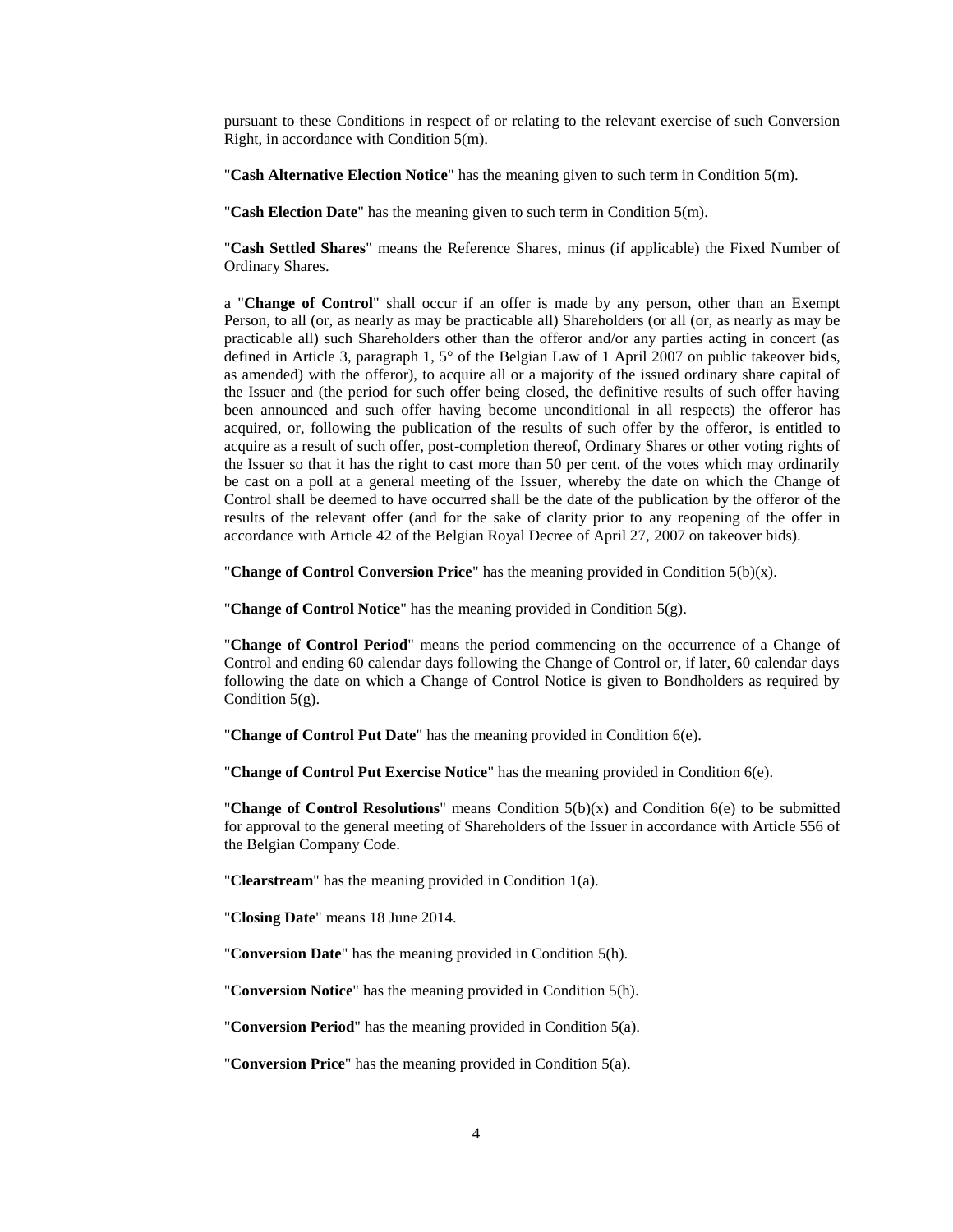"**Conversion Right**" means, in respect of any Bond, the right of the holder to convert such Bond into Ordinary Shares, or to receive, upon exercise by the Issuer of the Cash Alternative Election, the Fixed Number of Ordinary Shares and the Cash Alterative Amount, together with any other amount payable by the Issuer to the relevant Bondholder pursuant to these Conditions in respect of or relating to the relevant exercise of such Conversion Right in accordance with these Conditions.

"**Coupon**" has the meaning provided in the Preamble to these Terms and Conditions.

"**Couponholder**" means the holder of any Coupon.

"**Current Market Price**" means, in respect of an Ordinary Share at a particular date, the average of the daily Volume Weighted Average Price of an Ordinary Share on each of the five consecutive dealing days ending on the dealing day immediately preceding such date; as determined by the Calculation Agent; provided that, where Ordinary Shares are to be issued or transferred and delivered, if at any time during the said five-dealing-day period the Volume Weighted Average Price shall have been based on a price ex-Dividend (or ex- any other entitlement) and during some other part of that period the Volume Weighted Average Price shall have been based on a price cum-Dividend (or cum- any other entitlement), then:

- (a) if the Ordinary Shares to be issued or transferred and delivered do not rank for the Dividend (or entitlement) in question, the Volume Weighted Average Price on the dates on which the Ordinary Shares shall have been based on a price cum-Dividend (or cumany other entitlement) shall for the purpose of this definition be deemed to be the amount thereof reduced by an amount equal to the Fair Market Value of any such Dividend (or entitlement) per Ordinary Share as at the date of first public announcement of such Dividend (or entitlement), in any such case, determined on a gross basis and disregarding any withholding or deduction required to be made on account of tax, and disregarding any associated tax credit; or
- (b) if the Ordinary Shares to be issued or transferred and delivered do rank for the Dividend (or entitlement) in question, the Volume Weighted Average Price on the dates on which the Ordinary Shares shall have been based on a price ex-Dividend (or ex- any other entitlement) shall for the purpose of this definition be deemed to be the amount thereof increased by an amount equal to the Fair Market Value of any such Dividend (or entitlement) per Ordinary Share as at the date of first public announcement of such Dividend (or entitlement), in any such case, determined on a gross basis and disregarding any withholding or deduction required to be made on account of tax, and disregarding any associated tax credit,

and provided further that if on each of the said five dealing days the Volume Weighted Average Price shall have been based on a price cum-Dividend (or cum- any other entitlement) in respect of a Dividend (or other entitlement) which has been declared or announced but the Ordinary Shares to be issued or transferred and delivered do not rank for that Dividend (or other entitlement) the Volume Weighted Average Price on each of such dates shall for the purposes of this definition be deemed to be the amount thereof reduced by an amount equal to the Fair Market Value of any such Dividend (or entitlement) per Ordinary Share as at the date of the first public announcement of such Dividend (or entitlement), in any such case, determined on a gross basis and disregarding any withholding or deduction required to be made on account of tax, and disregarding any associated tax credit, and provided further that, if the Volume Weighted Average Price of an Ordinary Share is not available on one or more of the said five dealing days (disregarding for this purpose the proviso to the definition of Volume Weighted Average Price), then the average of such Volume Weighted Average Prices which are available in that five-dealing-day period shall be used (subject to a minimum of two such prices) and if only one, or no, such Volume Weighted Average Price is available in the relevant period the Current Market Price shall be determined by an Independent Financial Adviser.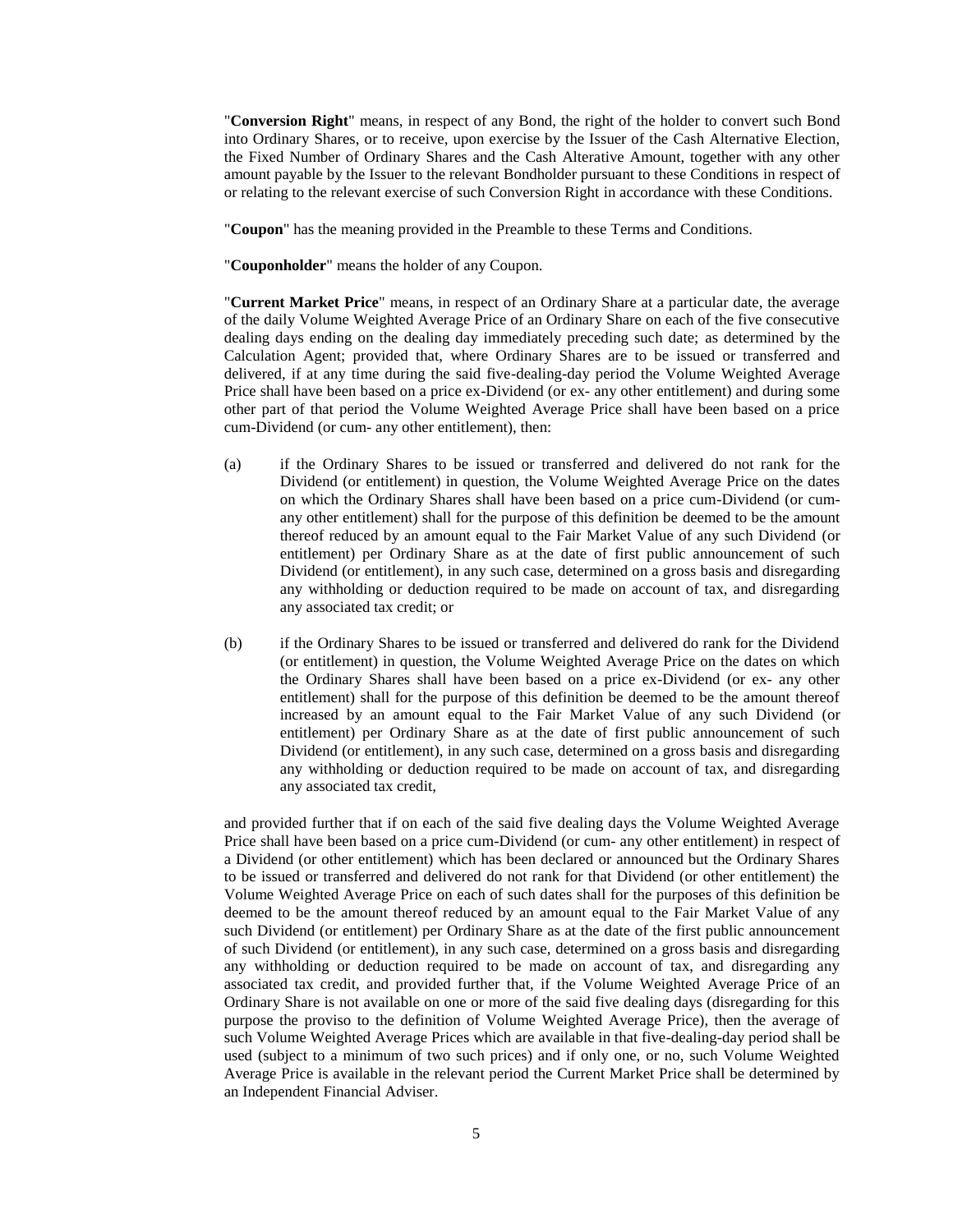"**dealing day**" means, when used with respect to an Ordinary Share, Security or Spin-Off Security, a day on which the Relevant Stock Exchange or relevant market on which such Ordinary Share, Security or Spin-Off Security is dealt, is open for business and on which Ordinary Shares, Securities or Spin-Off Securities (as the case may be) may be dealt in (other than a day on which such Relevant Stock Exchange or relevant market is scheduled to or does close prior to its regular weekday closing time).

"**Delivery Date**" has the meaning provided in Condition [5\(h\).](#page-24-1)

"**Dividend**" means any dividend or distribution to Shareholders (including a Spin-Off) whether of cash, assets or other property, and however described and whether payable out of share premium account, profits, retained earnings or any other capital or revenue reserve or account, and including a distribution or payment to holders upon or in connection with a reduction of capital (and for these purposes a distribution of assets includes without limitation an issue of Ordinary Shares or other Securities credited as fully or partly paid up by way of capitalisation of profits or reserves), provided that:

- (a) where a Dividend in cash is announced which is to be, or may at the election of a Shareholder or Shareholders be, satisfied by the issue or delivery of Ordinary Shares or other property or assets, or where a capitalisation of profits or reserves is announced which is to be, or may at the election of a Shareholder or Shareholders be, satisfied by the payment of cash, then the Dividend in question shall be treated as a cash Dividend of an amount equal to the greater of (i) such cash amount and (ii) the Current Market Price of such Ordinary Shares, or Fair Market Value of such other property or asset, as the case may be, as at (a) in the case of Current Market Price of such Ordinary Shares, the Effective Date in respect of the relevant Dividend or, as the case may be, the record date or other due date for establishment of entitlement in respect of the relevant capitalisation or (b) in the case of Fair Market Value of such other property or assets, as at the date of the first public announcement of such Dividend or capitalisation, or, in any such case, if later, the date on which the number of Ordinary Shares (or amount of such other property or assets, as the case may be) which may be issued or delivered is determined, all as determined by the Calculation Agent;
- (b) any issue of Ordinary Shares falling within Condition [5\(b\)\(](#page-13-0)ii) shall be disregarded;
- (c) a purchase or redemption or buy back of share capital of the Issuer by or on behalf of the Issuer or any of its Subsidiaries shall not constitute a Dividend unless, in the case of a purchase or redemption or buy back of Ordinary Shares by or on behalf of the Issuer or any of its Subsidiaries, the weighted average price per Ordinary Share (before expenses) on any one day (a "**Specified Share Day**") in respect of such purchases or redemptions or buy backs (translated, if not in the Relevant Currency, into the Relevant Currency at the Prevailing Rate on such day) exceeds by more than 5 per cent. the average of the closing prices of the Ordinary Shares on the Relevant Stock Exchange (as published by or derived from the Relevant Stock Exchange) on the five dealing days immediately preceding the Specified Share Day or, where an announcement (excluding, for the avoidance of doubt for these purposes, any general authority for such purchases, redemptions or buy backs approved by a general meeting of Shareholders or any notice convening such a meeting of Shareholders) has been made of the intention to purchase, redeem or buy back Ordinary Shares at some future date at a specified price, on the five dealing days immediately preceding the date of such announcement, in which case such purchase, redemption or buy back shall be deemed to constitute a Dividend in the Relevant Currency in an amount equal to the amount by which the aggregate price paid (before expenses) in respect of such Ordinary Shares purchased, redeemed or bought back by the Issuer or, as the case may be, any of its Subsidiaries (translated where appropriate into the Relevant Currency as provided above) exceeds the product of (i) 105 per cent. of the average closing price of the Ordinary Shares determined as aforesaid and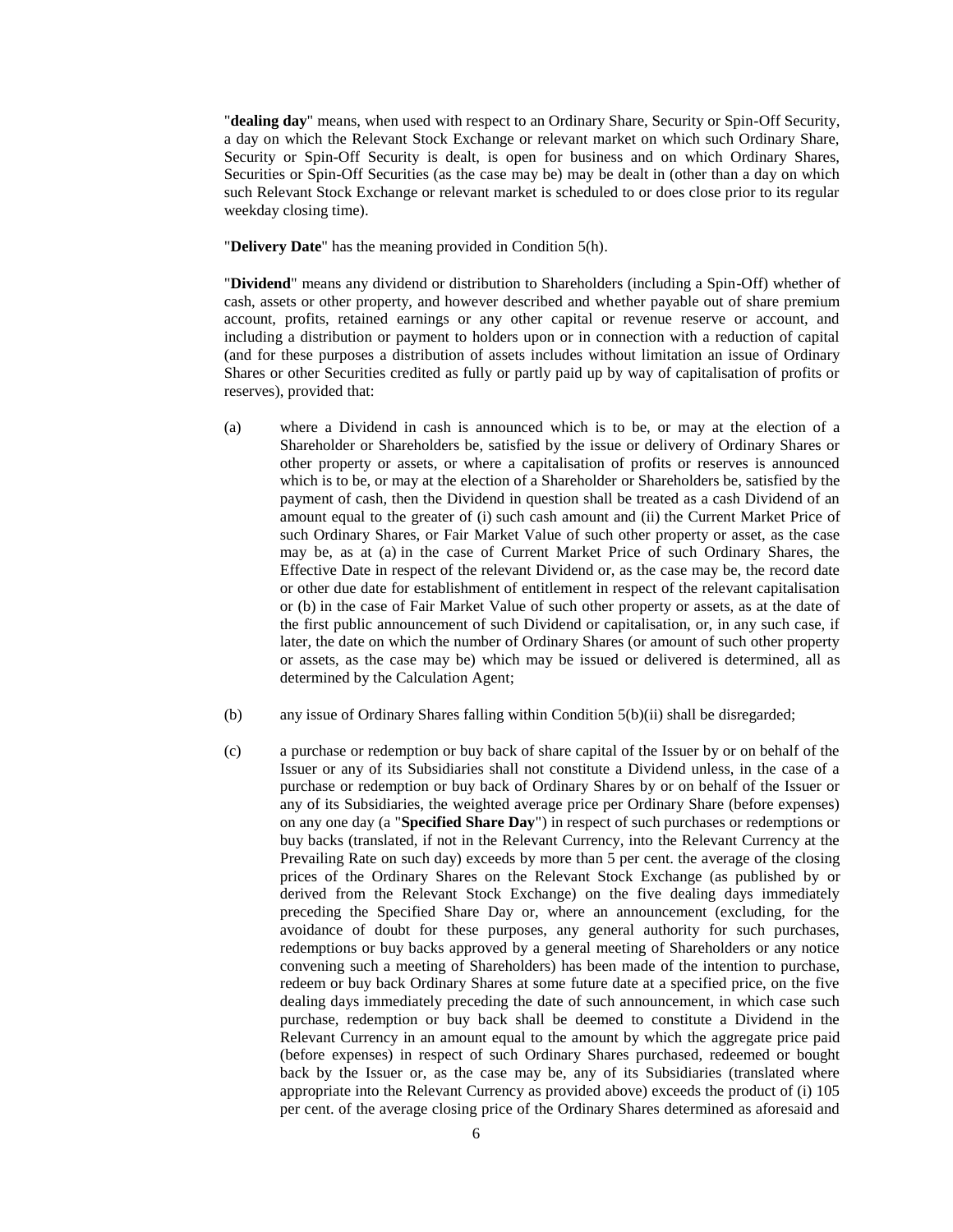(ii) the number of Ordinary Shares so purchased, redeemed or bought back, all as determined by the Calculation Agent; and

(d) if the Issuer or any of its Subsidiaries shall purchase, redeem or buy back any depositary or other receipts or certificates representing Ordinary Shares, the provisions of paragraph (c) above shall be applied in respect thereof in such manner and with such modifications (if any) as shall be determined in good faith by an Independent Financial Adviser.

"**Domiciliary Agent**" has the meaning provided in the preamble to these Terms and Conditions.

"**Early Redemption Calculation Period**" has the meaning provided in Condition 6(d).

"**Early Redemption Date**" has the meaning provided in Condition 6(d).

"**Early Redemption Notice**" has the meaning provided in Condition 6(d).

"**Effective Date**" has the meanings provided in Condition [5\(b\)\(](#page-13-0)iii) and (iv), as applicable.

"**Effective Date in respect of the relevant Dividend**" means (for the purposes of the definition of "Dividend") the first date on which the Ordinary Shares are traded ex- the relevant Dividend or entitlement on the Relevant Stock Exchange.

"**euro**" or "**€**" means the currency introduced at the start of the third stage of European economic and monetary union pursuant to the Treaty establishing the European Community, as amended.

"**Euroclear**" has the meaning provided in Condition [1\(a\).](#page-0-0)

"**Euroclear Belgium**" means the Belgian clearing house for securities.

"**Event of Default**" has the meaning provided in Condition [9.](#page-32-0)

"**Exempt Person**" means *Stichting Administratiekantoor Bekaert*, either by itself or acting together with any person with whom *Stichting Administratiekantoor Bekaert* is acting in concert (as defined in Article 3, paragraph 1, 5°, of the Belgian Law of 1 April 2007 on public takeover bids, as amended).

"**Fair Bond Value**" means the price calculated by an Independent Financial Adviser as being the average of the prices of the Bonds on each dealing day during the Early Redemption Calculation Period, and having regard to market parameters applicable to the Bonds, including the remaining maturity, interest rates, market credit spread assumptions, the market value of the Ordinary Shares and over-the-counter prices made in respect of the Bonds by reputable international investment banks.

"**Fair Market Value**" means, on any date, (i) in the case of a cash Dividend, the amount of such cash Dividend; (ii) in the case of any other cash amount, the amount of such cash; (iii) in the case of Securities, Spin-Off Securities, options, warrants or other rights or assets that are publicly traded in a market of adequate liquidity (as determined by the Calculation Agent): (a) in the case of Securities or Spin-Off Securities, the arithmetic mean of the daily Volume Weighted Average Prices of such Securities or Spin-Off Securities and (b) in the case of options, warrants or other rights or assets, the arithmetic mean of the daily closing prices of such options, warrants or other rights or assets, in the case of both (a) and (b) during the period of five dealing days on the relevant market commencing on such date (or, if later, the first such dealing day such Securities, Spin-Off Securities, options, warrants or other rights or assets are publicly traded) or such shorter period as such Securities, Spin-Off Securities, options, warrants or other rights or assets are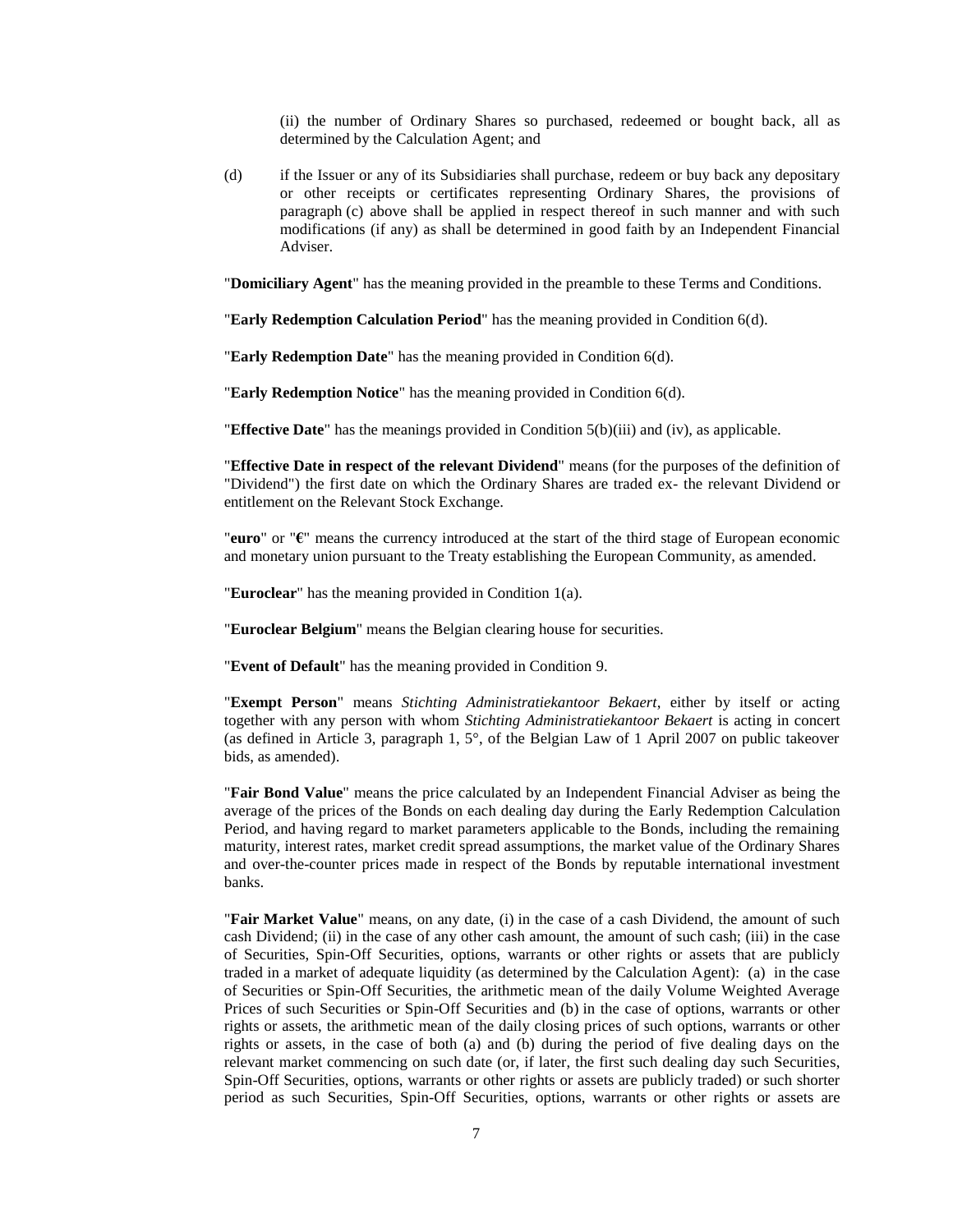publicly traded; (iv) in the case of Securities, Spin-Off Securities, options, warrants or other rights or assets that are not publicly traded in a market of adequate liquidity (as aforesaid), the Fair Market Value of such Securities, Spin-Off Securities, options, warrants or other rights or assets shall be determined by an Independent Financial Adviser, on the basis of a commonly accepted market valuation method and taking account of such factors as it considers appropriate, including the market price per Ordinary Share, the dividend yield of an Ordinary Share, the volatility of such market price, prevailing interest rates and the terms of such Securities, Spin-Off Securities, options, warrants or other rights or assets, including as to the expiry date and exercise price (if any) thereof. Such amounts shall, in the case of (i) above, be translated by the Calculation Agent into the Relevant Currency (if declared or paid or payable in a currency other than the Relevant Currency) at the rate of exchange used to determine the amount payable to Shareholders who were paid or are to be paid or are entitled to be paid the cash Dividend in the Relevant Currency; and in any other case, shall be translated by the Calculation Agent into the Relevant Currency (if expressed in a currency other than the Relevant Currency) at the Prevailing Rate on that date. In addition, in the case of (i) and (ii) above, the Fair Market Value shall be determined on a gross basis and disregarding any withholding or deduction required to be made on account of tax, and disregarding any associated tax credit.

"**Final Maturity Date**" means 18 June 2018.

"**Fixed Number of Ordinary Shares**" means the number of Ordinary Shares specified as the Fixed Number of Ordinary Shares in a Cash Alternative Election Notice, to be delivered to or to the order of the relevant Bondholder with the Cash Alternative Amount upon exercise of a Cash Alternative Election, which may be zero.

"**Further Bonds**" means any further Bonds issued pursuant to Condition [17](#page-40-0) and consolidated and forming a single series with the then outstanding Bonds.

"**Global Bond**" means the Original Global Bond and/or as the context may require any global bond representing any Further Bonds or any of them.

"**Independent Financial Adviser**" means an independent financial institution of international repute or financial adviser with appropriate expertise, which may be the Calculation Agent, appointed at its own expense by the Issuer and (other than where the initial Calculation Agent is so appointed) the identity of which has been approved in writing by the Trustee or, if the Issuer fails to make such appointment and such failure continues for a reasonable period (as determined by the Trustee in its sole discretion, but not less than seven (7) business days) and the Trustee is indemnified and/or secured and/or prefunded to its satisfaction against the costs, fees and expenses of such adviser and otherwise in connection with such appointment, appointed by the Trustee (without liability for so doing) on terms approved by the Bondholders by means of a Resolution following notification to the Issuer.

"**Interest Payment Date**" has the meaning provided in Condition [4\(a\).](#page-11-0)

"**Interest Period**" has the meaning provided in Condition [4\(a\).](#page-11-0)

"**Issuer**" has the meaning provided in the preamble.

"**Jointly Controlled Subsidiary**" means any company or other entity over which the Issuer exercises joint control (within the meaning of Article 9 of the Belgian Company Code) together with any company or other entity that is not a Subsidiary of the Issuer.

"**Long-stop Date**" means 30 June 2015.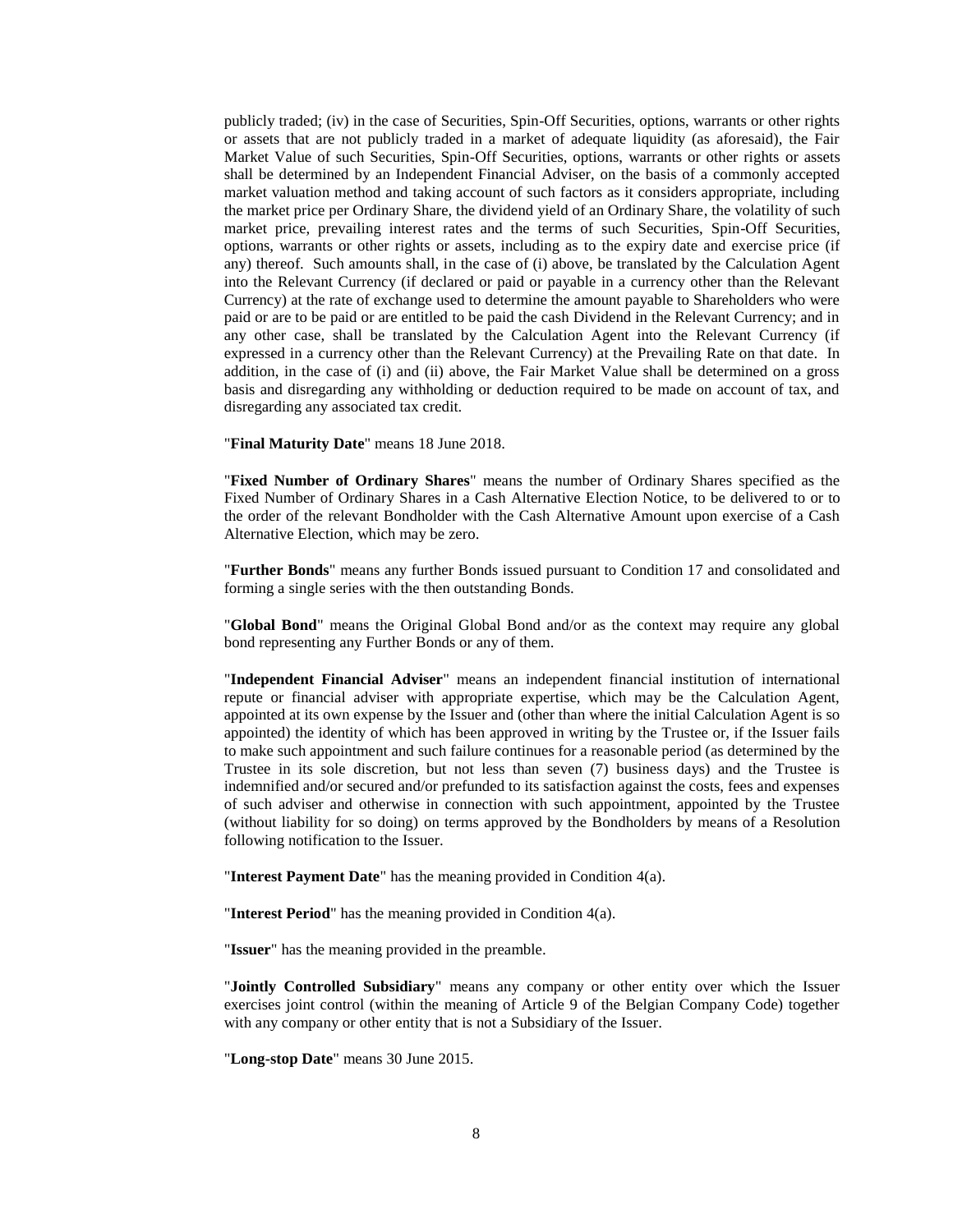"**Material Subsidiary**" means any Subsidiary of the Issuer whose total assets or revenues represent 7.50 per cent. or more of the consolidated total revenues or consolidated total assets (as the case may be) of the Issuer and its consolidated Subsidiaries.

"**Meeting**" means a meeting of Bondholders (whether originally convened or resumed following an adjournment).

"**NBB**" has the meaning provided in Condition [1\(a\).](#page-0-0)

"**Optional Redemption Date**" has the meaning provided in Condition [6\(b\)\(](#page-28-0)i).

"**Optional Redemption Notice**" has the meaning provided in Condition [6\(b\)\(](#page-28-0)i).

"**Ordinary Shares**" means fully paid ordinary shares in the capital of the Issuer.

"**Original Bonds**" means the bearer bonds substantially in the form set out in Schedule 1 of the Trust Deed comprising the €300,000,000 0.75 per cent. Convertible Bonds due 18 June 2018, in each case, in the case of definitive Bonds, having attached thereto Coupons, constituted by the Trust Deed and for the time being outstanding or, as the context may require, a specific number of them and includes any replacement Bonds issued pursuant to the Conditions and, except for the purposes of Clauses 3.1 and 3.2 of the Trust Deed, includes the Original Global Bond.

"**Original Global Bond**" means the global bond which will represent the Original Bonds, substantially in the form set out in Schedule 1 to the Trust Deed.

"**outstanding**" means, in relation to the Bonds, all the Bonds issued except (a) those that have been redeemed in accordance with the Trust Deed, (b) those in respect of which Conversion Rights have been exercised, and all the obligations of the Issuer duly performed in relation thereto, (c) those in respect of which the date for redemption has occurred and the redemption moneys (including all interest accrued on such redeemed Bonds to the date for such redemption) have been duly paid to the Trustee or to the Paying and Conversion Agent as provided in Clauses 2.1 and 2.2 of the Trust Deed and remain available for payment against presentation and surrender of Bonds and/or Coupons, as the case may be, (d) those which have become void, (e) those which have been purchased and cancelled as provided in these Conditions, (f) those mutilated or defaced Bonds which have been surrendered in exchange for replacement Bonds in accordance with these Conditions, (g) (for the purpose only of determining how many Bonds are outstanding and without prejudice to their status for any other purpose) those Bonds alleged to have been lost, stolen or destroyed and in respect of which replacement Bonds have been issued in accordance with these Conditions and (h) any Global Bond to the extent that it shall have been exchanged for definitive Bonds pursuant to its provisions, *provided that* for each of the following purposes, namely (i) the right to attend and vote at any meeting of Bondholders, (ii) the determination of how many and which Bonds are for the time being outstanding for the purposes of Condition 2 (*Negative Pledge*), Condition 6(b) (*Redemption and Purchase - Redemption at the Option of the Issuer*), Condition 6(d) (*Redemption and Purchase – Early Redemption*), Condition 9 (*Events of Default*), Condition 13 (*Meetings of Bondholders; Modification and Waiver*) and Condition 14 (*Enforcement)* and Clauses 7.1 (*Legal Proceedings*) and 6.1 (*Waiver*) and Schedule 3 (*Provisions for meetings of Bondholders*) of the Trust Deed, and (iii) any discretion, power or authority, whether contained in the Trust Deed or provided by law, which the Trustee is required to exercise in or by reference to the interests of the Bondholders or any of them, those Bonds (if any) which are for the time being held by any person (including but not limited to the Issuer or any Subsidiary of either) for the benefit of the Issuer or any Subsidiary of either shall (unless and until ceasing to be so held) be deemed not to remain outstanding.

"**Paying and Conversion Agent**" has the meaning provided in the preamble to these Terms and Conditions.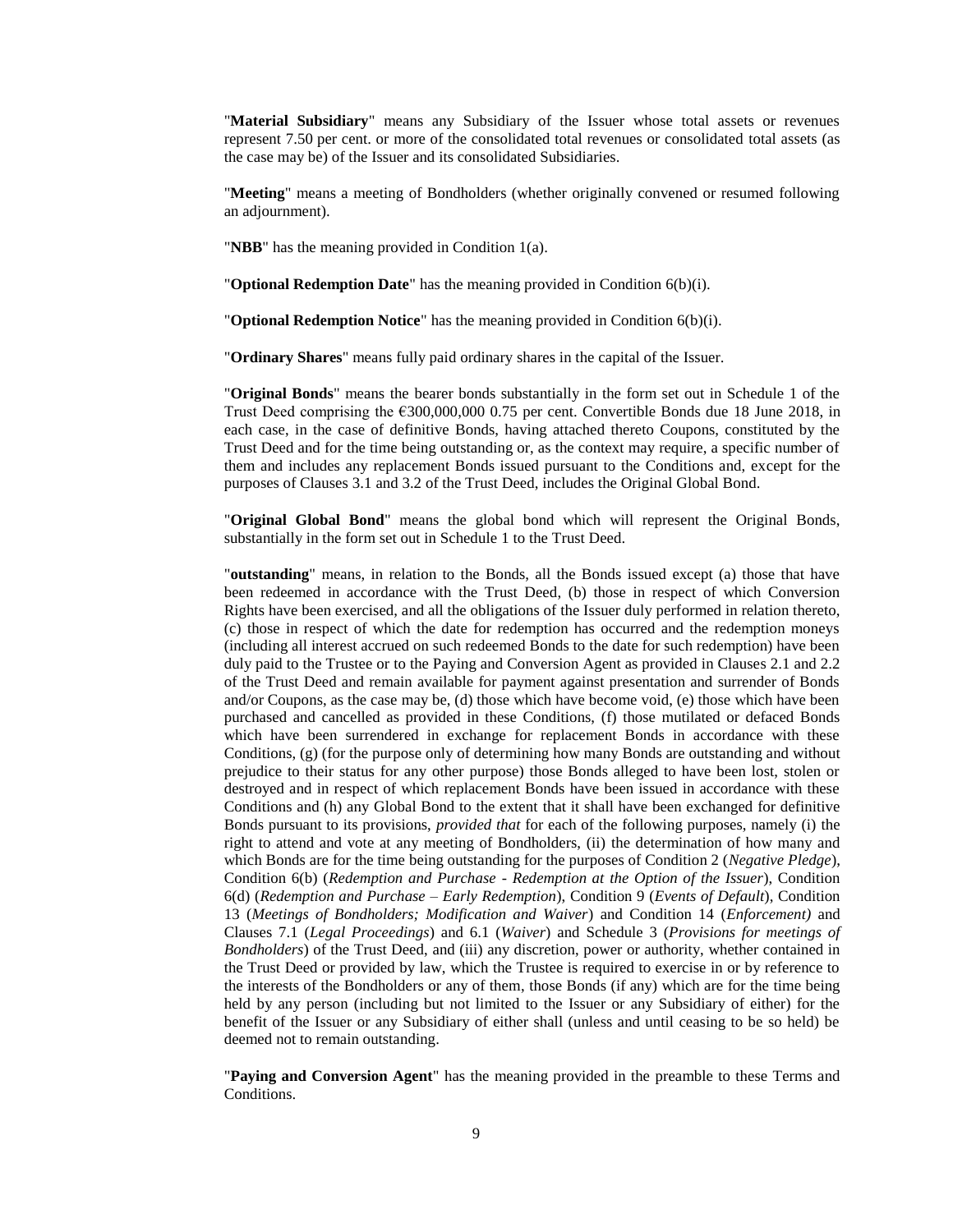a "**person**" includes any individual, company, corporation, firm, partnership, joint venture, undertaking, association, unincorporated association, limited liability company, organisation, trust, state or agency of a state (in each case whether or not being a separate legal entity).

"**Potential Event of Default**" means an event or circumstance that would with the giving of notice, lapse of time, issue of a certificate and/or fulfillment of any other requirement provided for in Condition [9](#page-32-0) become an Event of Default.

"**Prevailing Rate**" means, in respect of any currencies on any day, the spot rate of exchange between the relevant currencies prevailing as at or about 12 noon (London time) on that date as appearing on or derived from the Relevant Page or, if such a rate cannot be determined at such time, the rate prevailing as at or about 12 noon (London time) on the immediately preceding day on which such rate can be so determined or if such rate cannot be so determined by reference to the Relevant Page, the rate determined in such other manner as an Independent Financial Adviser shall prescribe.

"**Proceedings**" has the meaning provided in Condition [19\(b\).](#page-41-0)

"**Reference Date**" means, in relation to a Retroactive Adjustment, the date as of which the relevant Retroactive Adjustment takes effect or, in any such case, if that is not a dealing day, the next following dealing day.

"**Reference Shares**" means the number of Ordinary Shares which, had the Cash Alternative Election not been exercised, would otherwise fall to be delivered to the relevant Bondholder upon exercise of its Conversion Right.

"**Relevant Currency**" means euro or, if at the relevant time or for the purposes of the relevant calculation or determination, the BSE is not the Relevant Stock Exchange, the currency in which the Ordinary Shares are quoted or dealt in on the Relevant Stock Exchange at such time.

"**Relevant Date**" means, in respect of any Bond, whichever is the later of:

- (a) the date on which payment in respect of it first becomes due; and
- (b) if any amount of the money payable is improperly withheld or refused the date on which payment in full of the amount outstanding is made or (if earlier) the date on which notice is duly given by the Issuer to the Bondholders in accordance with Condition [16](#page-40-1) that, upon further presentation of the Bond, where required pursuant to these Conditions, being made, such payment will be made, provided that such payment is in fact made as provided in these Conditions.

"**Relevant Debt**" has the meaning provided in Condition [2.](#page-1-0)

"**Relevant Dividend**" has the meaning provided in Condition [5\(b\)\(](#page-13-0)iii).

"**Relevant Fiscal Year**" has the meaning provided in Condition [5\(b\)\(](#page-13-0)iii).

"**Relevant Page**" means the relevant page on Bloomberg or such other information service provider that displays the relevant information.

"**Relevant Stock Exchange**" means the BSE or if at the relevant time the Ordinary Shares are not at that time listed and admitted to trading on the BSE, the principal stock exchange or securities market on which the Ordinary Shares are then listed, admitted to trading or quoted or accepted for dealing.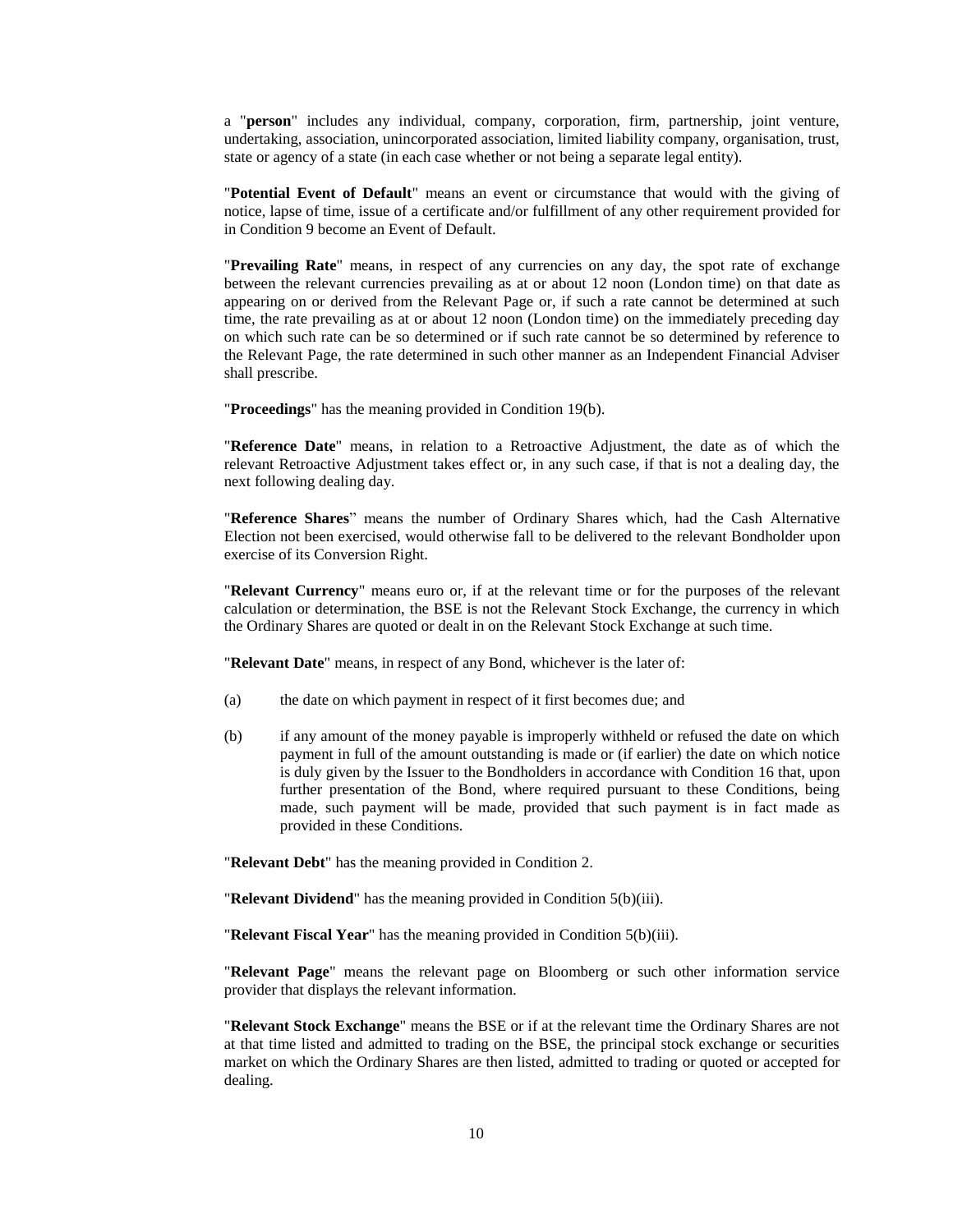"**Resolution**" means a resolution passed at a Meeting, duly convened and held, by a majority of not less than three quarters of the votes cast.

"**Retroactive Adjustment**" has the meaning provided in Condition [5\(c\).](#page-22-0)

"**Security Interest**" has the meaning provided in Condition [2.](#page-1-0)

"**Securities**" means any securities including, without limitation, Ordinary Shares, or options, warrants or other rights to subscribe for or purchase or acquire Ordinary Shares.

"**Shareholders**" means the holders of Ordinary Shares.

"**Specified Date**" has the meanings provided in Conditions [5\(b\)\(](#page-13-0)vii) and (viii), as applicable.

"**Specified Office**" means, in relation to the Paying and Conversion Agent, Boulevard Louis Schmidt 2, 1040 Brussels, Belgium, or any other office approved by the Trustee and notified to Bondholders pursuant to Condition 16.

"**Spin-Off**" means:

- (a) a distribution of Spin-Off Securities by the Issuer to Shareholders as a class; or
- (b) any issue, transfer or delivery of any property or assets (including cash or shares or securities of or in or issued or allotted by any entity) by any entity (other than the Issuer) to Shareholders as a class pursuant to any arrangements with the Issuer or any of its Subsidiaries.

"**Spin-Off Securities**" means equity share capital of an entity other than the Issuer or options, warrants or other rights to subscribe for or purchase equity share capital of an entity other than the Issuer.

"**Subsidiary**" means, at any particular time, a company or other entity which is then directly or indirectly controlled, or more than 50 per cent. of whose issued share capital (or equivalent) is then beneficially owned, by the Issuer and/or one or more of its respective Subsidiaries. For this purpose, for a company to be "**controlled**" (other than through the beneficial ownership of more than 50 per cent. of the issued share capital (or equivalent)) means that the other (whether directly or indirectly and whether by ownership of share capital, the possession of voting power, contract or otherwise) has the power to appoint and/or remove all or the majority of the members of the Board of Directors or other governing body of that company or otherwise controls or has the power to control the affairs and policies of that company.

"**TARGET Business Day**" means a day (other than a Saturday or Sunday) on which the TARGET System is operating for the settlement of payments in euro.

"**TARGET System**" means the Trans-European Automated Real-Time Gross Settlement Express Transfer (TARGET) system, or any successor thereto.

"**Threshold Amount**" has the meaning provided in Condition [5\(b\)\(](#page-13-0)iii).

"**Volume Weighted Average Price**" means, in respect of an Ordinary Share, Security or, as the case may be, a Spin-Off Security on any dealing day, the order book volume-weighted average price of an Ordinary Share, Security or, as the case may be, a Spin-Off Security published by or derived (in the case of an Ordinary Share) from Bloomberg page BEKB BB <Equity> HP (using the setting labeled Weighted Average, or any equivalent successor to this page or this setting and using values not adjusted for any event occurring after such dealing day; for the avoidance of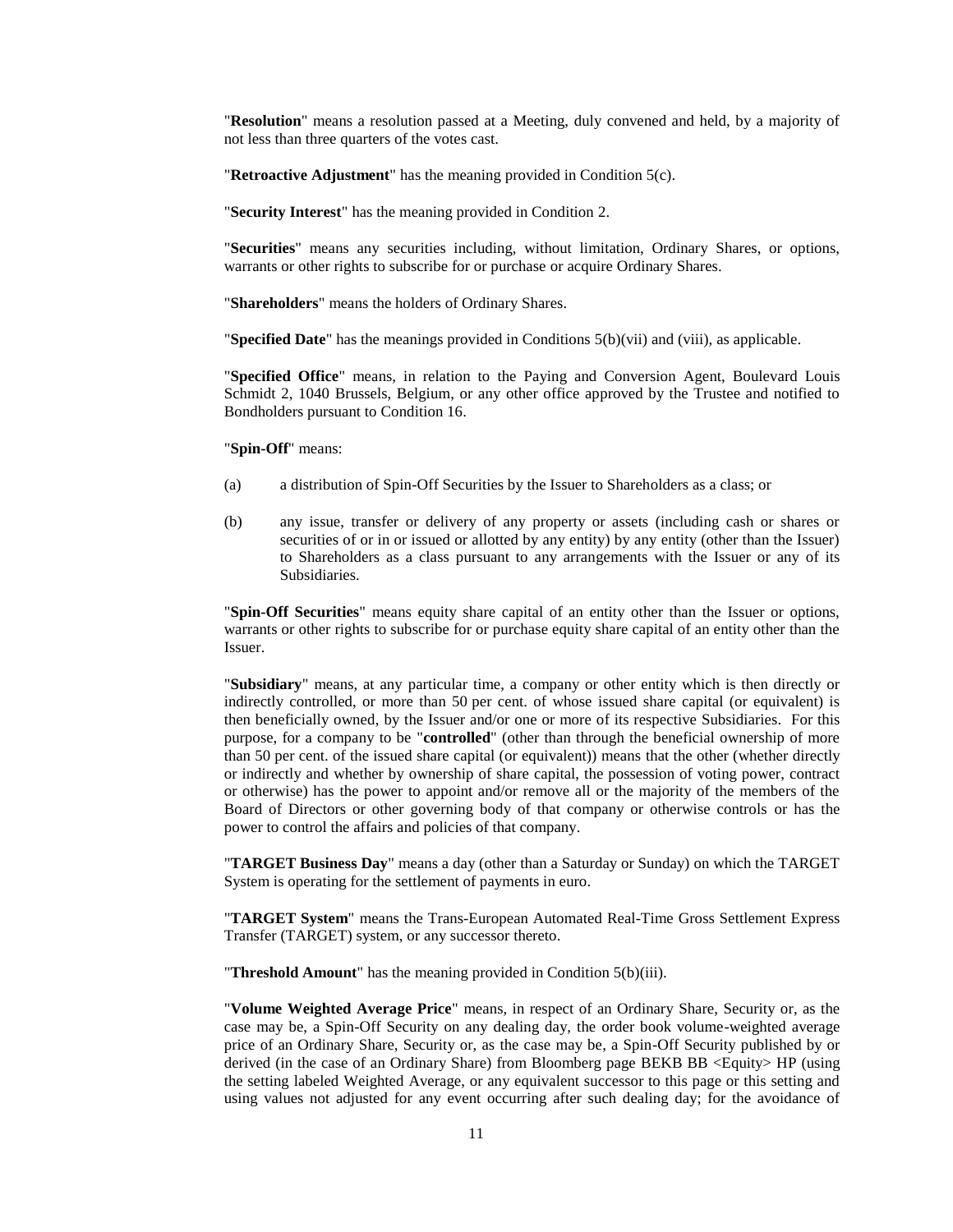doubt, all values will be determined with all adjustment settings on the DPDF Page, or any successor or similar setting, switched off) or (in the case of a Security (other than Ordinary Shares) or Spin-Off Security) from the principal stock exchange or securities market on which such Securities or Spin-Off Securities are then listed or quoted or dealt in (if any) or, in any such case, such other source as shall be determined to be appropriate by the Calculation Agent on such dealing day, provided that if on any such dealing day such price is not available or cannot otherwise be determined as provided above, the Volume Weighted Average Price of an Ordinary Share, Security or a Spin-Off Security, as the case may be, in respect of such dealing day shall be the Volume Weighted Average Price, determined as provided above, on the immediately preceding dealing day on which the same can be so determined, as determined by the Calculation Agent, or as an Independent Financial Adviser might otherwise determine in good faith to be appropriate.

"**X/N Clearing System**" has the meaning provided in Condition [1\(a\).](#page-0-0)

- (b) *Construction of certain references*: In these Conditions, unless otherwise specified or unless the context otherwise requires:
	- (i) References to any act or statute or any provision of any act or statute shall be deemed also to refer to any statutory modification or re-enactment thereof or any statutory instrument, order or regulation made thereunder or under such modification or reenactment.
	- (ii) References to any issue or offer or grant to Shareholders or existing Shareholders "**as a class**" or "**by way of rights**" shall be taken to be references to an issue or offer or grant to all or substantially all Shareholders or existing Shareholders, as the case may be, other than Shareholders or existing Shareholders, as the case may be, to whom, by reason of the laws of any territory or requirements of any recognised regulatory body or any other stock exchange or securities market in any territory or in connection with fractional entitlements, it is determined not to make such issue or offer or grant.
	- (iii) In making any calculation or determination of Current Market Price or Volume Weighted Average Price, such adjustments (if any) shall be made as the Calculation Agent or an Independent Financial Adviser considers appropriate to reflect any consolidation or subdivision of the Ordinary Shares or any issue of Ordinary Shares by way of capitalisation of profits or reserves, or any like or similar event.
	- (iv) For the purposes of Conditions  $5(a)$ , [\(b\),](#page-13-0) [\(c\),](#page-22-0) [\(h\)](#page-24-1) and [\(i\)](#page-26-0) and Condition [10](#page-34-0) only, (a) references to the "issue" of Ordinary Shares or Ordinary Shares being "issued" shall include the transfer and/or delivery of Ordinary Shares, whether newly issued and allotted or previously existing or held by or on behalf of the Issuer or any of its Subsidiaries, and (b) Ordinary Shares held by or on behalf of the Issuer or any of its respective Subsidiaries (and which, in the case of Condition [5\(b\)\(](#page-13-0)iv) and (vi), do not rank for the relevant right or other entitlement) shall not be considered as or treated as "in issue" or "issued" or entitled to receive the relevant Dividend, right or other entitlement.

# <span id="page-11-0"></span>**4. Interest**

(a) *Interest Rate*

The Bonds bear interest from (and including) the Closing Date at the rate of 0.75 per cent. per annum calculated by reference to the principal amount thereof and payable annually in arrear on 18 June of each year (an "**Interest Payment Date**"), commencing with the Interest Payment Date falling on 18 June 2015.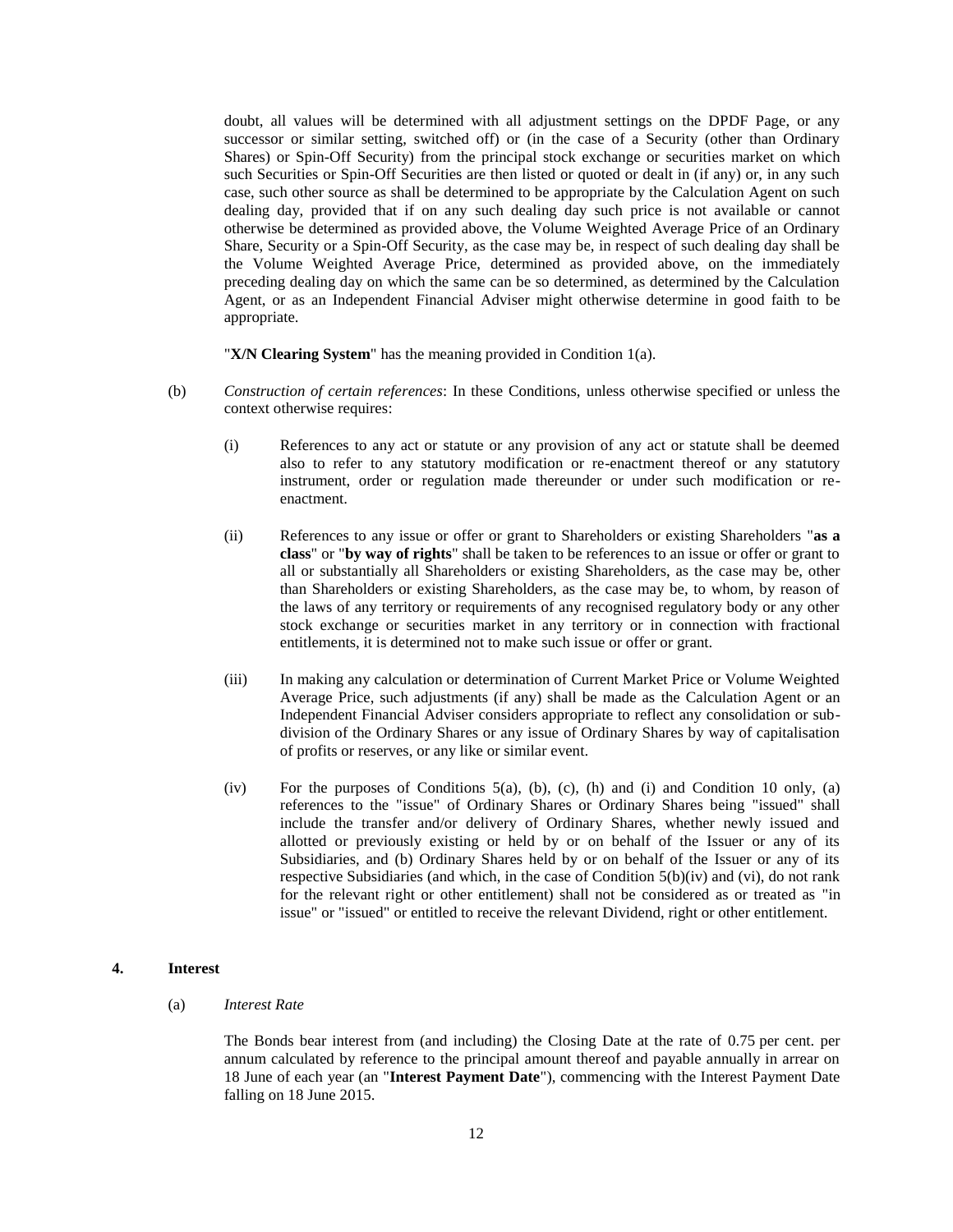The amount of interest payable in respect of a Bond in respect of any period which is shorter than an Interest Period, shall be calculated on the basis of the actual number of days in the relevant period, from and including the immediately preceding Interest Payment Date (or, in respect of the first Interest Period, the Closing Date) to but excluding the date on which it falls due, divided by the number of days in the Interest Period.

"**Interest Period**" means the period beginning on (and including) the Closing Date and ending on (but excluding) the first Interest Payment Date and each successive period beginning on (and including) an Interest Payment Date and ending on (but excluding) the next succeeding Interest Payment Date.

(b) *Accrual of Interest*

Each Bond will cease to bear interest (i) where the Conversion Right shall have been exercised by a Bondholder, from the Interest Payment Date immediately preceding the relevant Conversion Date or, if none, the Closing Date (subject in any such case as provided in Condition [5\(j\)\)](#page-26-1) or (ii) where such Bond is redeemed or repaid pursuant to Condition [6](#page-28-1) or Condition [9,](#page-32-0) from the due date for redemption or repayment thereof unless, upon due presentation thereof, payment of the principal in respect of the Bond is improperly withheld or refused, in which event interest will continue to accrue at the rate specified in Condition [4\(a\)](#page-11-0) (both before and after judgment) until whichever is the earlier of (a) the day on which all sums due in respect of such Bond up to that day are received by or on behalf of the relevant holder, and (b) the day seven days after the Trustee or the Paying and Conversion Agent has notified Bondholders of receipt of all sums due in respect of all the Bonds up to that seventh day (except to the extent that there is failure in the subsequent payment to the relevant holders under these Conditions).

## <span id="page-12-0"></span>**5. Conversion of Bonds**

#### (a) *Conversion Period and Conversion Price*

Subject to and as provided in these Conditions, and subject to the right of the Issuer to make a Cash Alternative Election pursuant to Condition  $5(m)$ , each Bond shall entitle the holder to convert such Bond into new and/or existing Ordinary Shares (credited as fully paid).

The number of Ordinary Shares to be issued or transferred and delivered on exercise of a Conversion Right in respect of a Bond shall be determined by the Calculation Agent dividing the principal amount of such Bond to be converted by the conversion price (the "**Conversion Price**") in effect on the relevant Conversion Date.

The initial Conversion Price is  $\epsilon$  37.06 per Ordinary Share. The Conversion Price is subject to adjustment in the circumstances described in Condition [5\(b\).](#page-13-0)

A Bondholder may exercise the Conversion Right in respect of a Bond by delivering such Bond, together with a Conversion Notice, to the Specified Office of the Paying and Conversion Agent in accordance with Condition [5\(h\).](#page-24-1)

Subject to and as provided in these Conditions, the Conversion Right in respect of a Bond may be exercised, at the option of the holder thereof, at any time subject to any applicable fiscal or other laws or regulations and as hereinafter provided, from the date falling 41 days after the Closing Date to the close of business (at the place where the relevant Bond is delivered for conversion) on the date falling ten days prior to the Final Maturity Date (both days inclusive) or, if such Bond is to be redeemed pursuant to Condition [6\(b\)](#page-28-0) prior to the Final Maturity Date, then up to (and including) the close of business (at the place aforesaid) on the seventh day before the date fixed for redemption thereof pursuant to Condition [6\(b\)](#page-28-0) unless there shall be a default in making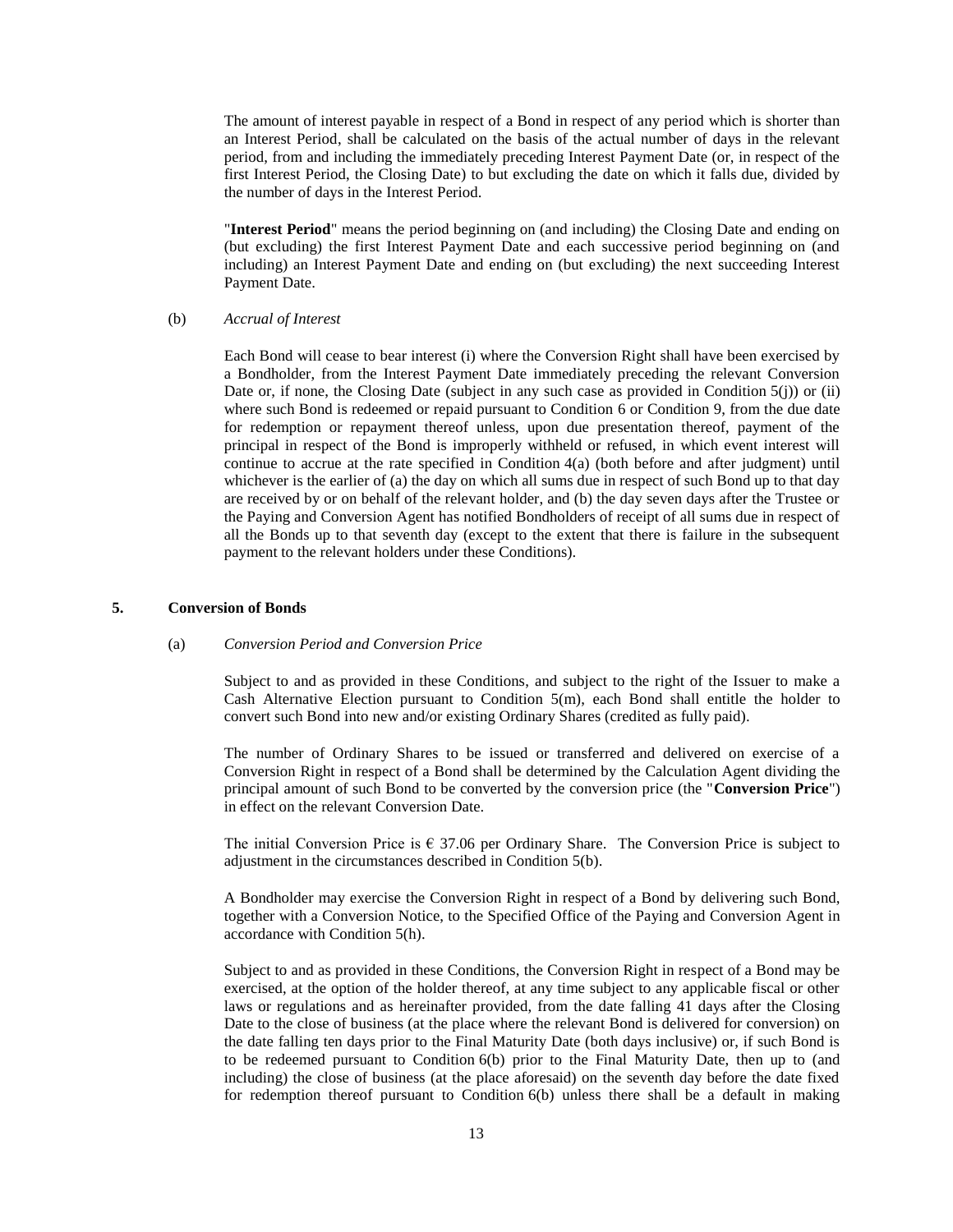payment in respect of such Bond on such date fixed for redemption, in which event the Conversion Right shall extend up to (and including) the close of business (at the place aforesaid) on the date on which the full amount of such payment becomes available for payment and notice of such availability has been duly given in accordance with Condition [16](#page-40-1) or, if earlier, the Final Maturity Date or, if the Final Maturity Date is not a day which is a TARGET Business Day and a Brussels business day, the immediately preceding day which is a TARGET Business Day and a Brussels business day; provided that, in each case, if such final date for the exercise of Conversion Rights is not a business day at the place aforesaid, then the period for exercise of Conversion Rights by Bondholders shall end on the immediately preceding business day at the place aforesaid.

Conversion Rights may not be exercised (i) following the giving of notice by the Trustee pursuant to Condition [9](#page-32-0) or (ii) in respect of a Bond in respect of which the relevant Bondholder has exercised its right to require the Issuer to redeem that Bond pursuant to Condition [6\(d\).](#page-29-1)

The period during which Conversion Rights may (subject as provided below) be exercised by a Bondholder is referred to as the "**Conversion Period**".

Conversion Rights may only be exercised in respect of the whole of the principal amount of a Bond.

Fractions of Ordinary Shares will not be issued on conversion or pursuant to Condition [5\(c\).](#page-22-0) Rather, a cash payment shall be made by the Issuer in respect of any such fraction determined by the Calculation Agent reference to the Current Market Price per Ordinary Share on the relevant Conversion Date, and the Issuer shall make payment of the relevant amount to the relevant Bondholder not later than five TARGET Business Days following the relevant Conversion Date by transfer to a euro account maintained by the holder with a bank with access to the TARGET System, in accordance with instructions contained in the relevant Conversion Notice. However, if the Conversion Right in respect of more than one Bond is exercised at any one time such that Ordinary Shares are to be issued to the same person, the number of such Ordinary Shares to be issued in respect thereof shall be calculated the Calculation Agent on the basis of the aggregate principal amount of such Bonds being so converted (rounded down, if necessary, to the nearest whole number of Ordinary Shares).

The Issuer will procure that Ordinary Shares to be issued or delivered on exercise of Conversion Rights will be issued or delivered (or made) to the holder of the Bonds completing the relevant Conversion Notice or his nominee. Such Ordinary Shares will be deemed to be issued or delivered as of the relevant Conversion Date, to the extent permitted by law. Any Additional Ordinary Shares to be issued or transferred and delivered pursuant to Condition [5\(c\)](#page-22-0) will be deemed to be issued or delivered as of the relevant Reference Date.

The Ordinary Shares to be issued on exercise of Conversion Rights, including any Additional Ordinary Shares to be issued pursuant to Condition [5\(c\),](#page-22-0) will be issued and delivered to the relevant Bondholder on or prior to the relevant Delivery Date (as defined, and as more particularly described, in Condition [5\(h\)\)](#page-24-1).

Such Ordinary Shares or (as the case may be) Additional Ordinary Shares will in all respects rank *pari passu* with the fully paid Ordinary Shares in issue on the date on which the relevant Ordinary Shares or (as the case may be) Additional Ordinary Shares are issued, subject to and as provided in Condition [5\(i\).](#page-26-0)

### <span id="page-13-0"></span>(b) *Adjustment of Conversion Price*

Upon the happening of any of the events described below, the Conversion Price shall be adjusted by the Calculation Agent as follows: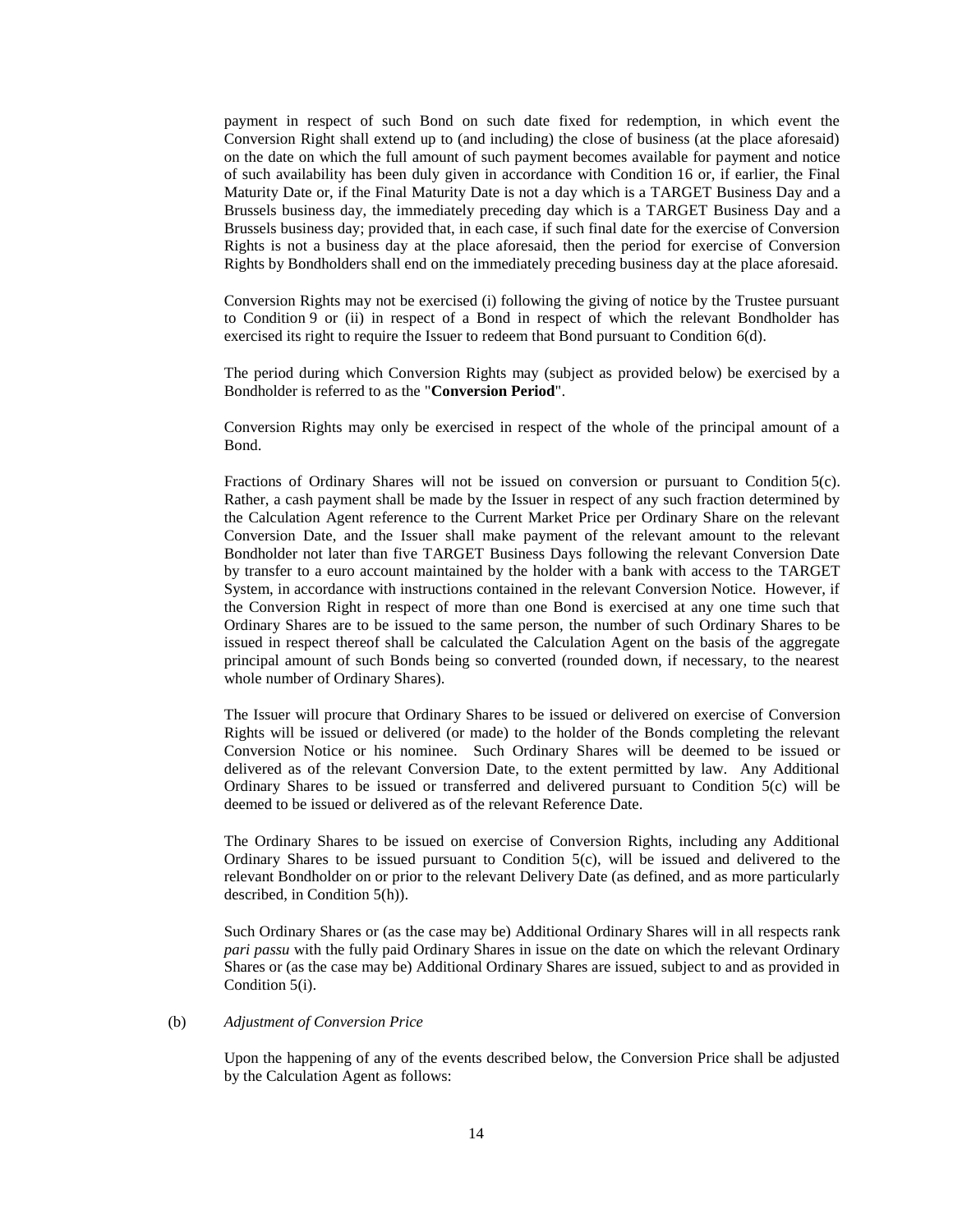- (i) If and whenever there shall be a consolidation, reclassification or subdivision in relation to the Ordinary Shares, in each such case without increase or decrease of the Issuer's share capital, the Conversion Price shall be adjusted by multiplying the Conversion Price in force immediately prior to such consolidation, reclassification or subdivision by the following fraction:
	- A

B

where:

- A is the aggregate number of Ordinary Shares in issue immediately before such consolidation, reclassification or subdivision, as the case may be; and
- B is the aggregate number of Ordinary Shares in issue immediately after, and as a result of, such consolidation, reclassification or subdivision, as the case may be.

Such adjustment shall become effective on the date the consolidation, reclassification or subdivision, as the case may be, takes effect.

- (ii) If and whenever the Issuer shall issue any Ordinary Shares credited as fully paid to the Shareholders by way of capitalisation of profits or reserves (including any share premium account or capital redemption reserve) other than (1) where any such Ordinary Shares are or are to be issued instead of the whole or part of a Dividend in cash which the Shareholders would or could otherwise have elected to receive or (2) where the Shareholders may elect to receive a Dividend in cash in lieu of such Ordinary Shares, the Conversion Price shall be adjusted by multiplying the Conversion Price in force immediately prior to such issue by the following fraction:
	- B A

where:

- A is the aggregate number of Ordinary Shares in issue immediately before such issue; and
- B is the aggregate number of Ordinary Shares in issue immediately after such issue.

Such adjustment shall become effective on the date of issue of such Ordinary Shares.

(iii) If and whenever the Issuer shall pay or make any Extraordinary Dividend to the Shareholders, the Conversion Price shall be adjusted by multiplying the Conversion Price in force immediately prior to the Effective Date by the following fraction:

#### A - B  $A - C$

where:

- A is the Current Market Price of one Ordinary Share on the Effective Date;
- B is the portion of the Fair Market Value of the aggregate Extraordinary Dividend attributable to one Ordinary Share, with such portion being determined by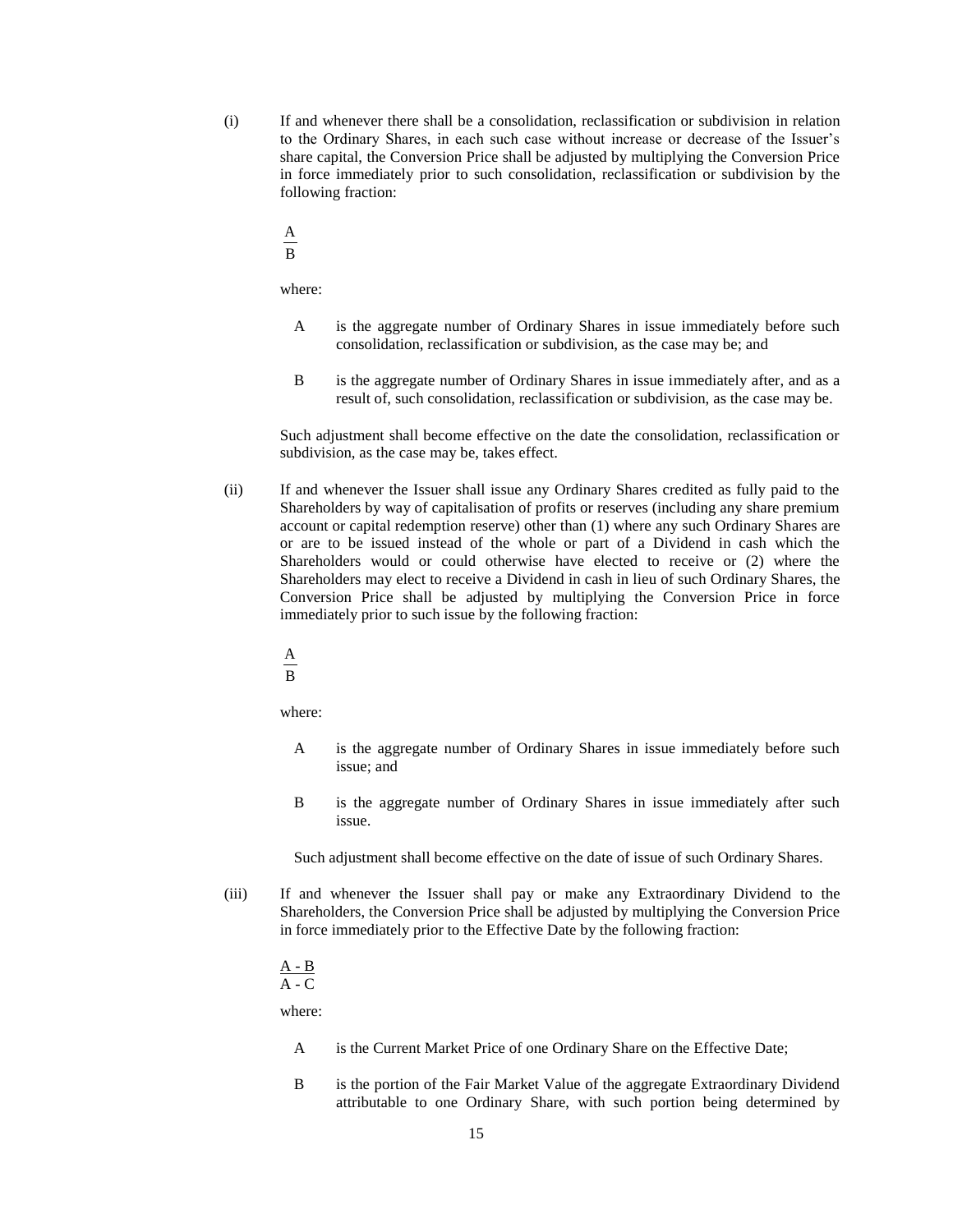dividing the Fair Market Value of the aggregate Extraordinary Dividend by the number of Ordinary Shares entitled to receive the relevant Extraordinary Dividend (or, in the case of a purchase, redemption or buy back of Ordinary Shares or any depositary or other receipts or certificates representing Ordinary Shares by or on behalf of the Issuer or any Subsidiary of the Issuer, by the number of Ordinary Shares in issue immediately following such purchase, redemption or buy back);

C is the amount (if any) by which the Threshold Amount in respect of the Relevant Fiscal Year exceeds an amount equal to the aggregate of the Fair Market Values of any previous Dividends per Ordinary Share paid or made in such Relevant Fiscal Year (where "**C**" shall be zero if such previous Dividends per Ordinary Share are equal to, or exceed, the Threshold Amount in respect of such Relevant Fiscal Year). For the avoidance of doubt "**C**" shall equal the Threshold Amount in respect of the Relevant Fiscal Year where no previous Dividends per Ordinary Share have been paid or made in such Relevant Fiscal Year.

Such adjustment shall become effective on the Effective Date or, if later, the first date upon which the Fair Market Value of the relevant Extraordinary Dividend is capable of being determined as provided herein.

"**Effective Date**" means, in respect of this sub-paragraph (b)(iii), the first date on which the Ordinary Shares are traded ex-the relevant Extraordinary Dividend on the Relevant Stock Exchange or, in the case of a purchase, redemption or buy back of Ordinary Shares or any depositary or other receipts or certificates representing Ordinary Shares, the date on which such purchase, redemption or buy back is made or, in the case of a Spin-Off, on the first date on which the Ordinary Shares are traded ex-the relevant Spin-Off on the Relevant Stock Exchange.

"**Extraordinary Dividend**" means any Dividend (the "**Relevant Dividend**") paid or made during a fiscal year of the Issuer (the "**Relevant Fiscal Year**"), if (a) the Fair Market Value of the Relevant Dividend per Ordinary Share or (b) the sum of (i) the Fair Market Value of the Relevant Dividend per Ordinary Share and (ii) an amount equal to the aggregate of the Fair Market Value or Values of any other Dividend or Dividends per Ordinary Share paid or made during the Relevant Fiscal Year, if any, exceeds the Threshold Amount in respect of such Relevant Fiscal Year, and in that case the Extraordinary Dividend shall be the Relevant Dividend.

**"Threshold Amount"** means in respect of any Relevant Fiscal Year,  $\epsilon$  0.85 per Ordinary Share (adjusted pro rata for any adjustments to the Conversion Price made pursuant to the provisions of this sub-paragraph (b)(iii)).

For the purposes of the above, Fair Market Value shall (subject as provided in paragraph (a) of the definition of "Dividend" and in the definition of "Fair Market Value") be determined as at the Effective Date.

In making any calculations for the purposes of this paragraph (b)(iii), such adjustments (if any) shall be made as the Calculation Agent or an Independent Financial Adviser may determine in good faith to be appropriate to reflect (i) any consolidation or subdivision of any Ordinary Shares or the issue of Ordinary Shares by way of capitalisation of profits or reserves (or any like or similar event) or any increase in the number of Ordinary Shares in issue in relation to the Relevant Fiscal Year in question or (ii) any change in the fiscal year of the Issuer.

(iv) If and whenever the Issuer shall issue Ordinary Shares to Shareholders as a class by way of rights, or shall issue or grant to Shareholders as a class by way of rights, any options,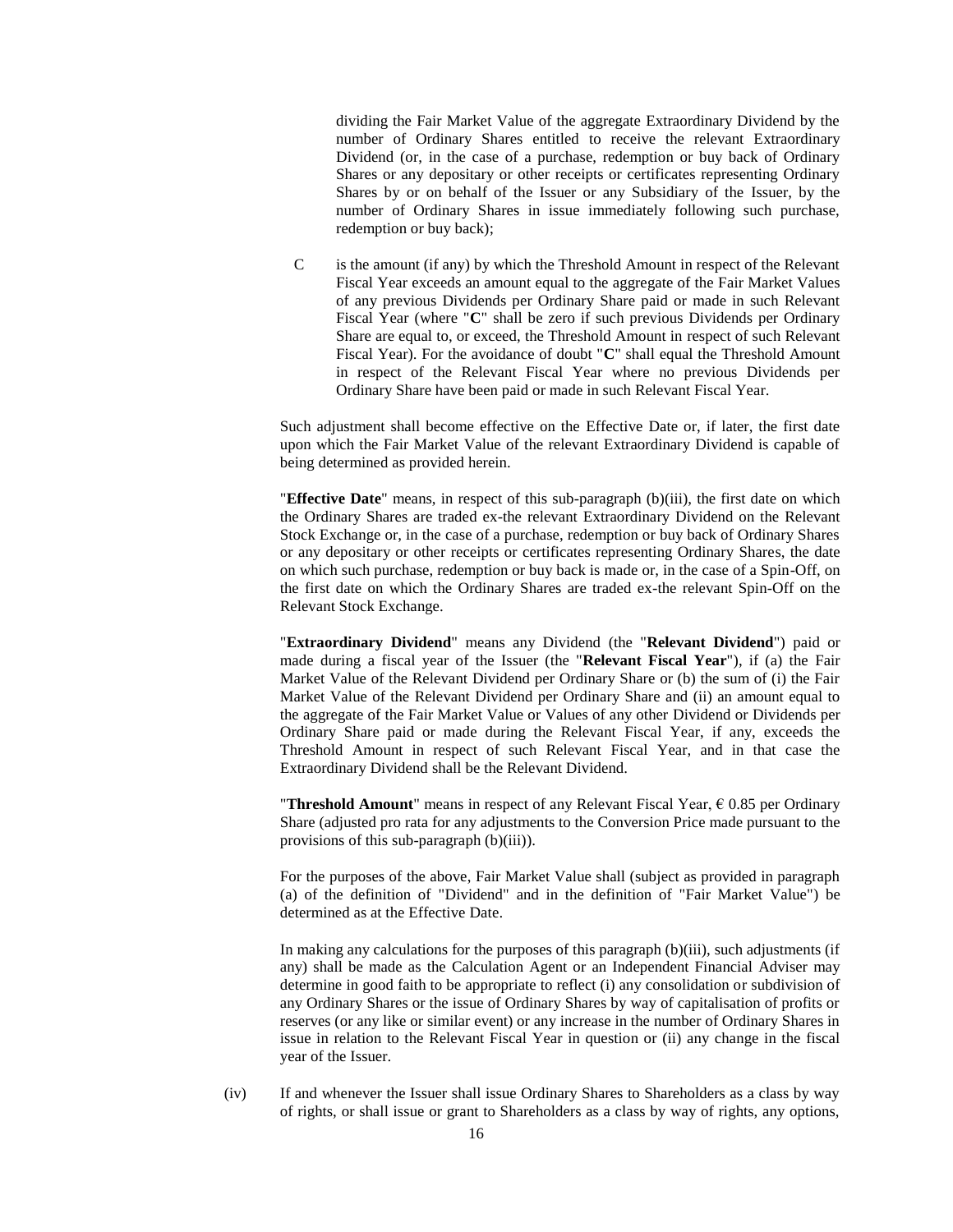warrants or other rights to subscribe for or purchase new Ordinary Shares, or any Securities which by their terms of issue carry (directly or indirectly) rights of conversion into, or exchange or subscription for, any new Ordinary Shares issuable by the Issuer (or shall grant any such rights in respect of existing Securities so issued), in each case at a price per Ordinary Share which is less than 95 per cent. of the Current Market Price per Ordinary Share on the Effective Date, the Conversion Price shall be adjusted by multiplying the Conversion Price in force immediately prior to such issue or grant by the following fraction:

 $A + B$ 

 $A + C$ 

where:

- A is the number of Ordinary Shares in issue on the Effective Date;
- B is the number of Ordinary Shares which the aggregate consideration (if any) receivable for the Ordinary Shares issued by way of rights, or for the Securities issued by way of rights, or for the options or warrants or other rights issued by way of rights and for the total number of Ordinary Shares deliverable on the exercise or conversion thereof, as the case may be, would purchase at such Current Market Price per Ordinary Share on the Effective Date; and
- C is the number of Ordinary Shares to be issued or, as the case may be, the maximum number of Ordinary Shares which may be issued upon exercise of such options, warrants or rights calculated as at the date of issue of such options, warrants or rights or upon conversion or exchange or exercise of rights of subscription or purchase in respect of such Securities at the initial conversion, exchange, subscription or purchase price or rate (not taking into account any later adjustment thereof).

Such adjustment shall become effective on the Effective Date.

"**Effective Date**" means, in respect of this sub-paragraph (b)(iv), the first date on which the Ordinary Shares are traded ex-rights, ex-options or ex-warrants on the Relevant Stock Exchange.

It is expressly understood that any subsequent exercise of such options, warrants or rights into new Ordinary Shares, or the conversion into, exchange into or subscription for new Ordinary Shares shall not trigger an additional adjustment of the Conversion Price or other terms of the Bonds.

(v) If and whenever the Issuer shall issue any Securities (other than Ordinary Shares or options, warrants or other rights to subscribe for or purchase any Ordinary Shares) to Shareholders as a class by way of rights or grant to Shareholders as a class by way of rights any options, warrants or other rights to subscribe for or purchase any Securities (other than Ordinary Shares or options, warrants or other rights to subscribe for or purchase Ordinary Shares), the Conversion Price shall be adjusted by multiplying the Conversion Price in force immediately prior to such issue or grant by the following fraction:

$$
\frac{A-B}{A}
$$

where: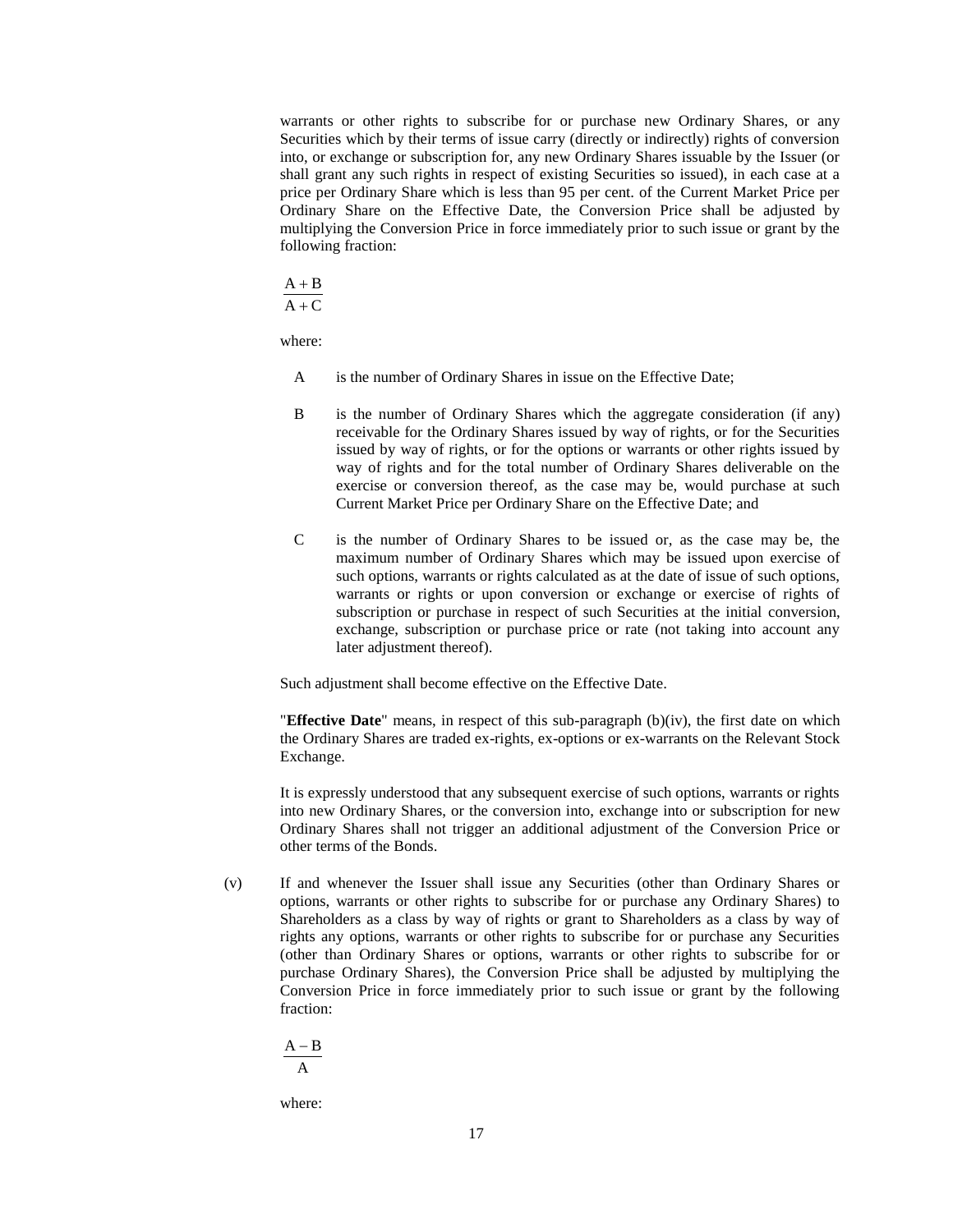- A is the Current Market Price of one Ordinary Share on the first day on which the terms of such issue or grant are publicly announced (or, if that is not a dealing day, the immediately preceding dealing day); and
- B is the Fair Market Value on the date of such announcement (or, if that is not a dealing day, the immediately preceding dealing day) of the portion of the rights attributable to one Ordinary Share.

Such adjustment shall become effective on the first date on which the Ordinary Shares are traded ex-rights, ex-options or ex-warrants on the Relevant Stock Exchange.

(vi) If and whenever the Issuer shall issue (otherwise than as mentioned in sub-paragraph (b)(iv) above) wholly for cash or for no consideration any Ordinary Shares (other than Ordinary Shares issued on conversion of the Bonds or on the exercise of any rights of conversion into, or exchange or subscription for or purchase of, Ordinary Shares) or issue or grant (otherwise than as mentioned in sub-paragraph (b)(iv) above) wholly for cash or for no consideration any options, warrants or other rights to subscribe for or purchase any new Ordinary Shares (other than the Bonds, which term shall for this purpose include any Further Bonds), in each case at a price per Ordinary Share which is less than 95 per cent. of the Current Market Price per Ordinary Share on the date of the first public announcement of the terms of such issue or grant (or, if that day is not a dealing day, the immediately preceding dealing day), the Conversion Price shall be adjusted by multiplying the Conversion Price in force immediately prior to such issue or grant by the following fraction:

 $A + C$  $A + B$ 

where:

- A is the number of Ordinary Shares in issue immediately before the issue of such Ordinary Shares or the grant of such options, warrants or rights;
- B is the number of Ordinary Shares which the aggregate consideration (if any) receivable for the issue of such Ordinary Shares or, as the case may be, for the Ordinary Shares to be issued or otherwise made available upon the exercise of any such options, warrants or rights, would purchase at such Current Market Price per Ordinary Share on the date of the first public announcement of the terms of such issue or grant (or, if that day is not a dealing day, the immediately preceding dealing day); and
- C is the number of Ordinary Shares to be issued pursuant to such issue of such Ordinary Shares or, as the case may be, the maximum number of Ordinary Shares which may be issued upon exercise of such options, warrants or rights calculated as at the date of issue of such options, warrants or rights.

Such adjustment shall become effective on the date of issue of such Ordinary Shares or, as the case may be, the issue or grant of such options, warrants or rights.

It is expressly understood that any subsequent exercise, conversion or exchange of such options, warrants or rights into Ordinary Shares shall not trigger an additional adjustment of the Conversion Price or other terms of the Bonds.

(vii) If and whenever the Issuer or any Subsidiary of the Issuer or (at the direction or request of or pursuant to any arrangements with the Issuer or any Subsidiary of the Issuer) any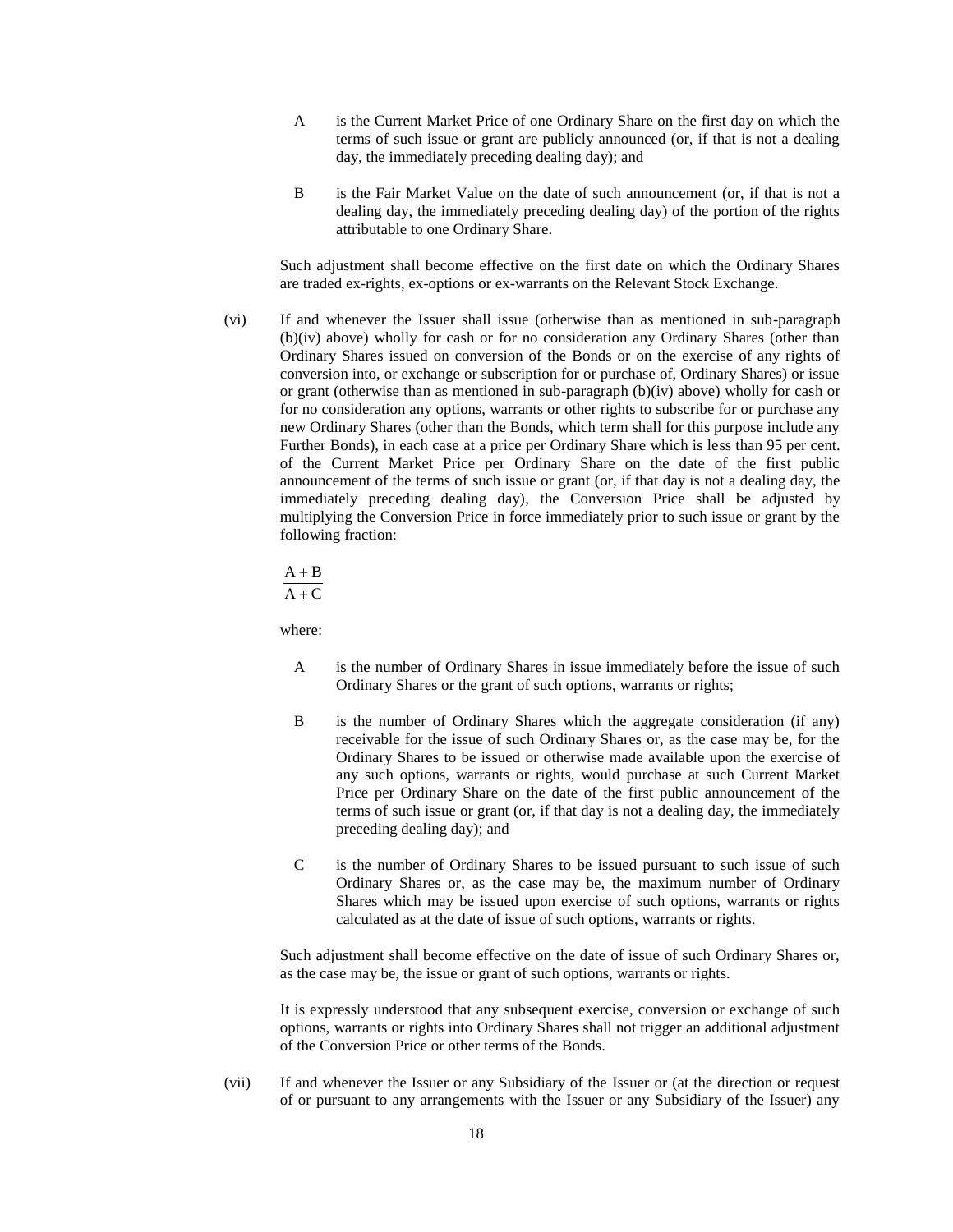other company, person or entity (otherwise than as mentioned in sub-paragraphs (b)(iv), (b)(v) or (b)(vi) above) shall issue wholly for cash or for no consideration any Securities (other than the Bonds which term shall for this purpose exclude any Further Bonds) which by their terms of issue carry (directly or indirectly) rights of conversion into, or exchange or subscription for, new Ordinary Shares (or shall grant any such rights in respect of existing Securities so issued) or Securities which by their terms might be redesignated as Ordinary Shares, and the consideration per Ordinary Share receivable upon conversion, exchange, subscription or redesignation is less than 95 per cent. of the Current Market Price per Ordinary Share on the date of the first public announcement of the terms of issue of such Securities (or the terms of such grant) (or, if that is not a dealing day, the immediately preceding dealing day), the Conversion Price shall be adjusted by multiplying the Conversion Price in force immediately prior to such issue or grant by the following fraction:

 $A + B$ 

 $A + C$ 

where:

- A is the number of Ordinary Shares in issue immediately before such issue or grant (but where the relevant Securities carry rights of conversion into or rights of exchange or subscription for Ordinary Shares which have been issued, purchased or acquired by the Issuer or any Subsidiary of the Issuer (or at the direction or request of or pursuant to any arrangements with the Issuer or any Subsidiary of the Issuer) for the purposes of or in connection with such issue, less the number of such Ordinary Shares so issued, purchased or acquired);
- B is the number of Ordinary Shares which the aggregate consideration (if any) receivable for the Ordinary Shares to be issued or otherwise made available upon conversion or exchange or upon exercise of the right of subscription attached to such Securities or, as the case may be, for the Ordinary Shares to be issued or to arise from any such redesignation would purchase at such Current Market Price per Ordinary Share on the date of the first public announcement of the terms of such issue of such Securities (or the terms of such grant) (or, if that day is not a dealing day, the immediately preceding dealing day); and
- C is the maximum number of Ordinary Shares to be issued or otherwise made available upon conversion or exchange of such Securities or upon the exercise of such right of subscription attached thereto at the initial conversion, exchange or subscription price or rate or, as the case may be, the maximum number of Ordinary Shares which may be issued or arise from any such redesignation;

provided that if at the time of issue of the relevant Securities or date of grant of such rights (as used in this sub-paragraph (b)(vii), the "**Specified Date**") such number of Ordinary Shares is to be determined by reference to the application of a formula or other variable feature or the occurrence of any event at some subsequent time (which may be when such Securities are converted or exchanged or rights of subscription are exercised or, as the case may be, such Securities are redesignated or at such other time as may be provided), then for the purposes of this sub-paragraph (b)(vii), "C" shall be determined by the application of such formula or variable feature or as if the relevant event occurs or had occurred as at the Specified Date and as if such conversion, exchange, subscription, purchase or acquisition or, as the case may be, redesignation had taken place on the Specified Date.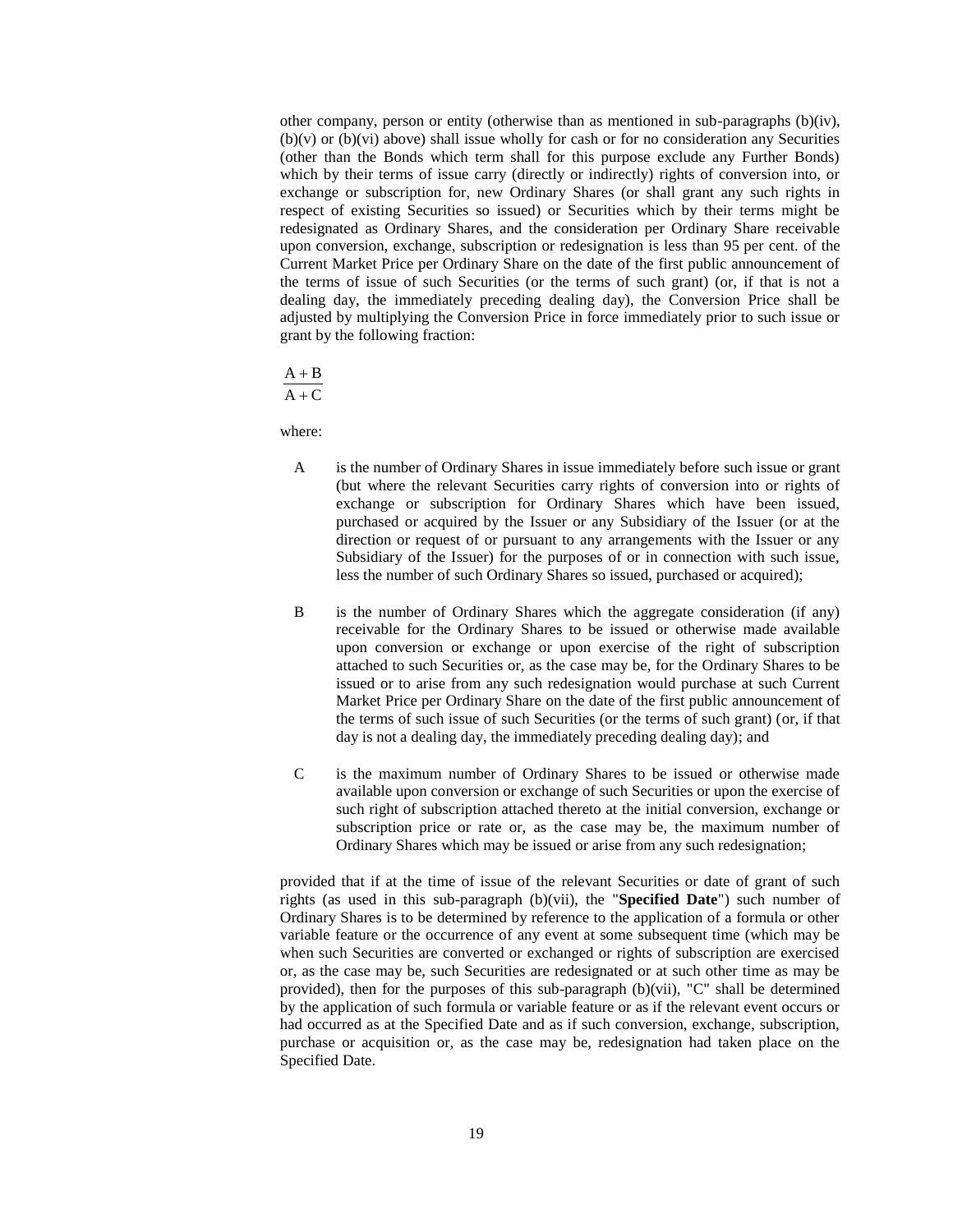Such adjustment shall become effective on the date of issue of such Securities or, as the case may be, the grant of such rights.

It is expressly understood that any subsequent exercise, conversion or exchange of such Securities into Ordinary Shares, or redesignation of such Securities into Ordinary Shares, shall not trigger an additional adjustment of the Conversion Price or other terms of the Bonds.

(viii) If and whenever there shall be any modification of the rights of conversion, exchange, subscription, purchase or acquisition attaching to any such Securities (other than the Bonds, which term shall for this purpose include any Further Bonds) as are mentioned in sub-paragraph (b)(vii) above (other than in accordance with the terms (including terms as to adjustment) applicable to such Securities upon issue) so that following such modification the consideration per Ordinary Share receivable has been reduced and is less than 95 per cent. of the Current Market Price per Ordinary Share on the date of the first public announcement of the proposals for such modification (or, if that day is not a dealing day, the immediately preceding dealing day), the Conversion Price shall be adjusted by multiplying the Conversion Price in force immediately prior to such modification by the following fraction:

 $A + B$ 

 $A + C$ 

where:

- A is the number of Ordinary Shares in issue immediately before such modification (but where the relevant Securities carry rights of conversion into or rights of exchange or subscription for, or purchase or acquisition of, Ordinary Shares which have been issued, purchased or acquired by the Issuer or any Subsidiary of the Issuer (or at the direction or request of or pursuant to any arrangements with the Issuer or any Subsidiary of the Issuer) for the purposes of or in connection with such issue, less the number of such Ordinary Shares so issued, purchased or acquired);
- B is the number of Ordinary Shares which the aggregate consideration (if any) receivable for the Ordinary Shares to be issued or otherwise made available upon conversion or exchange or upon exercise of the right of subscription, purchase or acquisition attached to the Securities so modified would purchase at such Current Market Price per Ordinary Share or on the date of the first public announcement of the proposals for such modification (or, if that day is not a dealing day, the immediately preceding dealing day), if lower, the existing conversion, exchange, subscription, purchase or acquisition price or rate of such Securities; and
- C is the maximum number of Ordinary Shares which may be issued or otherwise made available upon conversion or exchange of such Securities or upon the exercise of such rights of subscription, purchase or acquisition attached thereto at the so modified conversion, exchange, subscription, purchase or acquisition price or rate but giving credit in such manner as the Calculation Agent or an Independent Financial Adviser shall consider appropriate for any previous adjustment under this sub-paragraph (b)(viii) or subparagraph (b)(vii) above;

provided that if at the time of such modification (as used in this sub-paragraph (b)(viii), the "**Specified Date**") such number of Ordinary Shares is to be determined by reference to the application of a formula or other variable feature or the occurrence of any event at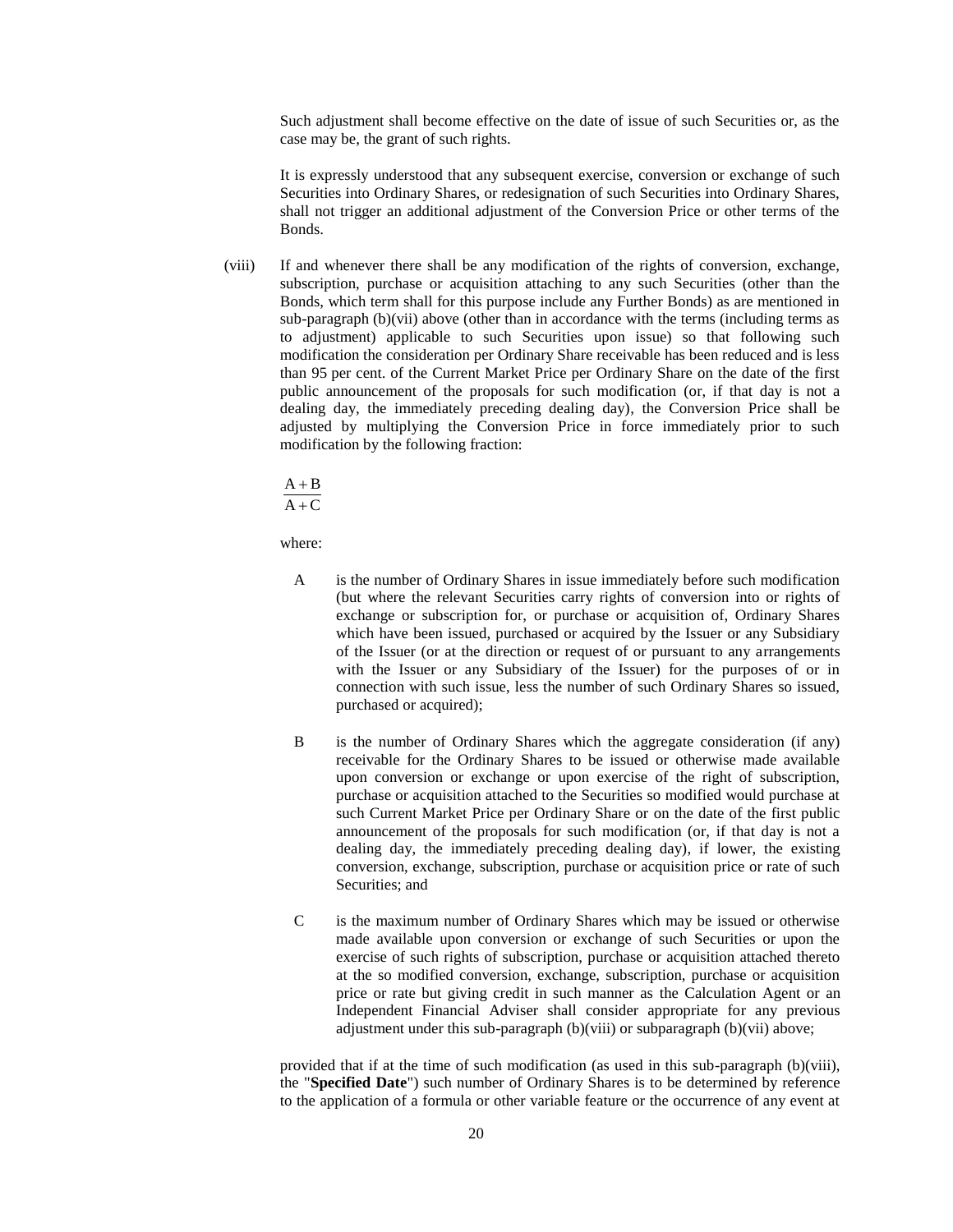some subsequent time (which may be when such Securities are converted or exchanged or rights of subscription, purchase or acquisition are exercised or at such other time as may be provided), then for the purposes of this sub-paragraph (b)(viii), "C" shall be determined by the application of such formula or variable feature or as if the relevant event occurs or had occurred as at the Specified Date and as if such conversion, exchange, subscription, purchase or acquisition had taken place on the Specified Date.

Such adjustment shall become effective on the date of modification of the rights of conversion, exchange, subscription, purchase or acquisition attaching to such Securities.

It is expressly understood that any subsequent exercise, conversion or exchange of such Securities into Ordinary Shares, or redesignation of such Securities into Ordinary Shares, shall not trigger an additional adjustment of the Conversion Price or other terms of the Bonds.

(ix) If and whenever the Issuer or any Subsidiary of the Issuer or (at the direction or request of or pursuant to any arrangements with the Issuer or any Subsidiary of the Issuer) any other company, person or entity shall offer any Securities in connection with which Shareholders as a class are entitled to participate in arrangements whereby such Securities may be acquired by them (except where the Conversion Price falls to be adjusted under sub-paragraphs (b)(ii), (b)(iii), (b)(iv), (b)(vi) or (b)(vii) above or (b)(x) below (or would fall to be so adjusted if the relevant issue or grant was at less than 95 per cent. of the Current Market Price per Ordinary Share on the relevant dealing day) or under sub-paragraph  $(b)(v)$  above), the Conversion Price shall be adjusted by multiplying the Conversion Price in force immediately before the making of such offer by the following fraction:

$$
\frac{A-B}{A}
$$

where:

- A is the Current Market Price of one Ordinary Share on the date on which the terms of such offer are first publicly announced (or, if that is not a dealing day, the immediately preceding dealing day); and
- B is the Fair Market Value on the date of such announcement (or, if that is not a dealing day, the immediately preceding dealing day) of the portion of the relevant offer attributable to one Ordinary Share.

Such adjustment shall become effective on the first date on which the Ordinary Shares are traded ex-rights on the Relevant Stock Exchange.

(x) If a Change of Control shall occur at any time after the Change of Control Resolutions have been approved by the Shareholders in a general meeting of Shareholders, then upon any exercise of Conversion Rights during the Change of Control Period, the Conversion Price (the "**Change of Control Conversion Price**") shall be determined as follows:

$$
CoCCP = \frac{CP}{\left(1 + (\text{IP} \times \text{c}/\text{t})\right)}
$$

where:

CoCCP is the Conversion Price in effect during the Change of Control Period;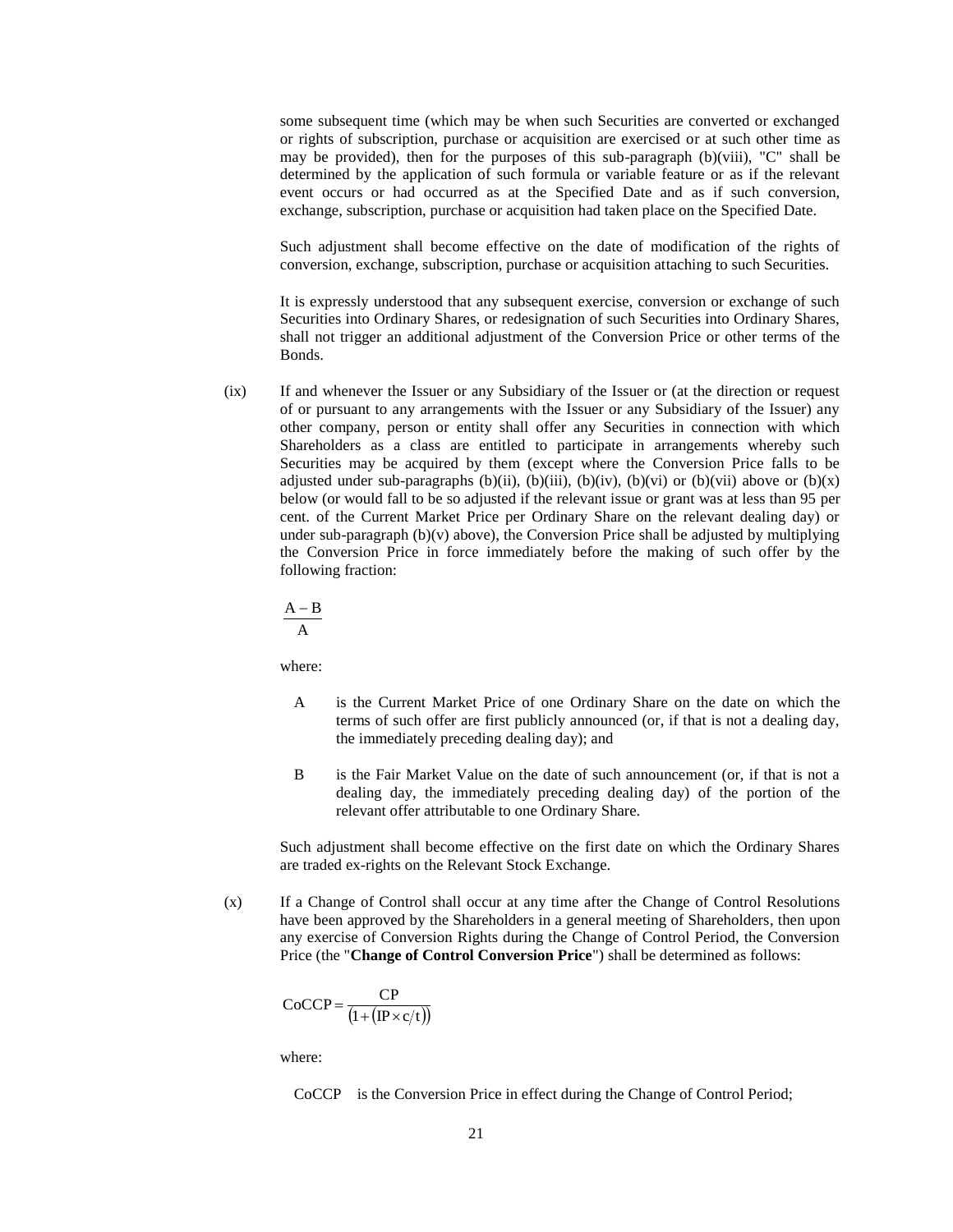- CP is the Conversion Price in effect immediately prior to the Change of Control Period;
- IP is the issuance premium of each Bond over the reference price of the Ordinary Share used to determine the terms of the Bonds (i.e., 32.5%), expressed as a fraction;
- c is the number of days from and including the date the Change of Control occurs to but excluding the Final Maturity Date; and
- t is the number of days from and including the Closing Date to but excluding the Final Maturity date (i.e., 1461 days).
- (xi) If the Issuer determines that an adjustment should be made to the Conversion Price as a result of one or more circumstances not referred to above in this Condition 5(b) (even if the relevant circumstance is specifically excluded from the operation of subparagraphs  $5(b)(i)$  to  $5(b)(x)$ , the Issuer shall, in consultation with the Calculation Agent and at its own expense and acting reasonably, request an Independent Financial Adviser to determine as soon as practicable what adjustment (if any) to the Conversion Price is fair and reasonable to take account thereof and the date on which such adjustment (if any) should take effect and upon such determination such adjustment (if any) shall be made and shall take effect in accordance with such determination, provided that an adjustment shall only be made pursuant to this subparagraph  $5(b)(x_i)$  if such Independent Financial Adviser is so requested to make such a determination not more than 21 days after the date on which the relevant circumstance arises and if the adjustment would result in a reduction of the Conversion Price.

Notwithstanding the foregoing provisions:

- (a) where the events or circumstances giving rise to any adjustment pursuant to this Condition 5(b) have already resulted or will result in an adjustment to the Conversion Price or where the events or circumstances giving rise to any adjustment arise by virtue of any other events or circumstances which have already given or will give rise to an adjustment to the Conversion Price or where more than one event which gives rise to an adjustment to the Conversion Price occurs within such a short period of time that, in the reasonable opinion of the Issuer in consultation with the Calculation Agent, a modification to the operation of the adjustment provisions is required to give the intended result, such modification shall be made, in consultation with the Calculation Agent, to the operation of the adjustment provisions as may be advised by an Independent Financial Adviser to be in its opinion appropriate to give the intended result; and
- (b) such modification shall be made, in consultation with the Calculation Agent, to the operation of these Conditions as may be advised by an Independent Financial Adviser to be in its opinion appropriate (i) to ensure that an adjustment to the Conversion Price or the economic effect thereof shall not be taken into account more than once and (ii) to ensure that the economic effect of a Dividend is not taken into account more than once.

For the purpose of any calculation of the consideration receivable or price pursuant to subparagraphs  $(b)(iv)$ ,  $(b)(vi)$ ,  $(b)(vii)$  and  $(b)(viii)$ , the following provisions shall apply:

- (a) the aggregate consideration receivable or price for Ordinary Shares issued for cash shall be the amount of such cash;
- (b) (x) the aggregate consideration receivable or price for Ordinary Shares to be issued or otherwise made available upon the conversion or exchange of any Securities shall be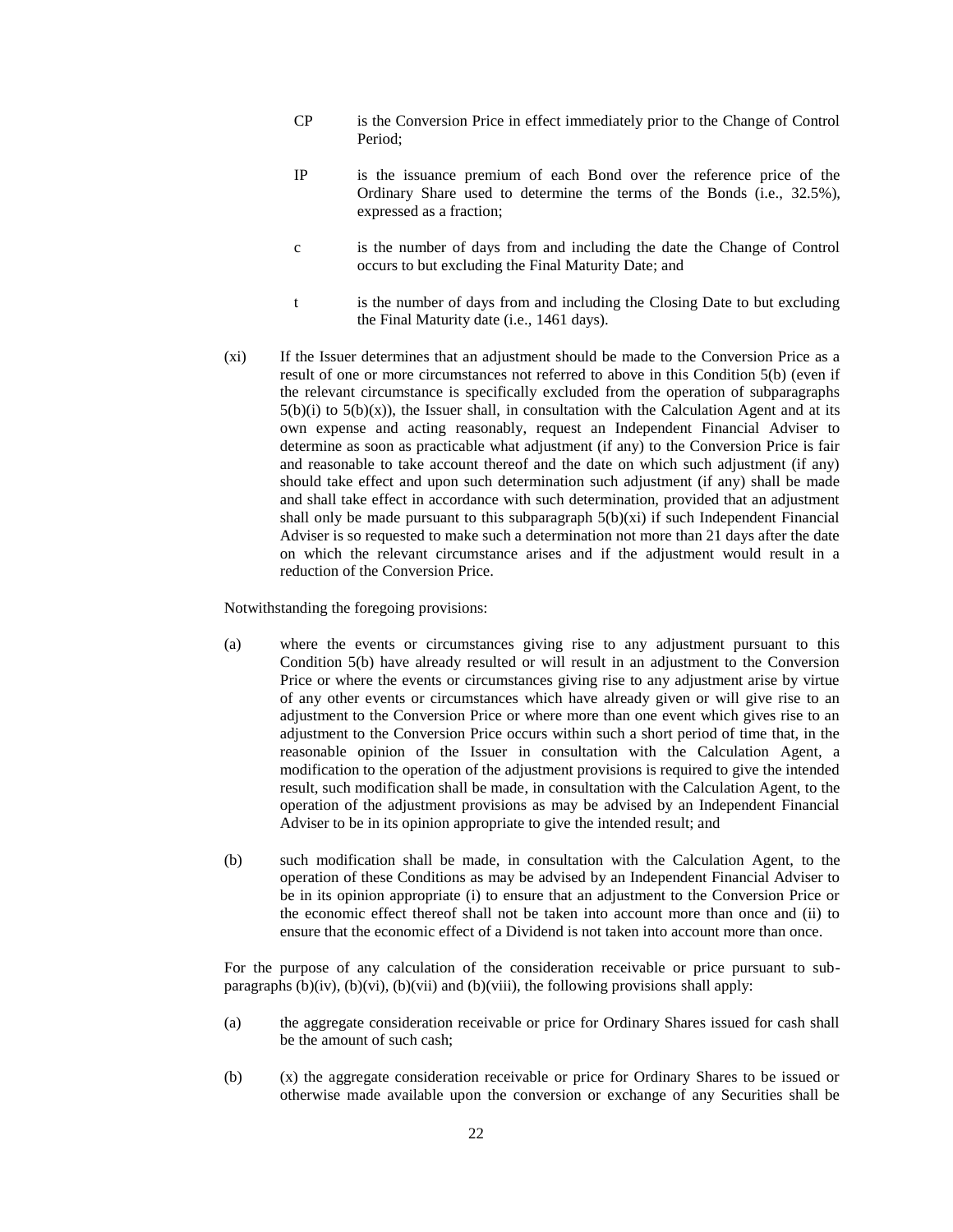deemed to be the consideration or price received or receivable for any such Securities (on one or more occasions) and (y) the aggregate consideration receivable or price for Ordinary Shares to be issued or otherwise made available upon the exercise of rights of subscription attached to any Securities or upon the exercise of any options, warrants or rights shall be deemed to be that part (which may be the whole) of the consideration or price received or receivable for such Securities or, as the case may be, for such options, warrants or rights which are attributed by the Issuer to such rights of subscription or, as the case may be, such options, warrants or rights or, if no part of such consideration or price is so attributed, the Fair Market Value of such rights of subscription or, as the case may be, such options, warrants or rights as at the date of the first public announcement of the terms of issue of such Securities or, as the case may be, such options, warrants or rights, plus in the case of each of (x) and (y) above, the additional consideration receivable or price (if any) upon the conversion or exchange of such Securities, or upon the exercise of such rights or subscription attached thereto or, as the case may be, upon exercise of such options, warrants or rights and (z) the consideration receivable or price per Ordinary Share upon the conversion or exchange of, or upon the exercise of such rights of subscription attached to, such Securities or, as the case may be, upon the exercise of such options, warrants or rights shall be the aggregate consideration or price referred to in  $(x)$  or  $(y)$  above (as the case may be) divided by the number of Ordinary Shares to be issued upon such conversion or exchange or exercise at the initial conversion, exchange or subscription price or rate;

- (c) if the consideration or price determined pursuant to (a) or (b) above (or any component thereof) shall be expressed in a currency other than the Relevant Currency, it shall be converted into the Relevant Currency at the Prevailing Rate on the date of the first public announcement of the terms of issue of such Ordinary Shares or, as the case may be, Securities;
- (d) in determining the consideration or price pursuant to the above, no deduction shall be made for any commissions or fees (howsoever described) or any expenses paid or incurred for any underwriting, placing or management of the issue of the relevant Ordinary Shares or Securities or options, warrants or rights, or otherwise in connection therewith; and
- (e) the consideration or price shall be determined as provided above on the basis of the consideration or price received, receivable, paid or payable regardless of whether all or part thereof is received, receivable, paid or payable by or to the Issuer or another entity.

### <span id="page-22-0"></span>(c) *Retroactive Adjustments*

If the Conversion Date in relation to the conversion of any Bond shall be after the record date in respect of any consolidation, reclassification or sub-division as is mentioned in Condition 5(b)(i), or after the record date or other due date for the establishment of entitlement for any such issue, distribution, grant or offer (as the case may be) as is mentioned in Condition  $5(b)(ii)$ , (iii), (iv), (v) or (ix), or after the date of the first public announcement of the terms of any such issue or grant as is mentioned in Condition  $5(b)(vi)$  and (vii) or of the terms of any such modification as is mentioned in Condition 5(b)(viii), but before the relevant adjustment to the Conversion Price becomes effective under Condition 5(b) (such adjustment, a "**Retroactive Adjustment**"), then the Issuer shall (conditional upon the relevant adjustment becoming effective) procure that there shall be issued or transferred and delivered to the converting Bondholder, in accordance with the instructions contained in the Conversion Notice, such additional number of Ordinary Shares (if any) (the "**Additional Ordinary Shares**") as, together with the Ordinary Shares (if any) issued or to be transferred and delivered on conversion of the relevant Bonds, is equal to the number of Ordinary Shares which would have been required to be issued or delivered on conversion of such Bond if the relevant adjustment to the Conversion Price had been made and become effective immediately prior to the relevant Conversion Date..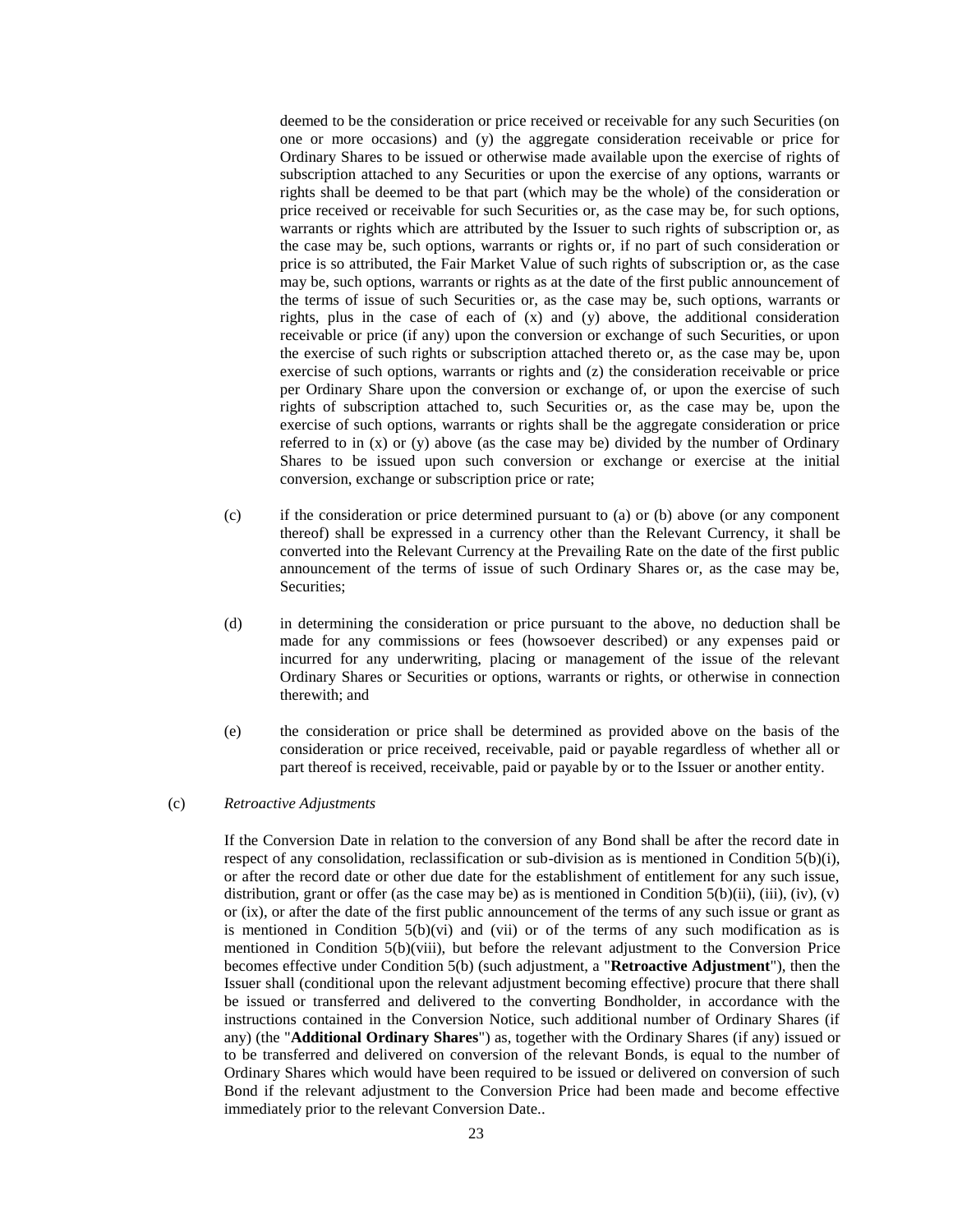### (d) *Decision of the Calculation Agent or an Independent Financial Adviser*

Adjustments to the Conversion Price shall be determined and calculated by the Calculation Agent, and/or, to the extent so specified in the Conditions in good faith by an Independent Financial Adviser. Adjustments to the Conversion Price calculated by the Calculation Agent or, where applicable, an Independent Financial Adviser and any other determinations made by the Calculation Agent or, where applicable, an Independent Financial Adviser pursuant to the Conditions shall be final and binding (in the absence of manifest error) on the Issuer, the Trustee, the Bondholders and the Paying and Conversion Agent.

The Calculation Agent may consult, at the expense of the Issuer, on any matter (including but not limited to, any legal matter), any legal or other professional adviser and it shall be able to rely upon, and it shall not be liable and shall incur no liability as against the Bondholders in respect of anything done, or omitted to be done, relating to that matter in good faith in accordance with, that adviser's opinion. The Calculation Agent shall act solely as agent of the Issuer and will not thereby assume any obligations towards or relationship of agency or trust with the Bondholders.

The Issuer reserves the right, subject to the prior written approval of the Trustee, under the Calculation Agency Agreement at any time to vary or terminate the appointment of the Calculation Agent and appoint another Calculation Agent, provided that it will maintain a Calculation Agent which shall be a financial institution of international repute or a financial adviser with appropriate expertise.

If any doubt shall arise as to whether an adjustment falls to be made to the Conversion Price or as to the appropriate adjustment to the Conversion Price, and following consultation between the Issuer, the Calculation Agent and an Independent Financial Adviser, a written opinion of such Independent Financial Adviser in respect thereof shall be conclusive and binding on the Issuer, the Bondholders and the Trustee, save in the case of manifest error.

#### (e) *Share or Option Schemes*

No adjustment will be made to the Conversion Price where Ordinary Shares or other Securities (including rights, warrants and options) are issued, offered, exercised, allotted, appropriated, modified or granted to, or for the benefit of, employees, former employees, independent service providers providing services on a more than halftime basis, or former independent service providers providing services on a more than halftime basis (including directors holding or formerly holding executive office or the personal service company of any such person) or their spouses or relatives, in each case, of the Issuer or any of its Subsidiaries or any associated company or to a trustee or trustees to be held for the benefit of any such person, in any such case pursuant to any share or option scheme.

### (f) *Rounding Down and Notice of Adjustment to the Conversion Price*

On any adjustment, the resultant Conversion Price, if not an integral multiple of €0.01, shall be rounded down to the nearest whole multiple of  $E$ 6.01. No adjustment shall be made to the Conversion Price where such adjustment (rounded down if applicable) would be less than one per cent. of the Conversion Price then in effect. Any adjustment not required to be made and/or any amount by which the Conversion Price has been rounded down, shall be carried forward and taken into account in any subsequent adjustment, and such subsequent adjustment shall be made on the basis that the adjustment not required to be made had been made at the relevant time and/or, as the case may be, that the relevant rounding down had not been made.

Notice of any adjustments to the Conversion Price shall be given by the Issuer to Bondholders in accordance with Condition 16 and to the Trustee promptly after the determination thereof.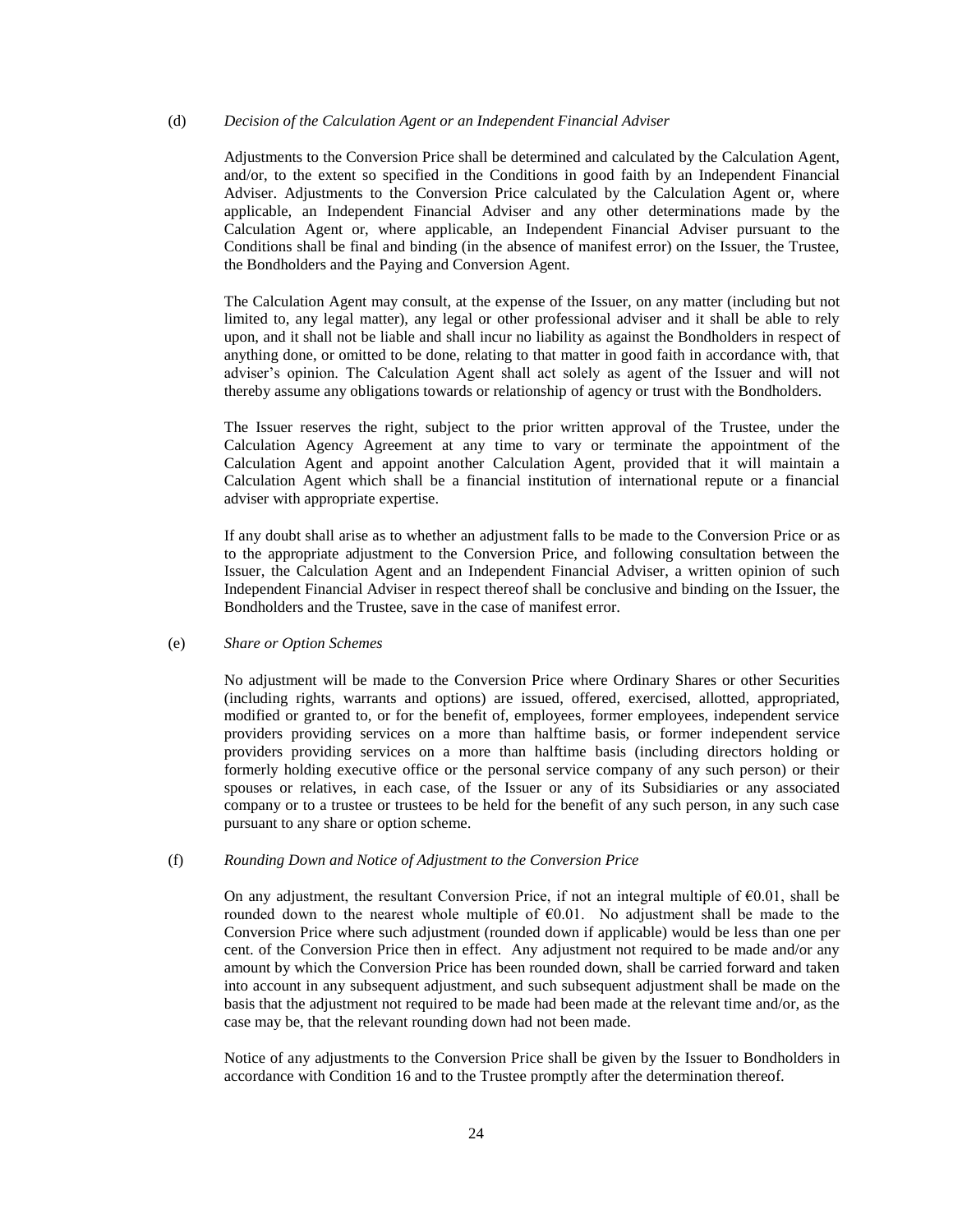The Conversion Price shall not in any event be reduced to below the minimum level permitted by Belgian law (if any), and the Issuer undertakes that it shall not take any action, and shall procure that no action is taken, that would otherwise result in an adjustment to the Conversion Price to below such minimum level.

<span id="page-24-0"></span>(g) *Change of Control*

Within 14 calendar days following the occurrence of a Change of Control, the Issuer shall give notice thereof to the Bondholders in accordance with Condition 16 and to the Trustee (a "**Change of Control Notice**"). The Change of Control Notice shall contain a statement informing Bondholders of their entitlement to exercise their Conversion Rights as provided in these Conditions and their entitlement to exercise their rights to require redemption of their Bonds pursuant to (and subject to the conditions set out in) Condition 6(e).

The Change of Control Notice shall also specify:

- (i) to the fullest extent permitted by applicable law, all information material to Bondholders concerning the Change of Control;
- (ii) the Conversion Price immediately prior to the occurrence of the Change of Control and the Conversion Price applicable pursuant to Condition  $5(b)(x)$  during the Change of Control Period on the basis of the Conversion Price in effect immediately prior to the occurrence of the Change of Control;
- (iii) the closing price of the Ordinary Shares as derived from the Relevant Stock Exchange as at the latest practicable date prior to the publication of the Change of Control Notice;
- (iv) the last day of the Change of Control Period;
- (v) the Change of Control Put Date; and
- (vi) such other information relating to the Change of Control as the Trustee may be requested to obtain on behalf of Bondholders.

The Trustee shall not be required to monitor or take any steps to ascertain whether a Change of Control or any event which could lead to a Change of Control has occurred or may occur (and, unless notified in writing to the contrary, shall be entitled to assume that no Change of Control or any event which could lead to a Change of Control has occurred) and will not be responsible or liable to Bondholders or any other person for any loss arising from any failure by it to do so.

<span id="page-24-1"></span>(h) *Procedure for exercise of Conversion Rights*

Conversion Rights may be exercised by a Bondholder during the Conversion Period by delivering the relevant Bond to the Specified Office of the Paying and Conversion Agent, during its usual business hours, accompanied by a duly completed and signed notice of conversion (a "**Conversion Notice**") in the form (for the time being current) obtainable from the Paying and Conversion Agent. Conversion Rights shall be exercised subject in each case to any applicable fiscal or other laws or regulations applicable in the jurisdiction in which the Specified Office of the Paying and Conversion Agent is located.

If such delivery is made after the end of normal business hours or on a day which is not a business day in the place of the Specified Office of the Paying and Conversion Agent, such delivery shall be deemed for all purposes of these Conditions to have been made on the next following such business day.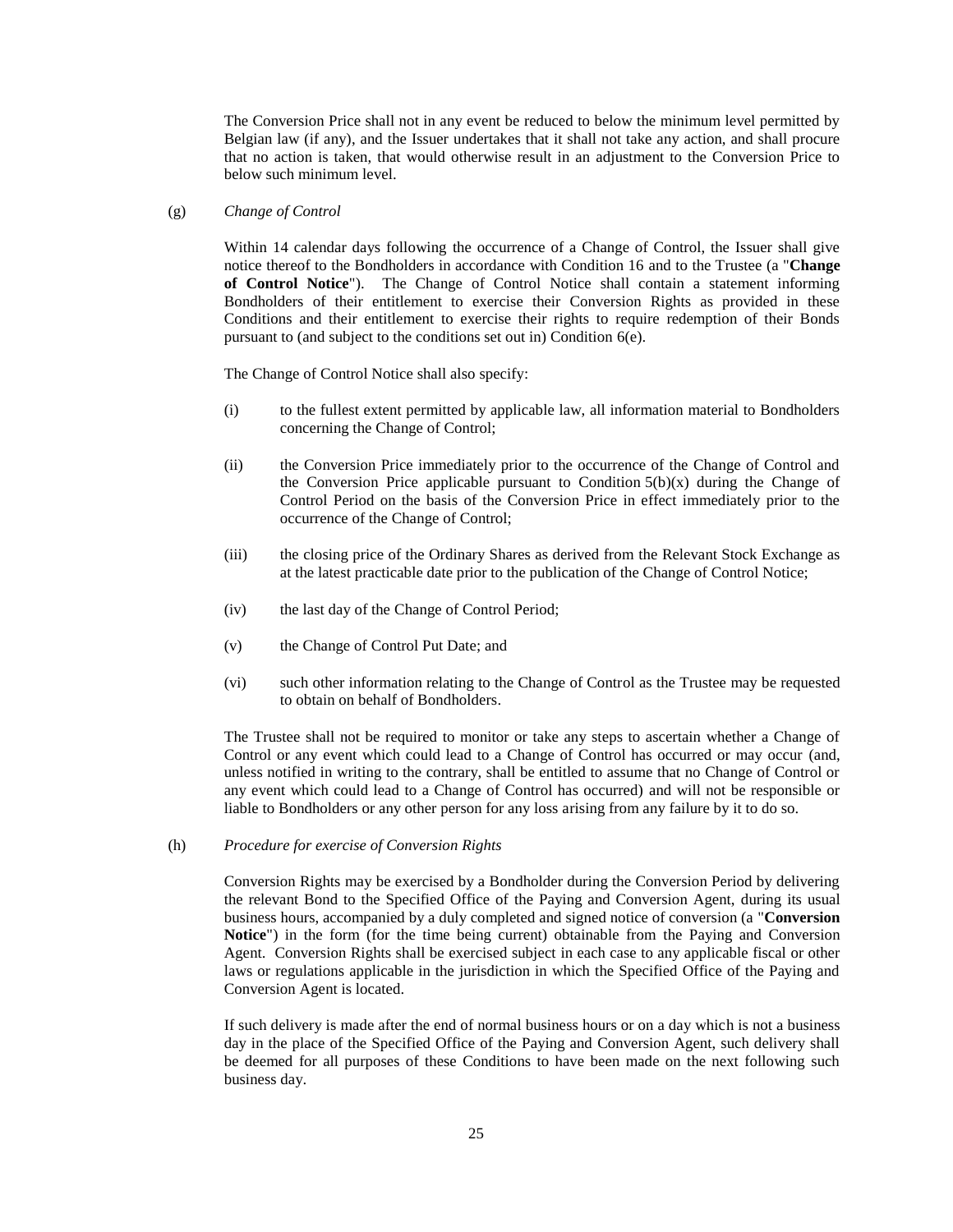Any determination as to whether a Conversion Notice has been duly completed and properly delivered shall be made by the Paying and Conversion Agent and shall, save in the case of manifest error, be conclusive and binding on the Issuer, the Trustee, the Paying and Conversion Agent and the relevant Bondholder.

A Conversion Notice, once delivered, shall be irrevocable.

The conversion date in respect of a Bond (the "**Conversion Date**") shall be the business day in Brussels immediately following the date of the delivery of the relevant Bond and the Conversion Notice as provided in this Condition 5(h) and, if applicable, the making of any payment to be made as provided below.

Each Bond should be delivered upon exercise of Conversion Rights together with all Coupons relating to it which mature on or after the relevant Conversion Date, failing which the relevant holder will be required to pay the full amount of any such missing Coupon. Each amount so paid will be repaid in the manner specified in Condition 7 against presentation and surrender (or, in the case of partial payment only, endorsement) of the relevant missing Coupon at any time after the relevant Conversion Date and before the expiry of 10 years after the Relevant Date in respect of the relevant Bond (whether or not a Coupon would otherwise have become void pursuant to Condition 11), but not thereafter.

A Bondholder exercising Conversion Rights must pay directly to the relevant authorities any taxes and capital, stamp, issue and registration and transfer taxes and duties arising on conversion (other than any taxes or capital, stamp, issue and registration and transfer taxes and duties payable in Belgium in respect of the allotment and issue of any Ordinary Shares on such conversion or in respect of the transfer and delivery of any Ordinary Shares on such conversion (including any Additional Ordinary Shares), which shall be paid by the Issuer).

Such Bondholder must also pay all (if any) taxes imposed on it and arising by reference to any disposal or deemed disposal of a Bond or interest therein in connection with the exercise of Conversion Rights by it. The Trustee shall not be responsible for determining whether such taxes or capital, stamp, issue and registration and transfer taxes and duties are payable or the amount thereof and it shall not be responsible or liable for any failure by the Issuer to pay such taxes or capital, stamp, issue and registration and transfer taxes and duties payable in Belgium as referred to above.

Following delivery of a duly completed Conversion Notice, the Issuer shall on or prior to the Delivery Date:

- (i) cause the issue and use all reasonable endeavours to ensure the admission to trading on the Relevant Stock Exchange of the Ordinary Shares to be issued and delivered in satisfaction of the Conversion Right; and
- (ii) procure that all such Ordinary Shares to be delivered in satisfaction of the relevant Conversion Right be credited to such account of the relevant Bondholder(s) held at any of Euroclear Belgium, Euroclear or Clearstream, as is specified in the relevant Conversion Notice.

For the purposes of the previous paragraph, "**Delivery Date**" means:

(i) if the Conversion Date or, as the case may be, the Reference Date occurs on or prior to the fifteenth calendar day in any month during the Conversion Period, the last calendar day in such month; or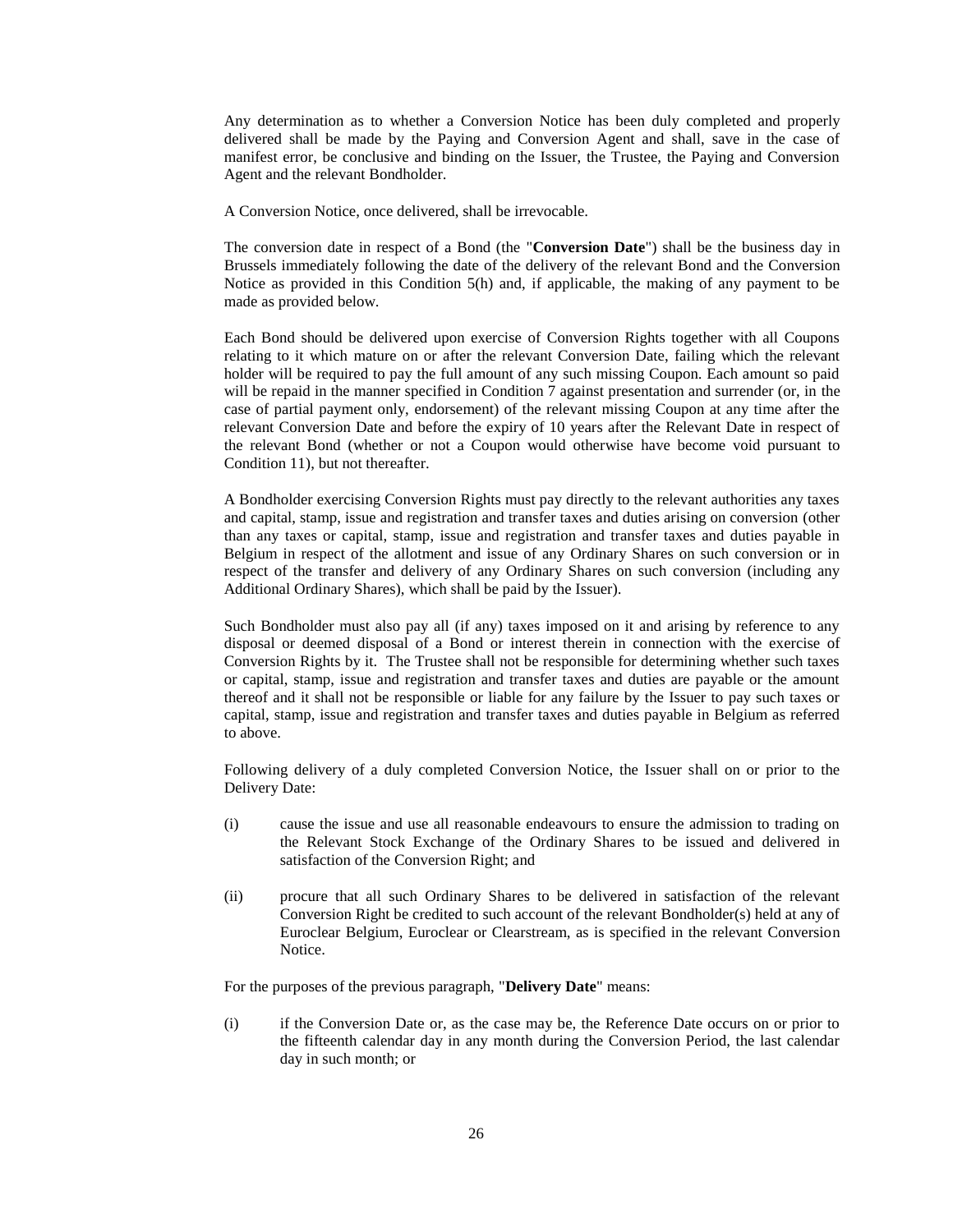- (ii) if the Conversion Date or, as the case may be, the Reference Date occurs after the fifteenth calendar day in any month during the Conversion Period, the last calendar day in the next following month.
- <span id="page-26-0"></span>(i) *Ordinary Shares*
	- (i) Ordinary Shares issued or transferred and delivered on exercise of Conversion Rights will be fully paid and will in all respects rank *pari passu* with the fully paid Ordinary Shares in issue on the Conversion Date or, in the case of Additional Ordinary Shares, on the relevant Reference Date, except in any such case for any right excluded by mandatory provisions of applicable law, and the relevant holders shall accordingly be entitled to all rights, distributions and payments in respect of which the relevant record date or other due date for the establishment of entitlement for which falls on or after such date of issue or transfer and delivery, whether in accordance with Condition 5(c) in the event that such relevant record date or other due date precedes the Delivery Date or otherwise. Ordinary Shares or, as the case may be, Additional Ordinary Shares will not rank for (or, as the case may be, the relevant holder shall not be entitled to receive) any rights, distributions or payments the record date or other due date for the establishment of entitlement for which falls prior to the relevant Conversion Date or, as the case may be, the relevant Reference Date.
	- (ii) Save as provided in Condition 5(j), no payment or adjustment shall be made on exercise of Conversion Rights for any interest which otherwise would have accrued on the relevant Bonds since the last Interest Payment Date preceding the Conversion Date relating to such Bonds (or, if such Conversion Date falls before the first Interest Payment Date, since the Closing Date).

### <span id="page-26-1"></span>(j) *Interest on Conversion*

If any notice requiring the redemption of the Bonds is given pursuant to Condition 6(b) on or after the fifteenth Brussels business day prior to a record date in respect of any Dividend or distribution payable in respect of the Ordinary Shares which has occurred since the last Interest Payment Date (or in the case of the first Interest Period, since the Closing Date) where such notice specifies a date for redemption falling on or prior to the date which is 14 days after the Interest Payment Date next following such record date, interest shall accrue at the rate provided in Condition 4(a) on Bonds in respect of which Conversion Rights shall have been exercised and in respect of which the Conversion Date falls after such record date and on or prior to the Interest Payment Date next following such record date in respect of such Dividend or distribution, in each case from and including the preceding Interest Payment Date (or, if such Conversion Date falls before the first Interest Payment Date, from the Closing Date) to but excluding such Conversion Date. The Issuer shall pay any such interest by not later than 14 days after the relevant Conversion Date by transfer to a euro account maintained by the relevant Bondholder with a bank with access to the TARGET System in accordance with instructions given by the relevant Bondholder in the relevant Conversion Notice.

#### (k) *Purchase or Redemption of Ordinary Shares*

The Issuer or any Subsidiary of the Issuer may exercise such rights as it may from time to time enjoy to purchase or redeem or buy back any shares of the Issuer (including Ordinary Shares) or any depositary or other receipts or certificates representing the same without the consent of the Bondholders or the Couponholders.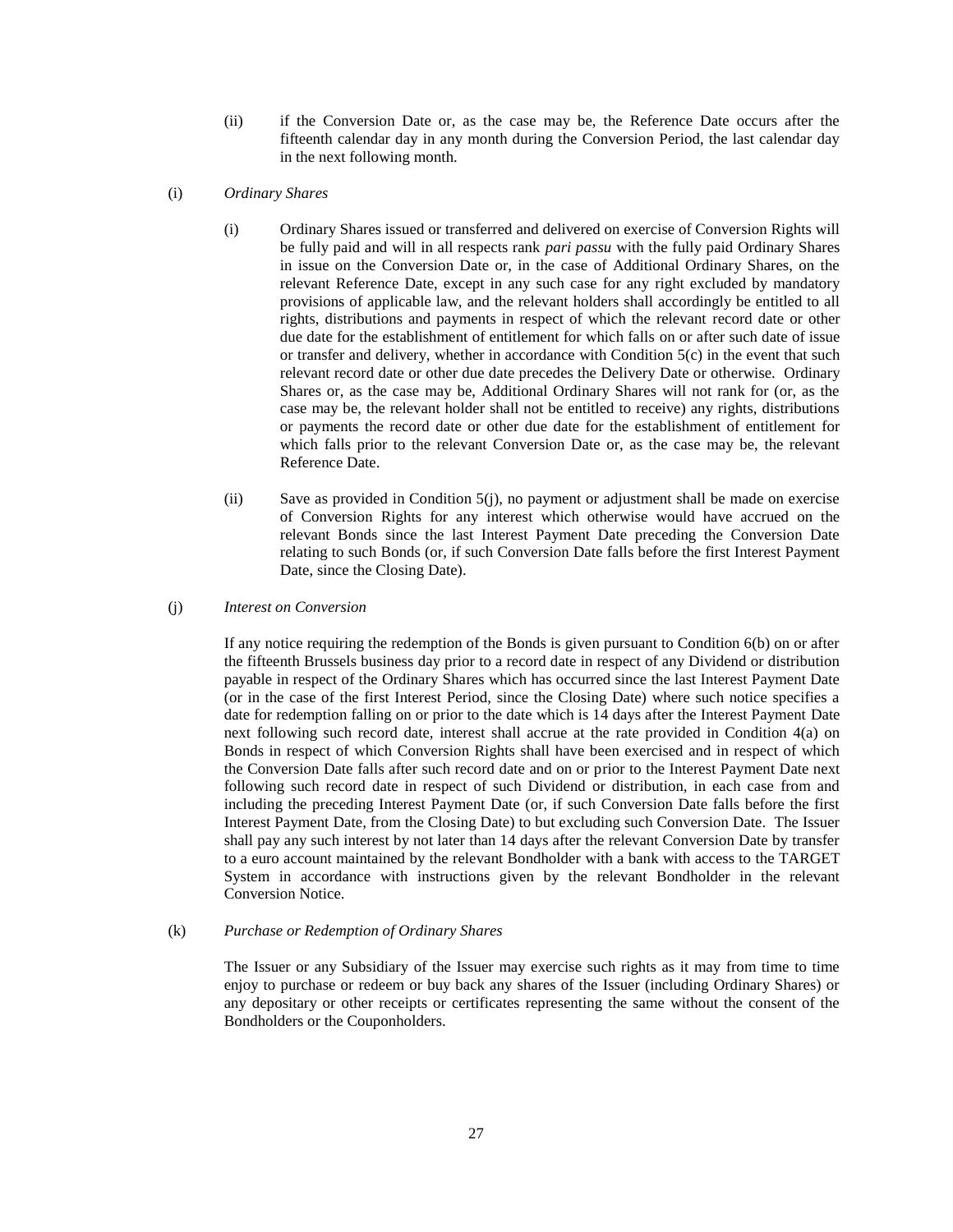#### (l) *No Duty to Monitor*

The Trustee shall not be under any duty to monitor whether any event or circumstance has happened or exists which may require an adjustment to be made to the Conversion Price or as to the amount of any adjustment actually made (and, unless notified in writing to the contrary, shall be entitled to assume that no such event or circumstance has happened) and will not be responsible or liable to the Bondholders or any other person for any loss arising from any failure by it to do so.

### <span id="page-27-0"></span>(m) *Cash Alternative Election*

Upon the exercise of a Conversion Right by a Bondholder, the Issuer may make an election by giving notice (a "**Cash Alternative Election Notice**" to the relevant Bondholder by not later than the fourth day following the relevant Conversion Date (the "**Cash Election Date**") to the address (or, if a fax number or email address is provided in the relevant Conversion Notice, that fax number or email address) specified for that purpose in the relevant Conversion Notice (with a copy to the Paying and Conversion Agent) to satisfy the exercise of the Conversion Rights in respect of the relevant Bonds by (A) delivering to or to the order of the relevant Bondholder the Fixed Number of Ordinary Shares and (B) making payment, or procuring that payment is made, to the relevant Bondholder of the Cash Alternative Amount, together with any other amount payable by the Issuer to such Bondholder pursuant to these Conditions in respect of or relating to the relevant exercise of Conversion Rights, including any amounts payable pursuant to paragraph 9 of Condition  $5(a)$  and any interest payable pursuant to Condition  $5(i)$ . The Issuer, however, may not make a Cash Alternative Election at any time when such election would prevent the relevant Bondholder from converting its Bonds into Ordinary Shares in order to participate in any rights issue or other issuance to which it is entitled to participate pursuant to Article 491 of the Belgian Company Code.

The Cash Alternative Election Notice shall specify:

- (i) the Conversion Price in effect on the relevant Conversion Date and the number of Reference Shares in respect of such exercise of Conversion Rights;
- (ii) the number of Cash Settled Shares in respect of the relevant exercise of Conversion Rights, by reference to which the Cash Alternative Amount is to be calculated; and
- (iii) if the number of Cash Settled Shares is less than the number of Reference Shares in respect of the relevant exercise of Conversion Rights, the Fixed Number of Ordinary Shares.

A Cash Alternative Election shall be irrevocable.

The Issuer will pay the Cash Alternative Amount, together with any other amount as aforesaid, by not later than 5 TARGET Business Days following the last day of the Cash Alternative Calculation Period by transfer to a euro account maintained by the relevant Bondholder with a bank with access to the TARGET System in accordance with instructions given by the relevant Bondholder in the relevant Conversion Notice, and will deliver the Fixed Number of Ordinary Shares on or prior to the Delivery Date in accordance with Conditions 5(h) and (i).

If there is a Retroactive Adjustment to the Conversion Price following the exercise of Conversion Rights by a Bondholder which has given rise to a Cash Alternative Election, the Issuer shall (i) procure that there shall be issued or transferred and delivered to the relevant Bondholder the Additional Ordinary Shares with respect to the Fixed Number of Ordinary Shares, if any, pursuant to Condition 5(c), and (ii) pay to the relevant Bondholder an additional amount (the "**Additional Cash Alternative Amount**") equal to the difference between (A) the Cash Alternative Amount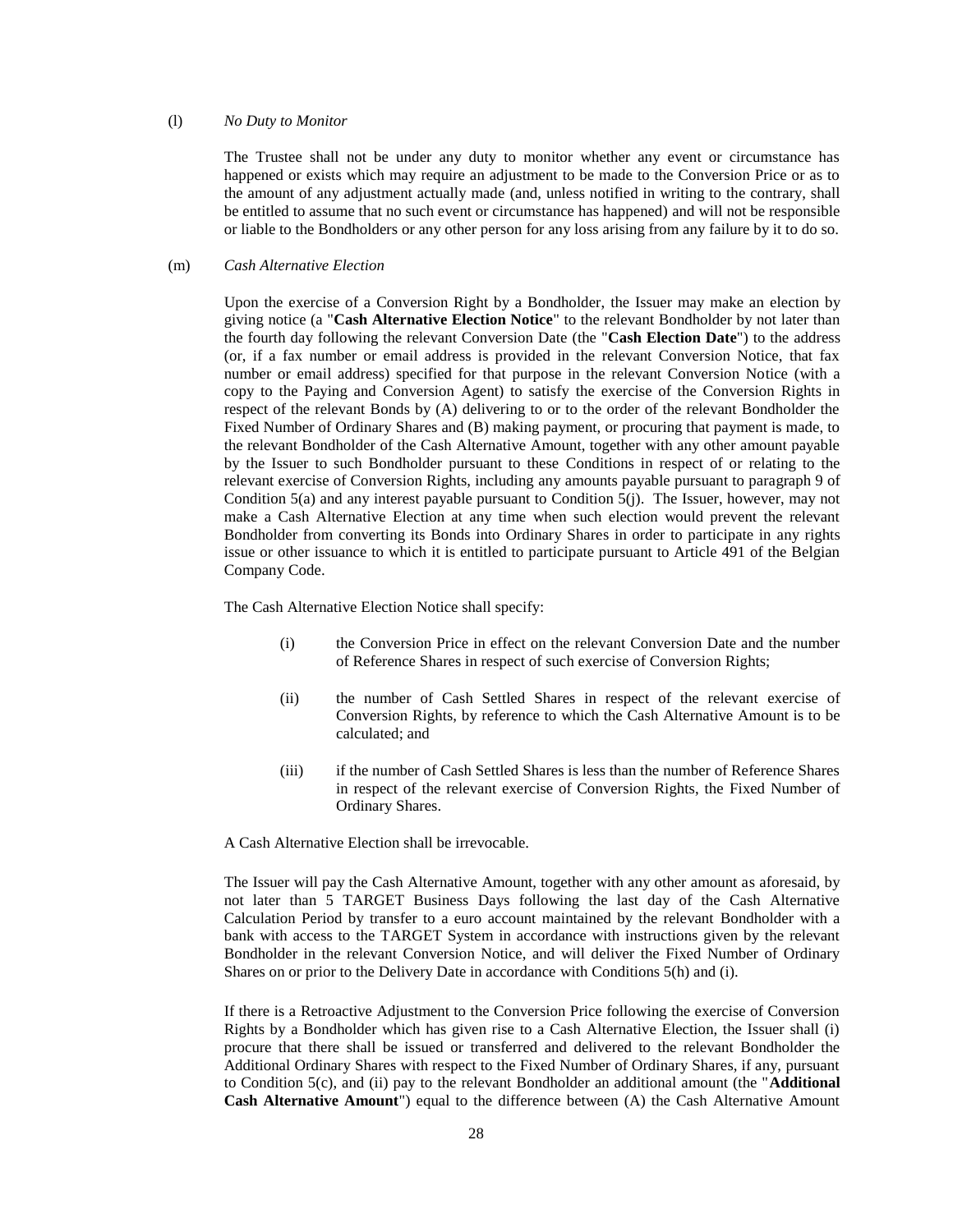that would have been paid if the number of Cash Settled Shares by reference to which the Cash Alternative Amount shall have been determined would have been increased if the relevant adjustment to the Conversion Price had been made and became effective immediately prior to the relevant Conversion Date, and (B) the Cash Alternative Amount which shall have been determined for the Cash Settled Shares specified in the Cash Alternative Election Notice.

The Issuer will pay the Additional Cash Alternative Amount not later than the later of (i) 5 TARGET Business Days following payment of the Cash Alternative Amount, and (ii) 5 TARGET Business Days following the relevant Reference Date, by transfer to a euro account maintained by the relevant Bondholder with a bank with access to the TARGET System in accordance with instructions given by the relevant Bondholder in the relevant Conversion Notice.

### (n) *Consolidation, Amalgamation or Merger*

In the case of any consolidation, amalgamation or merger of the Issuer with any other corporation (other than a consolidation, amalgamation or merger in which the Issuer is the continuing corporation), or in the case of any sale or transfer of all, or substantially all, of the assets of the Issuer, the Issuer will forthwith give notice thereof to the Trustee and to the Bondholders in accordance with Condition 16 of such event and take such steps as shall be required to ensure that each Bond then outstanding will be convertible into the class and amount of shares and other securities and property receivable upon such consolidation, amalgamation, merger, sale or transfer by a holder of the number of Ordinary Shares which would have become liable to be issued or transferred and delivered upon exercise of Conversion Rights immediately prior to such consolidation, amalgamation, merger, sale or transfer. The above provisions of this Condition 5(m) will apply, *mutatis mutandis* to any subsequent consolidations, amalgamations, mergers, sales of transfers.

### <span id="page-28-1"></span>**6. Redemption and Purchase**

### (a) *Final Redemption*

Unless previously purchased and cancelled, redeemed or converted as herein provided, the Bonds will be redeemed at their principal amount on the Final Maturity Date. The Bonds may only be redeemed prior to the Final Maturity Date in accordance with Condition 6(b)), Condition 6(d) or Condition 6(e).

- <span id="page-28-0"></span>(b) *Redemption at the Option of the Issuer*
	- (i) On giving not less than 45 nor more than 60 days' notice (an "**Optional Redemption Notice**") to the Trustee, the Paying and Conversion Agent and to the Bondholders in accordance with Condition 16, the Issuer may redeem all but not some only of the Bonds on the date (the "**Optional Redemption Date**") specified in the Optional Redemption Notice at their principal amount, together with accrued but unpaid interest to such date:
		- (a) at any time on or after 9 July 2016, if on each of not less than 20 dealing days during any period of 30 consecutive dealing days ending not earlier than the fifth dealing day prior to the giving of the relevant Optional Redemption Notice, the Volume Weighted Average Price of an Ordinary Share exceeds 130 per cent. of the Conversion Price in effect (or deemed to be in effect) on each such respective dealing day, as verified by the Calculation Agent upon request from the Issuer; or
		- (b) at any time if prior to the date the relevant Optional Redemption Notice is given, Conversion Rights shall have been exercised and/or purchases (and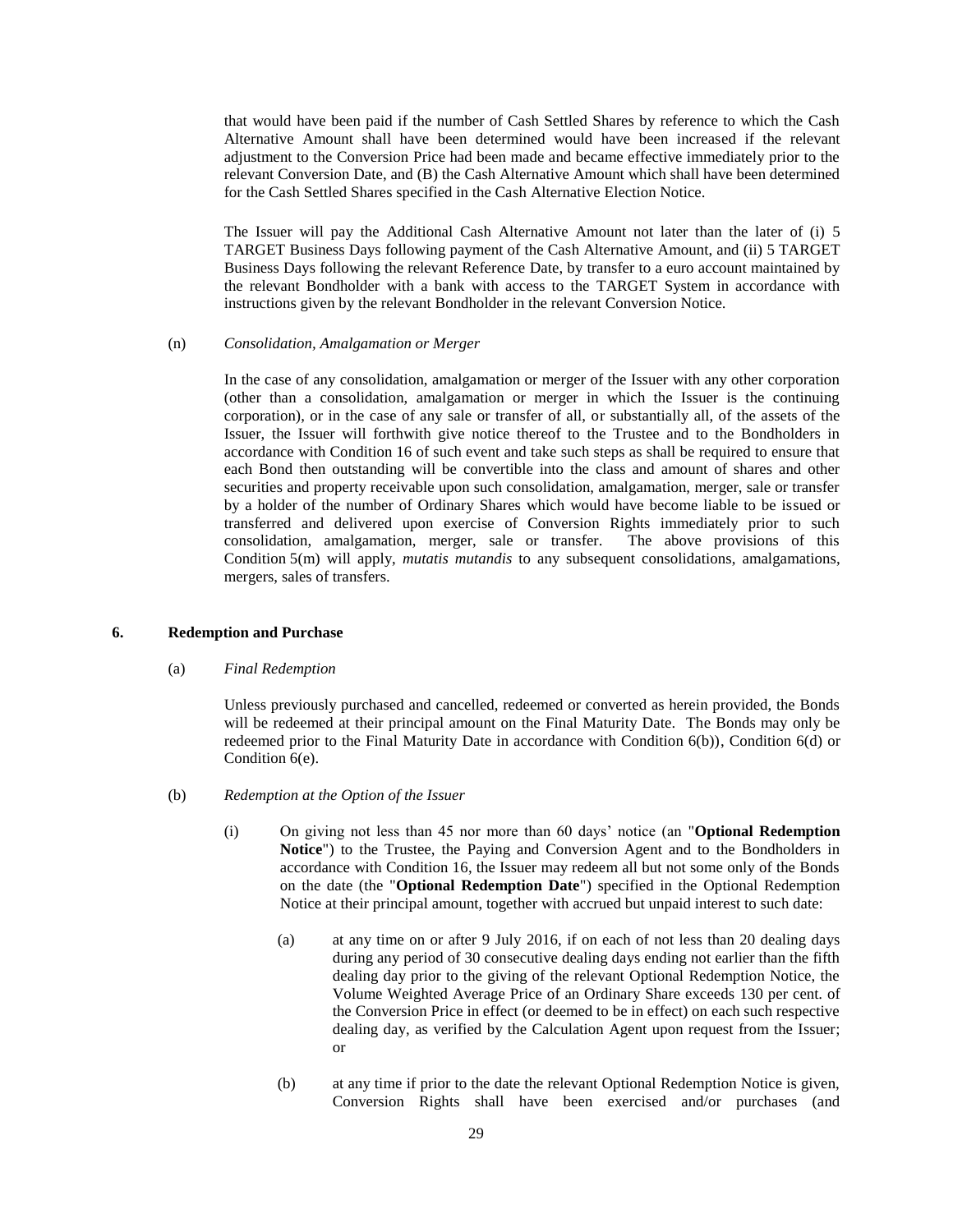corresponding cancellations) and/or redemptions effected in respect of 85 per cent. or more in principal amount of the Bonds originally issued (which shall for this purpose include any Further Bonds).

For the purposes of Condition  $6(b)(i)$ , if on any dealing day in such 30 dealing day period the Volume Weighted Average Price on such dealing day shall have been quoted cum-Dividend (or cum-any other entitlement), the Volume Weighted Average Price of an Ordinary Share on such dealing day shall be deemed to be the amount thereof reduced by an amount equal to the Fair Market Value of any such Dividend or entitlement per Ordinary Share as at the date (or, if that is not a dealing day, the immediately preceding dealing day) of first public announcement of such Dividend (or entitlement).

## (c) *Optional Redemption Notice*

Any Optional Redemption Notice shall be irrevocable. Any such notice shall specify (i) the Optional Redemption Date which shall be a day which is a TARGET Business Day and a Brussels business day, (ii) the aggregate principal amount of the Bonds outstanding and the closing price of the Ordinary Shares as derived from the Relevant Stock Exchange, in each case as at the latest practicable date prior to the publication of the Optional Redemption Notice, (iii) the last day on which Conversion Rights may be exercised by Bondholders, which shall not be less than one month after the date of the Optional Redemption Notice, and (iv) the amount of accrued interest payable on the Optional Redemption Date.

### <span id="page-29-1"></span>(d) *Early Redemption*

If the Change of Control Resolutions have not been approved and duly filed with the Clerk of the Commercial Court of Kortrijk on or before the Long-stop Date, the Issuer shall redeem all, but not some, of the Bonds, on the date which is the  $45<sup>th</sup>$  business day after the Long-stop Date (the "**Early Redemption Date**") at the greater of (x) 102 per cent. of the principal amount of the Bonds, together with accrued but unpaid interest up to (but excluding) the Early Redemption Date, and (y) 102 per cent. of the Fair Bond Value of the Bonds, together with accrued but unpaid interest up to (but excluding) the Early Redemption Date. The Issuer will deliver a notice (an "**Early Redemption Notice**") in accordance with Condition 16 to notify the Bondholders of the redemption of the Bonds. The Early Redemption Notice will be published no later than the third dealing day (inclusive) after the Long-stop Date.

The "**Early Redemption Calculation Period**" means the period of five consecutive dealing days commencing on the dealing day following the Long-stop Date.

The Trustee shall not be required to monitor or take any steps to ascertain whether the Change of Control Resolutions have been approved and duly filed with the Clerk of the Commercial Court of Kortrijk (and, unless notified in writing to the contrary, shall be entitled to assume that the Change of Control Resolutions will be approved and duly filed with the Clerk of the Commercial Court of Kortrijk) and will not be responsible or liable to Bondholders or any other person for any loss arising from any failure by it to do so.

## <span id="page-29-0"></span>(e) *Redemption at the Option of Bondholders upon a Change of Control*

Following the occurrence of a Change of Control, the holder of each Bond will have the right to require the Issuer to redeem that Bond on the Change of Control Put Date at its principal amount, together with accrued and unpaid interest to such date. To exercise such right, the holder of the relevant Bond must deliver such Bond together with, subject to Condition 7(c), all Coupons relating to it which mature after the Change of Control Put Date to the Specified Office of the Paying and Conversion Agent, together with a duly completed and signed notice of exercise in the form (for the time being current) obtainable from the Specified Office of the Paying and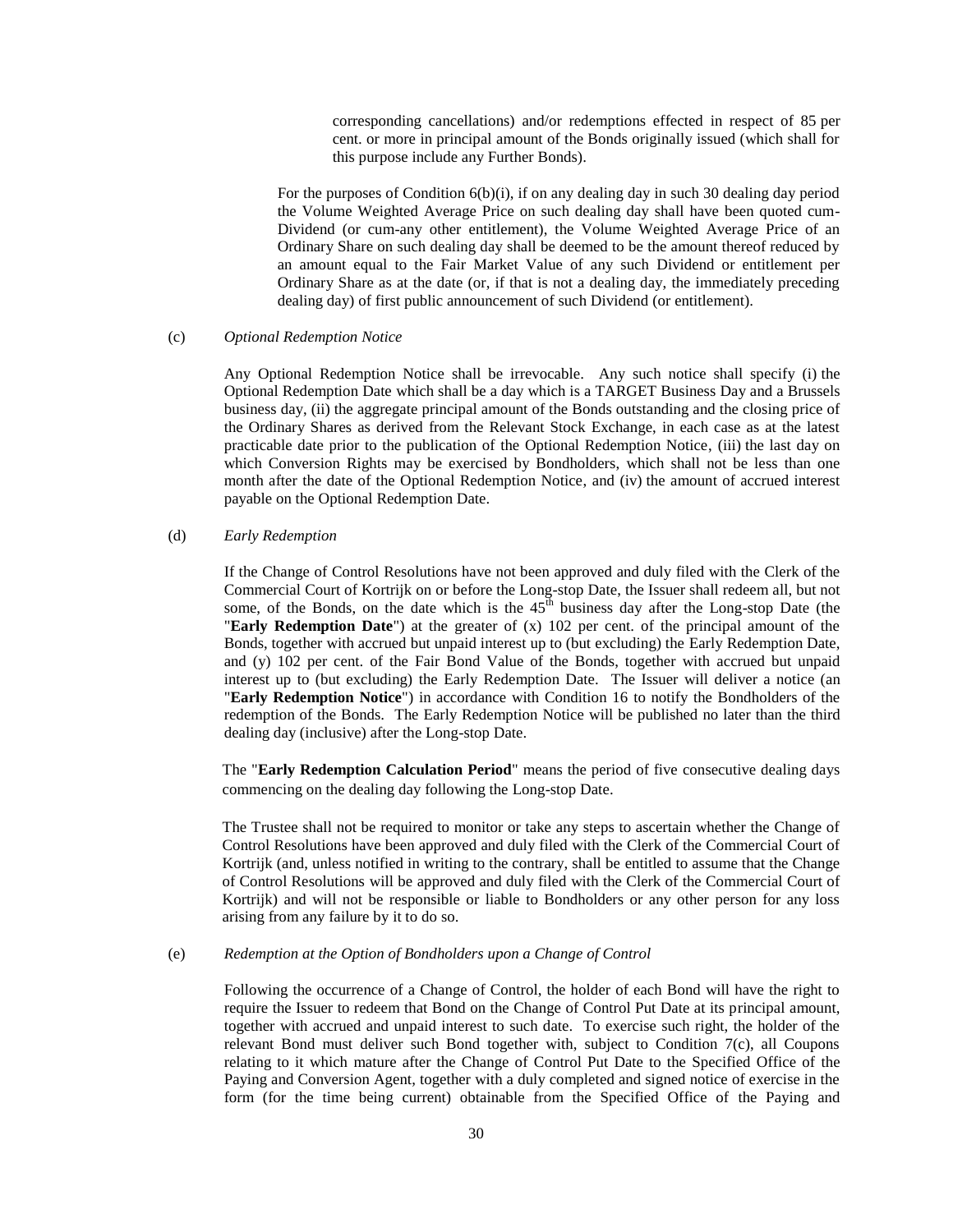Conversion Agent (a "**Change of Control Put Exercise Notice**"), at any time during the Change of Control Period. The "**Change of Control Put Date**" shall be the fourteenth calendar day after the expiry of the Change of Control Period.

Payment in respect of any such Bond shall be made by transfer to a euro account maintained by the relevant Bondholder with a bank with access to the TARGET System as specified by the relevant Bondholder in the relevant Change of Control Put Exercise Notice.

A Change of Control Put Exercise Notice, once delivered, shall be irrevocable and the Issuer shall redeem all Bonds that are the subject of Change of Control Put Exercise Notices delivered as aforesaid on the Change of Control Put Date.

*Bondholders should note that Belgian law in effect as at the date of the issuance of the Bonds requires that, where any person makes a public takeover bid on the shares of a Belgian listed company, such person shall also make an offer to (among others) holders of convertible bonds in the relevant company.*

*Bondholders should note that the exercise by any of them of the option set out in Condition 6(e) or any ability to exercise Conversion Rights at a Conversion Price determined in accordance with Condition*  $5(b)(x)$  will only be effective under Belgian law if, prior to the earliest of (a) the Issuer *being notified by the Belgian Financial Services and Markets Authority of a formal filing of a proposed offer to the Shareholders of the Issuer or (b) the occurrence of the Change of Control, (i) the Change of Control Resolutions have been approved by the Shareholders of the Issuer in a general meeting of Shareholders and (ii) the Change of Control Resolutions have been filed with the Clerk of the Commercial Court of Kortrijk (*greffe du tribunal de commerce*/*griffie van de rechtbank van koophandel*). The Issuer has undertaken pursuant to Condition 10(k) to use all reasonable endeavours to procure that the Change of Control Resolutions be passed at the general meeting of Shareholders of the Issuer, and to file a copy of such resolutions as aforesaid immediately thereafter. If a Change of Control occurs prior to such approval and filing, Bondholders may not be entitled to exercise the option set out in Condition 6(e). There can be no assurance that such approval will be granted at such meeting.*

(f) *Purchase*

Subject to the requirements (if any) of any stock exchange on which the Bonds may be admitted to listing and trading at the relevant time and subject to compliance with applicable laws and regulations, the Issuer or any Subsidiary of the Issuer may at any time purchase any Bonds (provided that all unmatured Coupons relating to them are purchased therewith or attached thereto) in the open market or otherwise at any price. Bonds purchased by the Issuer or any of its Subsidiaries shall be surrendered to the Paying and Conversion Agent for cancellation and, if so surrendered, shall be cancelled forthwith and may not be reissued or re-sold.

(g) *Cancellation*

All Bonds which are redeemed or in respect of which Conversion Rights are exercised will be cancelled (together with all related unmatured Coupons attached to the Bonds or surrendered with the Bonds) and may not be reissued or resold. Bonds purchased by, or on behalf of, the Issuer or any of its Subsidiaries shall be surrendered to the Paying and Conversion Agent for cancellation and if so surrendered, shall be cancelled forthwith and may not be reissued or re-sold.

### (h) *Multiple Notices*

If more than one notice of redemption is given pursuant to this Condition 6, the first of such notices to be given shall prevail.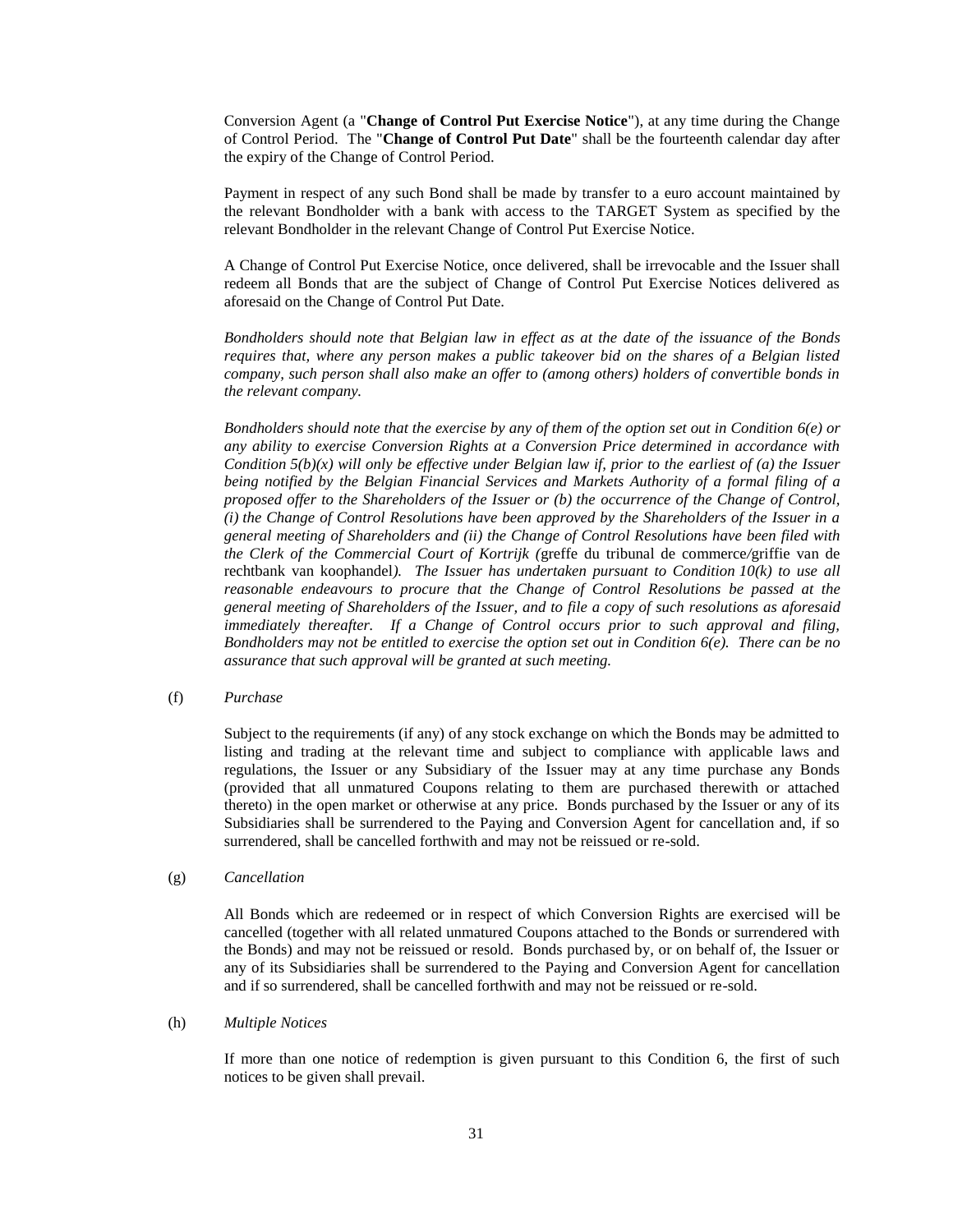# **7. Payments**

#### (a) *Agent*

BNP Paribas Securities Services, Brussels branch has initially been appointed to act as the Paying and Conversion Agent and Domiciliary Agent.

The Issuer reserves the right to vary or terminate the appointment of the Paying and Conversion Agent and/or approve any change in the Specified Office through which such Paying and Conversion Agent acts, provided that it will maintain a Paying and Conversion Agent and maintain at all times a Domiciliary Agent and the Domiciliary Agent will at all times be a participant in the X/N Clearing System. Notice of any change in the Paying and Conversion Agent or its Specified Office will promptly be given by the Issuer to the Bondholders in accordance with Condition 16.

### (b) *Payments of Principal, Premium and Interest*

Unless and until definitive Bonds are issued in exchange for book-entry interests in the Global Bond, payments of principal, premiums (if any) and interest in respect of the Bonds will be made through the Paying and Conversion Agent and the X/N Clearing System in accordance with the Agency Agreement and the regulations of the X/N Clearing System.

Unless instructed otherwise by the Paying and Conversion Agent, the NBB will debit the account of the Paying and Conversion Agent with the NBB for payments due by the Issuer to the bondholders in accordance with the regulations of the X/N Clearing System and will be responsible for ensuring that payments are credited to the accounts of the relevant participants in the X/N Clearing System.

The payment obligations of the Issuer under the Bonds will be discharged once the NBB has debited the account of the Paying and Conversion Agent with the NBB with respect of each amount so paid.

The persons shown in the records of the NBB, of participants in the X/N Clearing System and of their respective sub-participants as the holders of a particular principal amount at maturity of the Bonds must look solely to the NBB, participants in the X/N Clearing System or their subparticipants, as the case may be, for their share of each payment so made by the Issuer to, or to the order of, the holders of such Bonds.

Upon issue of definitive Bonds in exchange for book-entry interests in the Global Bond, payments of:

- (a) principal and premium in respect of the Bonds and accrued interest payable on a redemption of the Bonds other than on an Interest Payment Date will be made against presentation and surrender (or in the case of partial payment only, endorsement) of the definitive Bond, at the Specified Office of the Paying and Conversion Agent;
- (b) interest due on an Interest Payment Date will be made against presentation and surrender (or in the case of partial payment only, endorsement) of the relevant Coupons, at the Specified Office of the Paying and Conversion Agent; and
- (c) all other amounts will be made as provided in these Conditions.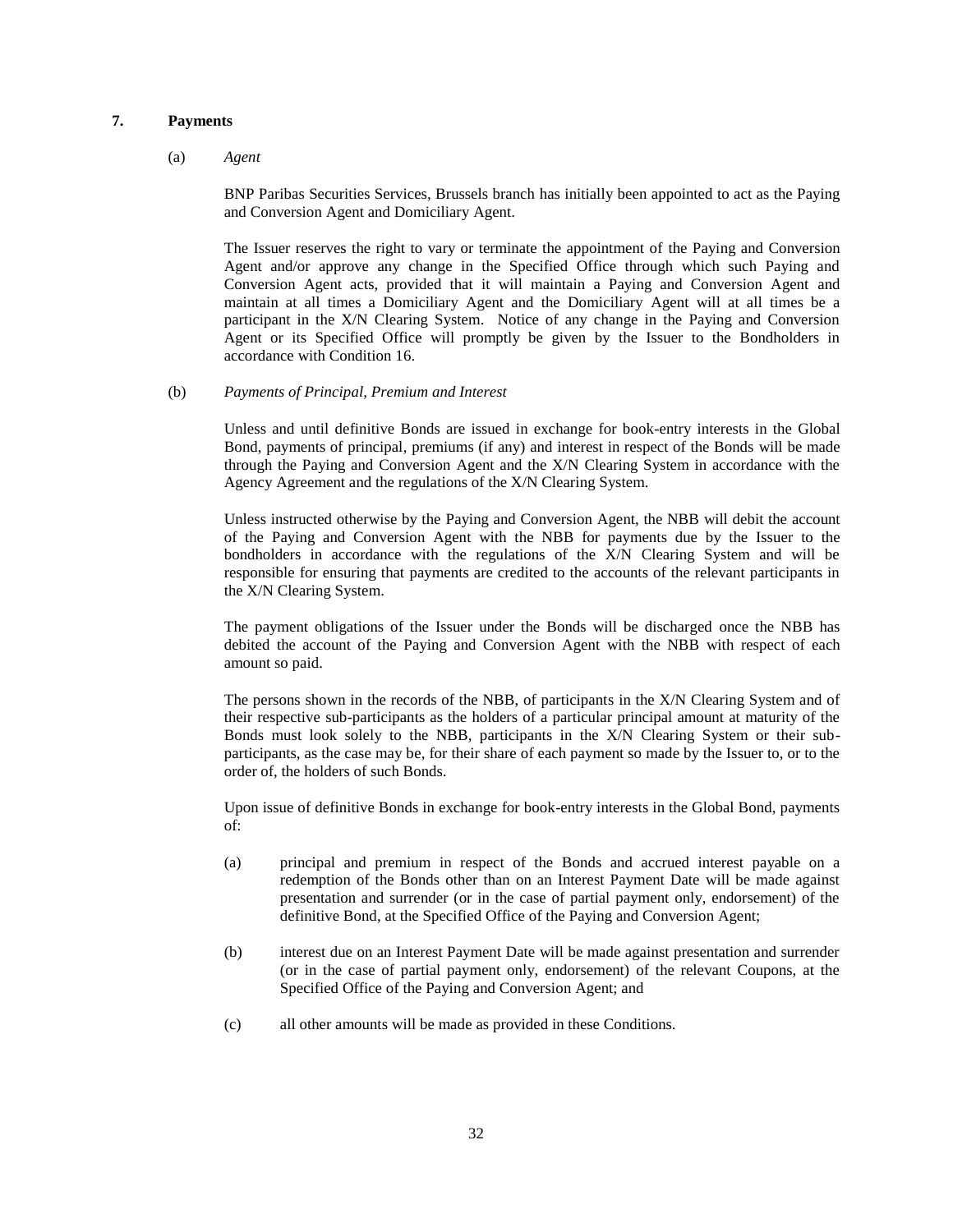#### (c) *Coupons*

Each Bond should be presented for payment together with all related unmatured Coupons, failing which the full amount of any relative missing unmatured Coupon (or, in the case of payment not being made in full, the proportion of the full amount of the missing unmatured Coupon which the amount so paid bears to the total amount due) will be deducted from the amount due for payment. Each amount so deducted will be paid in the manner mentioned above against presentation and surrender (or, in the case of partial payment only, endorsement) of the related missing Coupon at any time before the expiry of 10 years after the Relevant Date in respect of the relevant Bond (whether or not the Coupon would otherwise have become void pursuant to Condition 11) or, if later, five years after the date on which the Coupon would have become void pursuant to Condition 11, but not thereafter.

#### (d) *No Charges*

Without prejudice to Condition 8, the Paying and Conversion Agent shall not make or impose on a Bondholder any charge in relation to any payment or conversion in respect of the Bonds in accordance with the terms and provisions of these Conditions.

### (e) *Fractions*

When making payments to Bondholders, if the relevant payment is not of an amount which is a whole multiple of the smallest unit of the relevant currency in which such payment is to be made, such payment will be rounded down to the nearest smallest unit.

## **8. Taxation**

All payments made by or on behalf of the Issuer in respect of the Bonds and Coupons will be made subject to and after deduction or withholding for or on account of any present or future taxes, duties, assessments or governmental charges of whatever nature imposed or levied by or on behalf of Belgium or any political subdivision or any authority thereof or therein having power to tax required to be made by law. The Issuer will not be required to pay any additional or further amounts in respect of such deduction or withholding.

*The Bonds will be accepted for clearing in the X/N Clearing System, but their circulation is limited to socalled X-accounts, which are exempt securities accounts opened with a financial institution that is a direct or indirect participant in the X/N Clearing System on behalf of investors that are eligible investors as referred to in article 4 of the Belgian Royal Decree of 26 May 1994 on the deduction of withholding tax (Arrêté royal du 26 mai 1994 relatif à la perception et à la bonification du précompte mobilier / Koninklijk besluit van 26 mei 1994 over de inhouding en de vergoeding van de roerende voorheffing)*. *Holding Bonds on an X-account in the X/N Clearing System enables such eligible investors, as at the date of these terms and conditions, to receive the gross interest income on their Bonds and to transfer the Bonds on a gross basis. As at the date of these terms and conditions, Euroclear and Clearstream only hold bonds in the X/N Clearing System on X-accounts on behalf of eligible investors.* 

# <span id="page-32-0"></span>**9. Events of Default**

If any of the following events (each an "**Event of Default**") occurs and is continuing, the Trustee at its discretion may, and if so requested in writing by the holders of at least one-quarter in principal amount of the Bonds then outstanding or if so directed by a Resolution and provided in each case that it is indemnified and/or secured and/or prefunded to its satisfaction shall, give notice to the Issuer at its registered office that the Bonds are, and they shall thereby immediately become due and repayable at their principal amount together with accrued interest (if any) to the date of payment: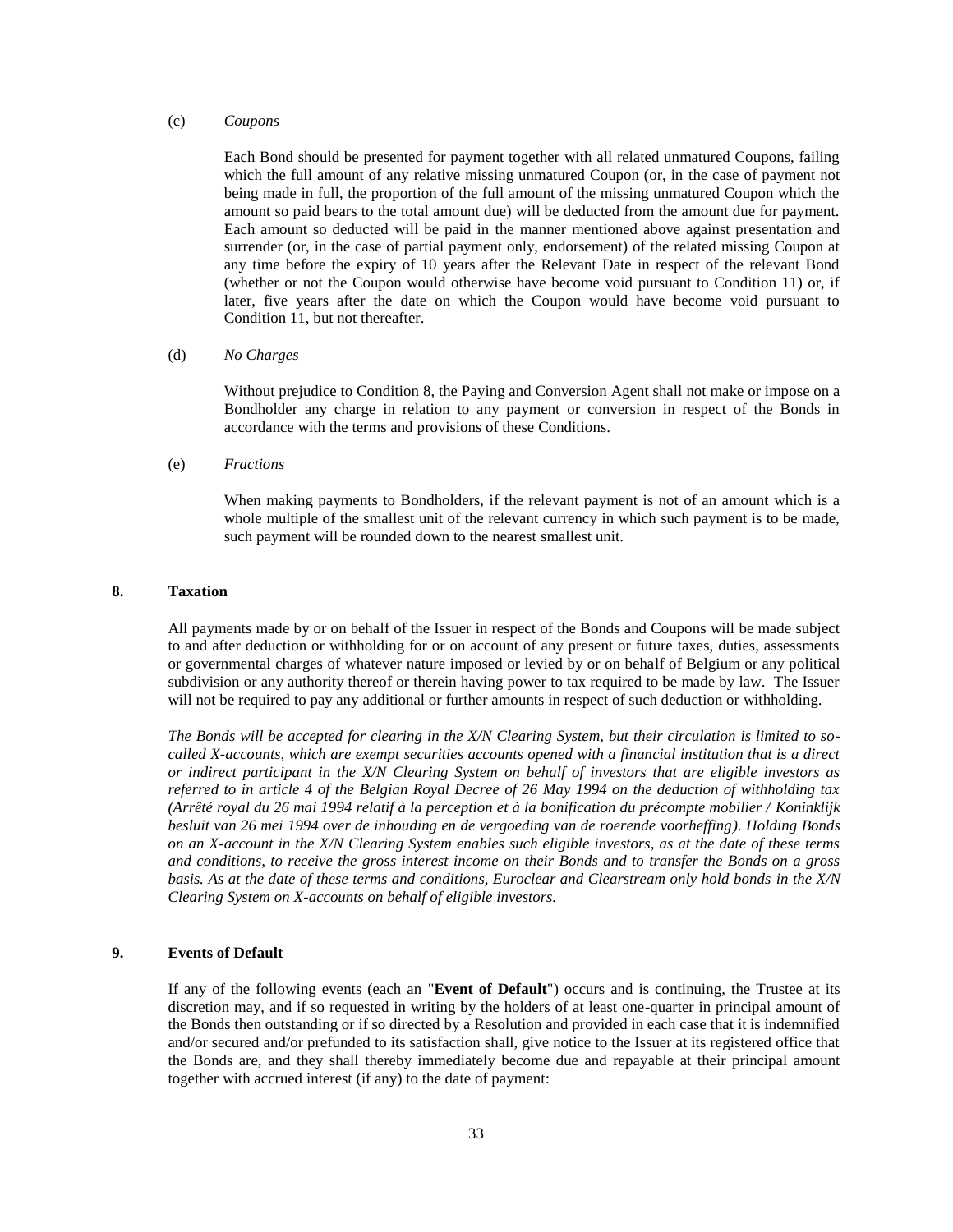- (a) if default is made (i) in the payment of any principal or interest due in respect of the Bonds or any of them or (ii) in respect of the delivery of the Ordinary Shares pursuant to the exercise of Conversion Rights, and the default continues for a period of (i) seven days in the case of payment of principal and fourteen days in the case of payment of interest or (ii) seven days in the case of a delivery of Ordinary Shares; or
- (b) if the Issuer fails to perform or observe any of its other obligations under these Conditions or the Trust Deed or fails to perform or observe any obligation under Condition 10 which would be a breach thereof and (except in any case where, in the opinion of the Trustee, the failure is incapable of remedy when no such continuation or notice as is hereinafter mentioned will be required) the failure continues for the period of 30 days (or such longer period as the Trustee may permit) next following the service by the Trustee on the Issuer of notice requiring the same to be remedied; or
- (c) (i) any other present or future indebtedness of the Issuer or any of its Material Subsidiaries for or in respect of moneys borrowed or raised becomes due and payable prior to its stated maturity by reason of any event of default (howsoever described), or (ii) any such indebtedness is not paid when due or if later, as the case may be, at the end of any applicable grace period, or (iii) the Issuer or any of its Material Subsidiaries fails to pay when due any amount payable by it under any present or future guarantee for, or indemnity in respect of, any moneys borrowed or raised, provided, in any instance, the aggregate amount of the relevant indebtedness, guarantees and indemnities in respect of which one or more of the events mentioned above in this paragraph (c) have occurred and is continuing equals or exceeds  $\epsilon$ 20,000,000 (or its equivalent in any other currency or currencies), except to the extent the existence or enforceability of the relevant obligation is being disputed in good faith by appropriate proceedings; or
- (d) if any expropriation, attachment, sequestration, distress or execution affects any asset or assets of the Issuer or any of its Material Subsidiaries having an aggregate value of €20,000,000, unless such expropriation, attachment, sequestration, distress or execution is discharged within 60 days; or
- (e) if any mortgage, charge, pledge, lien or other encumbrance, present or future, created or assumed by the Issuer or any of its Material Subsidiaries over all or a substantial part of its property or assets for an amount at the relevant time in excess of  $\epsilon$ 20,000,000 (or its equivalent in any other currency or currencies) becomes enforceable and any step is taken to enforce it (including the taking of possession or the appointment of a receiver, administrative receiver, manager or other similar person) unless such enforcement is discharged within 60 days or is the subject of a bona fide dispute; or
- (f) if the Issuer or any of its Material Subsidiaries is bankrupt or unable to pay its debts, stops, suspends or announces its intention to stop or suspend payment on any of its debts, or, by reason of actual or anticipated financial difficulties, commences negotiations with one or more of its creditors with a view to deferring, rescheduling or otherwise readjusting any indebtedness, or a moratorium is declared or comes into effect in respect of or affecting all or any part of (or of a particular type of) the debts of the Issuer or any of its Material Subsidiaries; or
- (g) if an order is made or any corporate action is taken for the winding-up, dissolution, administration or reorganisation of the Issuer or any of its Material Subsidiaries, or the Issuer or any of its Material Subsidiaries ceases or threatens to cease to carry on all or substantially all of its business or operations, or if a receiver, liquidator, administrator, administrative receiver, trustee or similar officer is appointed in respect of the Issuer or any of its Material Subsidiaries or of all or a substantial part of its revenues and assets, except, in each case, for the purpose of a solvent liquidation of a Material Subsidiary;

provided that the Trustee shall have certified that, with respect to paragraphs (b), (f) and (g) above (and in relation to (f) and (g) with respect to a Material Subsidiary only and not the Issuer), in its opinion, such event is materially prejudicial to the interests of the Bondholders.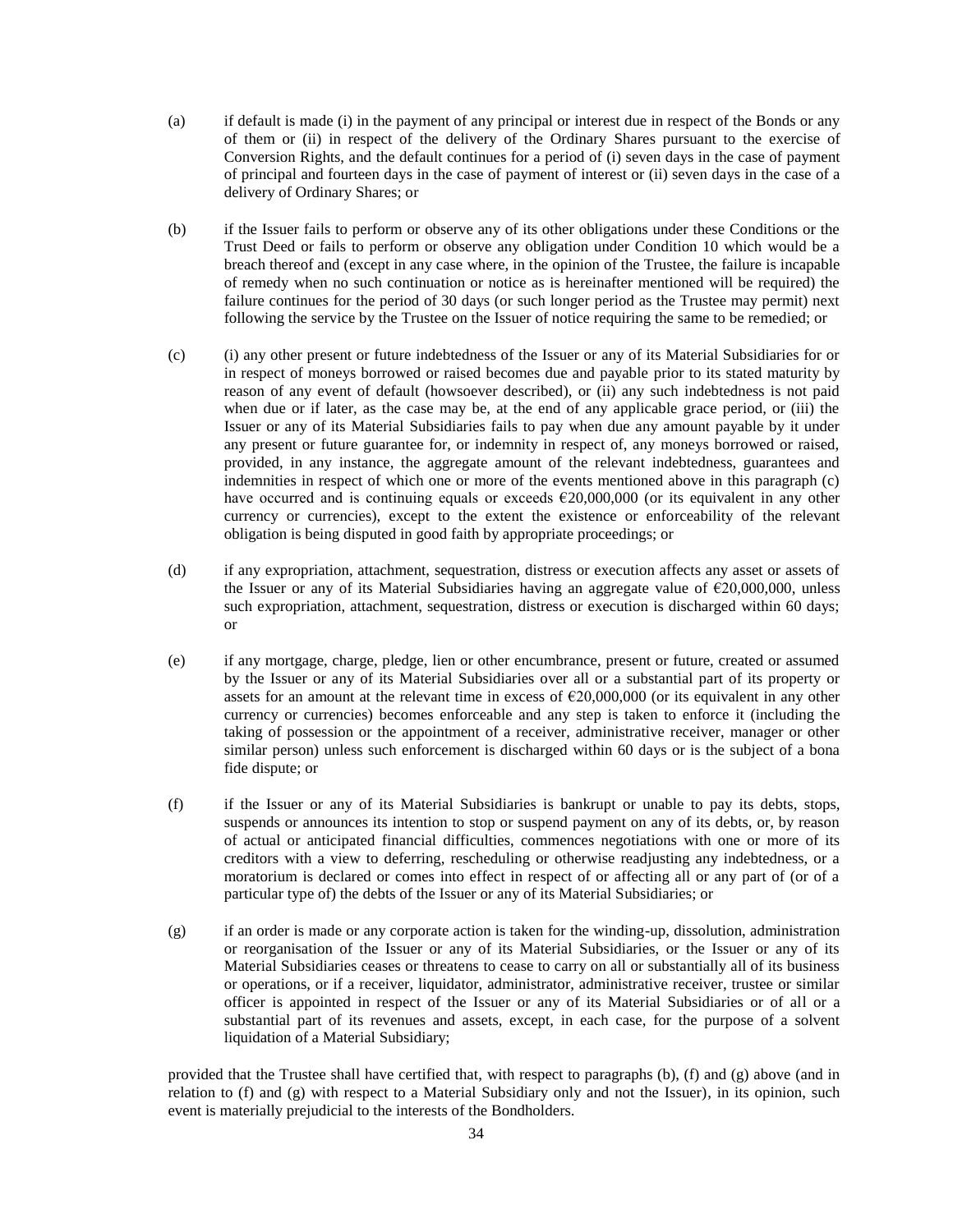## <span id="page-34-0"></span>**10. Undertakings**

Whilst any Conversion Right remains exercisable, the Issuer will, save with the approval of a Resolution or with the prior written approval of the Trustee where, in its opinion, it is not materially prejudicial to the interests of the Bondholders to give such approval:

- (a) not issue or pay up any Securities, in either case by way of capitalisation of profits or reserves, other than:
	- (i) by the issue of fully paid Ordinary Shares to Shareholders and other holders of shares in the capital of the Issuer which by their terms entitle the holders thereof to receive Ordinary Shares or other shares or Securities on a capitalisation of profits or reserves; or
	- (ii) by the issue of Ordinary Shares paid up in full (in accordance with applicable law) and issued wholly, ignoring fractional entitlements, in lieu of the whole or part of a cash Dividend; or
	- (iii) by the issue of fully paid equity share capital (other than Ordinary Shares) to the holders of equity share capital of the same class and other holders of shares in the capital of the Issuer which by their terms entitle the holders thereof to receive equity share capital (other than Ordinary Shares); or
	- (iv) by the issue of Ordinary Shares or any equity share capital to, or for the benefit of, any employee or former employee, independent service provider providing services on a more than halftime basis or former independent service provider providing services on a more than halftime basis, director or executive holding or formerly holding executive office of the Issuer or any of its Subsidiaries or any associated company or to trustees or nominees to be held for the benefit of any such person, in any such case pursuant to an employee, director or executive share or option scheme whether for all employees, directors, or executives or any one or more of them,

unless, in any such case, the same constitutes a Dividend or otherwise gives (or, in the case of an issue or payment up of Securities in connection with a Change of Control, will give) rise (or would, but for the provisions of Condition 5(f) relating to roundings or the carry forward of adjustments, give rise) to an adjustment to the Conversion Price or is (or, in the case of any issue or payment up of Securities in connection with a Change of Control, will be) otherwise taken into account for the purposes of determining whether such an adjustment should be made;

- (b) not modify the rights attaching to the Ordinary Shares with respect to voting, dividends or liquidation nor issue any other class of equity share capital carrying any rights which are more favourable than the rights attaching to the Ordinary Shares but so that nothing in this Condition 10(b) shall prevent:
	- (i) the issue of equity share capital to employees or former employees, independent service providers providing services on a more than halftime basis or former independent service providers providing services on a more than halftime basis or directors (including directors holding or formerly holding executive office or the personal service company of any such person) (or the spouse or relative of any such person) whether of the Issuer or any of its Subsidiaries or associated companies by virtue of their office or employment pursuant to any employees' share or option scheme; or
	- (ii) any consolidation, reclassification or subdivision of the Ordinary Shares; or
	- (iii) any modification of such rights which is not, in the reasonable opinion of an Independent Financial Adviser, materially prejudicial to the interests of the holders of the Bonds; or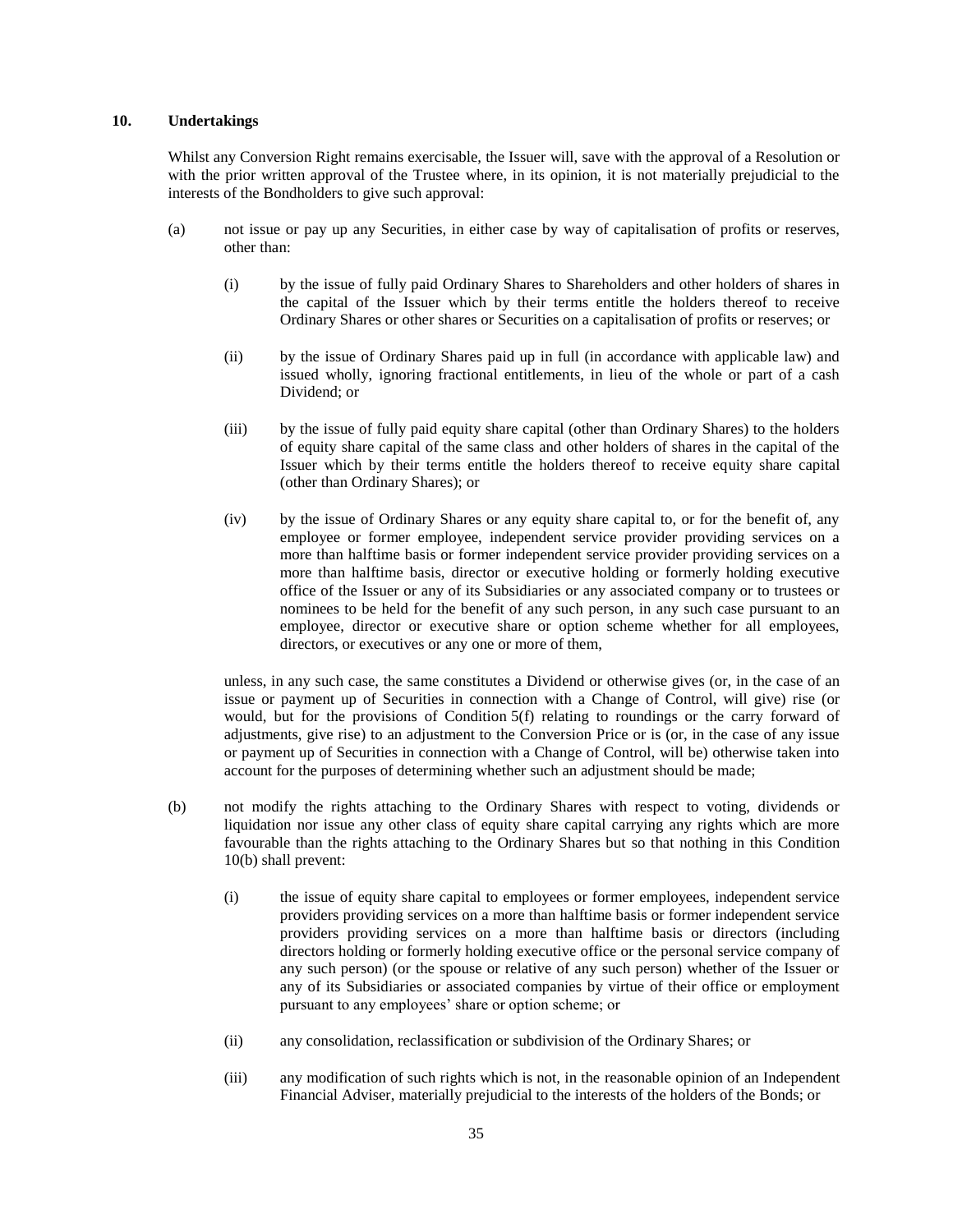- (iv) any issue of equity share capital where the issue of such equity share capital results, or would, but for the provisions of Condition 5(f) relating to roundings or the carry forward of adjustments or, where comprising Ordinary Shares, the fact that the consideration per Ordinary Share receivable therefor is at least 95 per cent. of the Current Market Price per Ordinary Share, otherwise result, in an adjustment to the Conversion Price; or
- (v) without prejudice to any rule of law or legislation, the conversion of Ordinary Shares into, or the issue of any Ordinary Shares in, uncertificated form (or the conversion of Ordinary Shares in uncertificated form to certificated form) or the amendment of the Articles of Association of the Issuer to enable title to securities in the Issuer (including Ordinary Shares) to be evidenced and transferred without a written instrument or any other alteration to the Articles of Association of the Issuer made in connection with the matters described in this Condition 10(b) or which is supplemental or incidental to any of the foregoing (including any amendment made to enable or facilitate procedures relating to such matters and any amendment dealing with the rights and obligations of holders of Securities, including Ordinary Shares, dealt with under such procedures); or
- (vi) any issue of equity share capital or modification of rights attaching to the Ordinary Shares, where prior thereto the Issuer shall have instructed an Independent Financial Adviser to determine what (if any) adjustments should be made to the Conversion Price as being fair and reasonable to take account thereof and such Independent Financial Adviser shall have determined either that no adjustment is required or that an adjustment resulting in a decrease in the Conversion Price is required and, if so, the new Conversion Price as a result thereof and the basis upon which such adjustment is to be made and, in any such case, the date on which the adjustment shall take effect (and so that the adjustment shall be made and shall take effect accordingly);
- (c) procure that no Securities (whether issued by the Issuer or any Subsidiary (other than a Jointly Controlled Subsidiary) of the Issuer or procured by the Issuer or any Subsidiary (other than a Jointly Controlled Subsidiary) of the Issuer to be issued or issued by any other person pursuant to any arrangement with the Issuer or any Subsidiary (other than a Jointly Controlled Subsidiary) of the Issuer), and use reasonable endeavors to procure that no Securities (whether issued by a Jointly Controlled Subsidiary or procured by a Jointly Controlled Subsidiary to be issued or issued by any other person pursuant to any arrangement with any Jointly Controlled Subsidiary), issued without rights to convert into, or exchange or subscribe for, Ordinary Shares shall subsequently be granted such rights exercisable at a consideration per Ordinary Share which is less than 95 per cent. of the Current Market Price per Ordinary Share at the close of business on the last dealing day preceding the date of the first public announcement of the proposed inclusion of such rights unless the same gives rise (or would, but for the provisions of Condition 5(f) relating to roundings or the carry forward of adjustments, give rise) to an adjustment to the Conversion Price and that at no time shall there be in issue Ordinary Shares of differing nominal values, save where such Ordinary Shares have the same economic rights;
- (d) not make any issue, grant or distribution or take or omit to take any other action if the effect thereof would be that, on the exercise of Conversion Rights, Ordinary Shares could not, under any applicable law then in effect, be legally issued as fully paid;
- (e) not reduce its issued share capital, share premium account, or any uncalled liability in respect thereof, or any non-distributable reserves, except:
	- (i) pursuant to the terms of issue of the relevant share capital; or
	- (ii) by means of a purchase or redemption of share capital of the Issuer to the extent, in any such case, permitted by applicable law; or
	- (iii) where the reduction does not involve any distribution of assets; or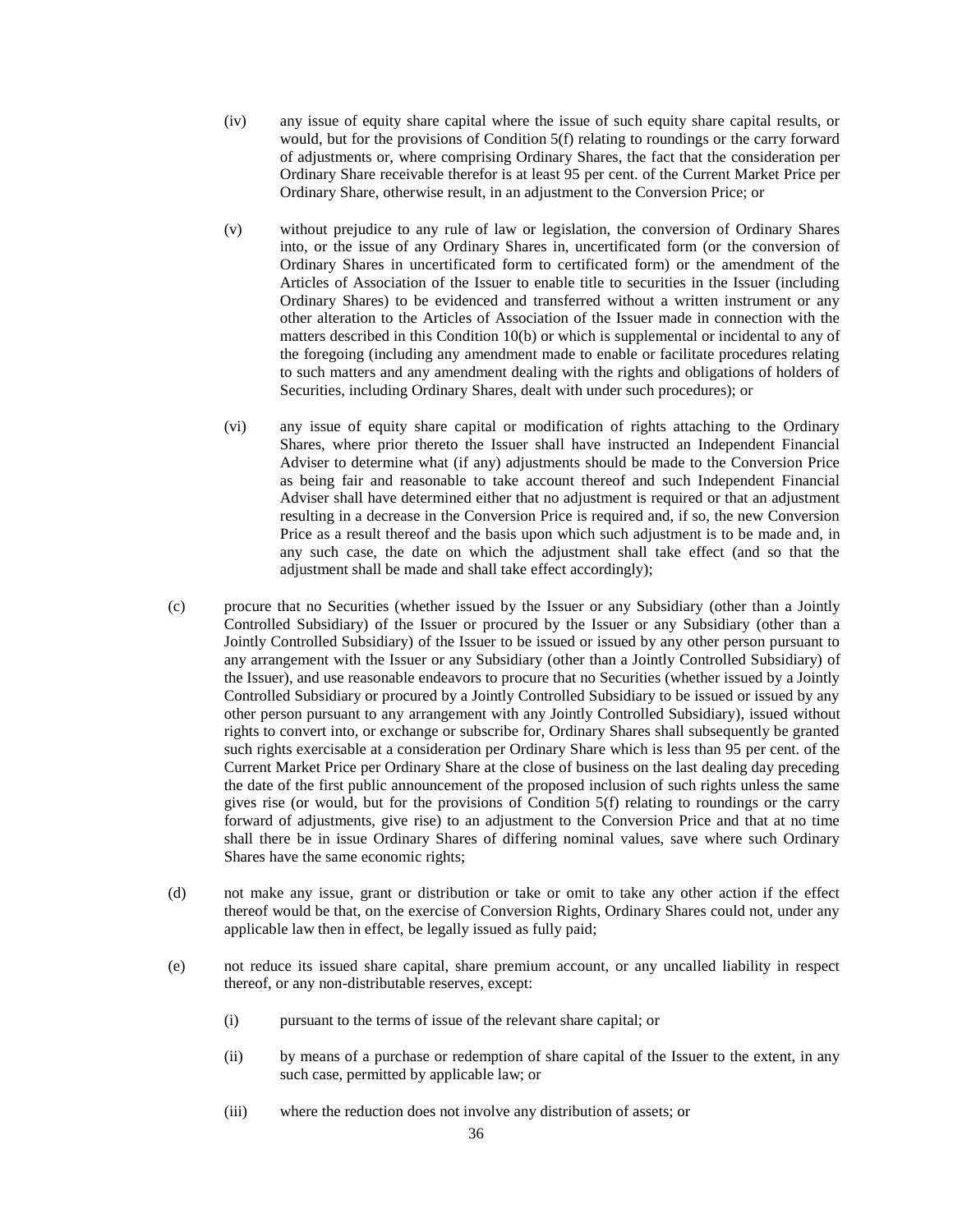- (iv) solely in relation to a change in the currency in which the nominal value of the Ordinary Shares is expressed; or
- (v) to create distributable reserves; or
- (vi) to absorb accounting losses recognized by the Issuer, to create a reserve to absorb foreseeable accounting losses or to create an unavailable reserve in accordance with Article 622, §2, paragraph two of the Belgian Company Code, in each case in accordance with Article 614 of the Belgian Company Code; or
- (vii) by way of transfer to reserves as permitted under applicable law; or
- (viii) where the reduction is permitted by applicable law and the Trustee is advised by an Independent Financial Adviser, acting as an expert, that the interests of the Bondholders will not be materially prejudiced by such reduction; or
- (ix) where the reduction is permitted by applicable law and results (or, in the case of a reduction in connection with a Change of Control, will result) in (or would, but for the provisions of Condition 5(f) relating to roundings or the carry forward of adjustments, result in) an adjustment to the Conversion Price or is (or, in the case of a reduction in connection with a Change of Control, will be) otherwise taken into account for the purposes of determining whether such an adjustment should be made,

provided that, without prejudice to the other provisions of these Conditions, the Issuer may exercise such rights as it may from time to time be entitled pursuant to applicable law to purchase, redeem or buy back its Ordinary Shares and any depositary or other receipts or certificates representing Ordinary Shares without the consent of Bondholders;

- (f) if any offer is made to all (or as nearly as may be practicable all) Shareholders (or all (or as nearly as may be practicable all) Shareholders other than the offeror and/or any parties acting in concert with the offeror (as defined in Article 3, paragraph 1, 5° of the Belgian Act of 1 April 2007 on public takeover bids or any modification or re-enactment thereof)) to acquire all or a majority of the issued ordinary share capital of the Issuer, give notice of such offer to the Bondholders at the same time as any notice thereof is sent to the Shareholders (or as soon as practicable thereafter) that details concerning such offer may be obtained from the Specified Office of the Paying and Conversion Agent and, where such an offer has been recommended by the Board of Directors of the Issuer, or where such an offer has become or been declared unconditional in all respects, use all reasonable endeavours to procure that a like offer is extended to the holders of any Ordinary Shares issued during the period of the offer arising out of the exercise of the Conversion Rights by the Bondholders and/or to the holders of the Bonds;
- (g) use all reasonable endeavors to ensure that the Ordinary Shares issued upon exercise of Conversion Rights (x) will, as soon as is practicable, be admitted to listing and to trading on the Relevant Stock Exchange and (y) will be listed, quoted or dealt in, as soon as is practicable, on any other stock exchange or securities market on which the Ordinary Shares may then be listed or quoted or dealt in;
- (h) for so long as any Bond remains outstanding, use all reasonable endeavours to ensure that its issued and outstanding Ordinary Shares shall be admitted to listing on the Relevant Stock Exchange;
- (i) at all times keep available for issue, free from pre-emptive rights out of its authorised but unissued capital, sufficient authorised but unissued Ordinary Shares to enable the exercise of all Conversion Rights, and all other rights of subscription and exchange for Ordinary Shares, to be satisfied in full;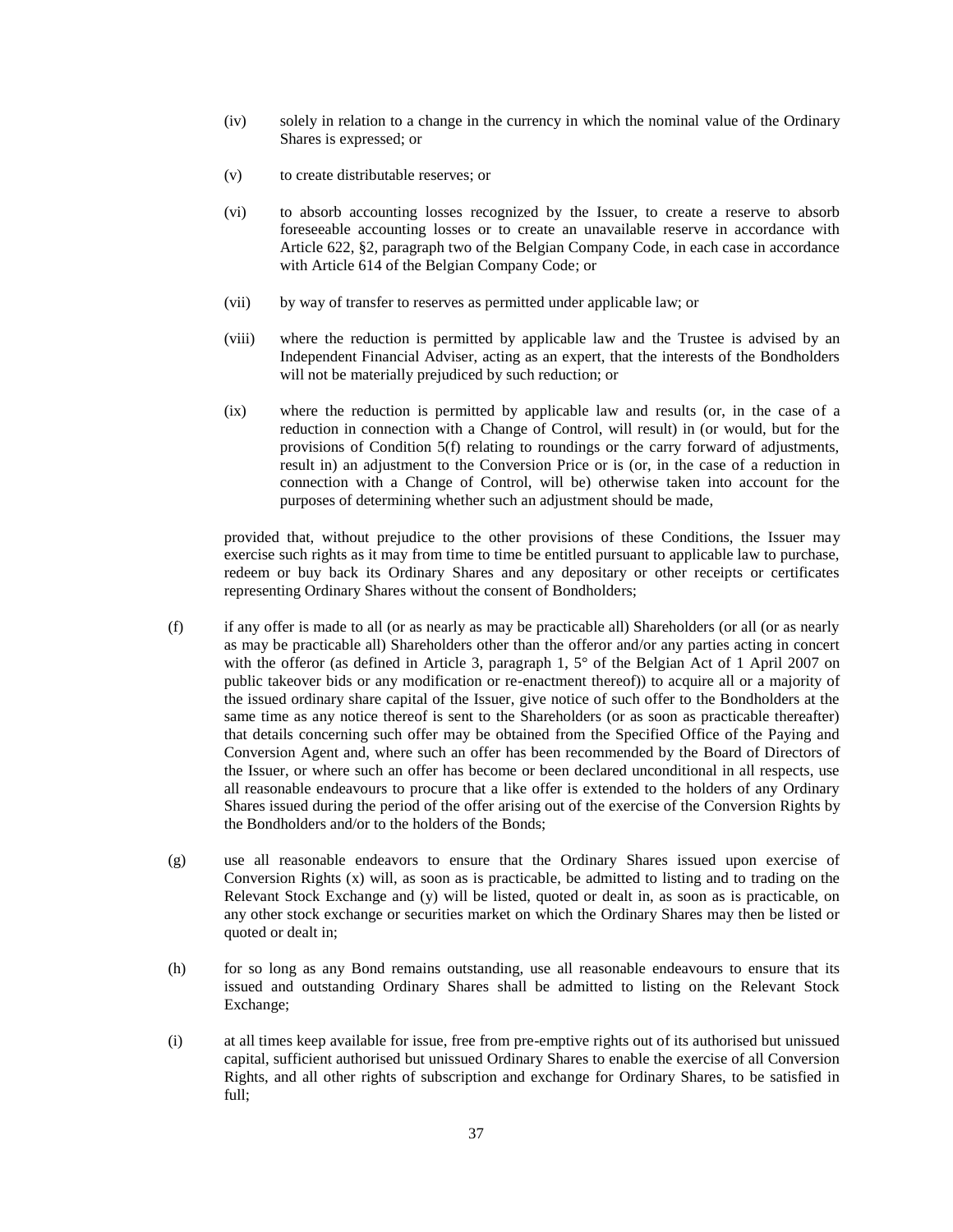- (j) procure that it shall not become domiciled or resident in or subject generally to the taxing authority of any jurisdiction (other than Belgium) unless it would not thereafter be required pursuant to then current laws and regulations to withhold or deduct for or on account of any present or future taxes, duties, assessments or governmental charges of whatever nature imposed or levied by or on behalf of such jurisdiction or any political subdivision thereof or therein having power to tax in respect of any payment on or in respect of the Bonds which are significantly different from those imposed or levied under the taxing authority of Belgium; and
- (k) (i) use all reasonable endeavours to obtain that the Change of Control Resolutions are approved by a resolution of the Shareholders of the Issuer in a general meeting of Shareholders, and in connection therewith to propose a resolution to such effect at the general meeting of Shareholders of the Issuer scheduled to be held by no later than the Long-stop Date, and (ii) immediately following approval of such a resolution to file a copy thereof with the Clerk of the Commercial Court of Kortrijk (*greffe du tribunal de commerce/griffie van de rechtbank van koophandel*).

The Issuer has undertaken in the Trust Deed to deliver to the Trustee annually a certificate of two authorised signatories of the Issuer as to there not having occurred an Event of Default or Potential Event of Default since the Closing Date or the date of the last such certificate or if such event has occurred as to the details of such event. The Trustee will be entitled to rely on such certificate and shall not be obliged to independently monitor compliance by the Issuer with the undertakings set forth in this Condition 10 or otherwise in the Trust Deed, nor be liable to any person for not so doing. The Trustee is also entitled to rely, without further investigation, on a certificate signed by two autorised signatories of the Issuer certifying its Material Subsidiaries and shall incur no liability to any person for so doing.

As used in these Conditions, "**share capital**" has the meaning given to *capital/kapitaal* in Article 476 of the Belgian Company Code.

# **11. Prescription**

Claims against the Issuer for payment in respect of the Bonds or the Coupons shall be prescribed and become void unless made within 10 years (in the case of principal) or five years (in the case of interest) from the appropriate Relevant Date in respect of such payment subject to Conditions 5(h) and 7(c).

Claims in respect of any other amounts payable in respect of the Bonds shall be prescribed and become void unless made within 10 years following the due date for payment thereof.

#### **12. Replacement of Bonds and Coupons**

If any Bond or Coupon is lost, stolen, mutilated, defaced or destroyed, it may be replaced at the Specified Office of the Paying and Conversion Agent subject to all applicable laws and stock exchange requirements, upon payment by the claimant of the expenses incurred in connection with such replacement and on such terms as to evidence and indemnity as the Issuer may reasonably require. Mutilated or defaced Bonds or Coupons must be surrendered before replacements will be issued.

### **13. Meetings of Bondholders, Modification and Waiver, Substitution**

### (a) *Meetings of Bondholders*

The Trust Deed contains provisions for convening meetings of Bondholders to consider matters affecting their interests, including the sanctioning by a Resolution of a modification of any of these Conditions or any provisions of the Trust Deed. Such a meeting may be convened by the Issuer or the statutory auditor of the Issuer and shall be convened by the Issuer if requested in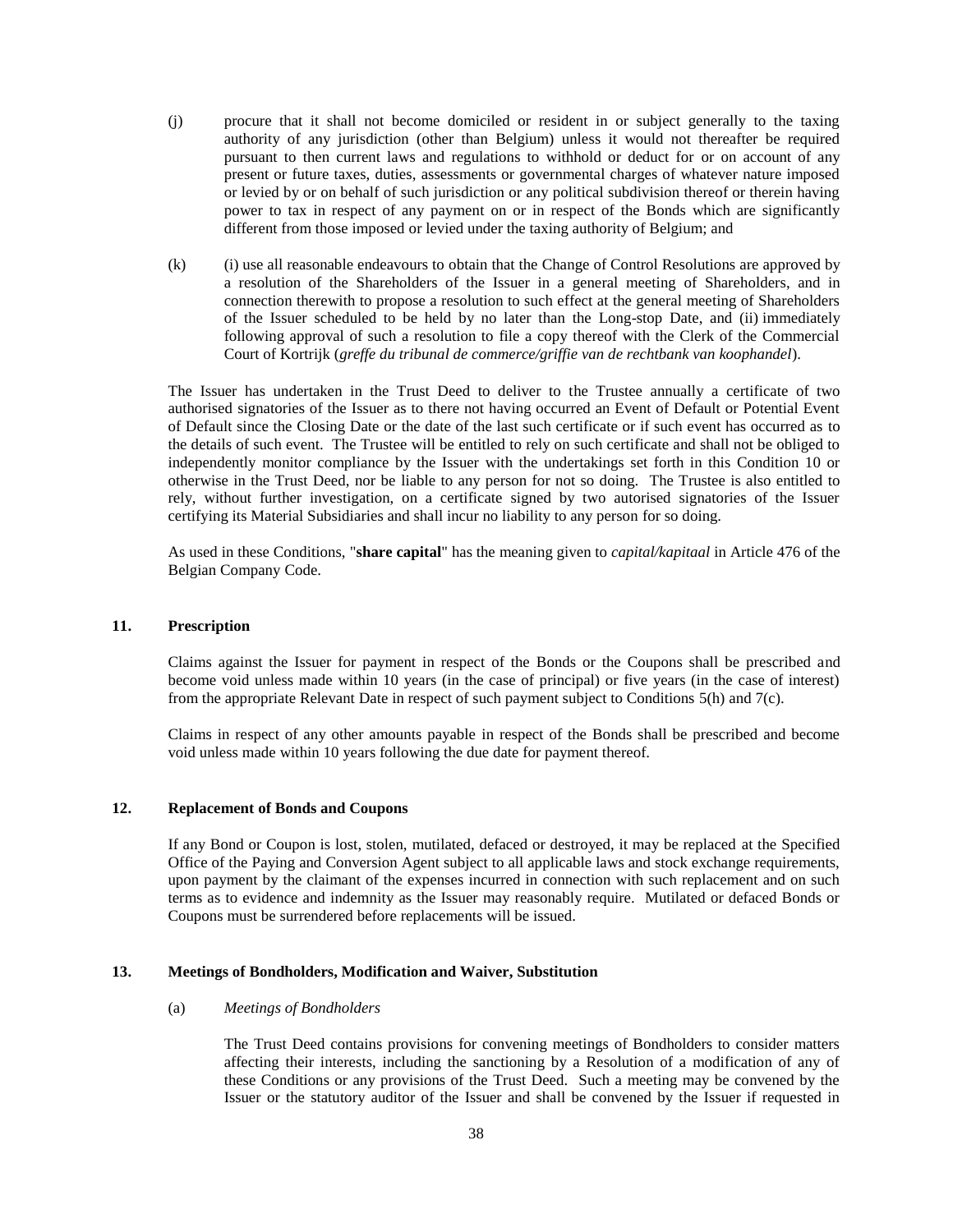writing by the Trustee or Bondholders holding not less than 20 per cent. in principal amount of the Bonds for the time being outstanding. The quorum for any meeting shall be as set out in Article 574 of the Belgian Company Code. All Resolutions require the approval of at least 75 per cent. in principal amount of the Bonds the holders of which are taking part in the vote. Under Article 574 of the Belgian Company Code, if a Resolution is approved by Bondholders holding or representing less than one-third of the principal amount of the Bonds for the time being outstanding (whether their holders are present or represented at the meeting or not), such Resolution is not enforceable unless approved by the Belgian Court of Appeal in the district where the Issuer's registered office is located. The Trustee may not have standing to make such a request to the Belgian Court of Appeal on behalf of the Bondholders. The Trustee may, in its sole discretion, without the consent of the Bondholders, prescribe such other or further regulations regarding the holding of meetings of Bondholders and attendance and voting thereat. Any Resolution duly passed shall be binding on all Bondholders (whether or not they were present at the meeting at which such Resolution was passed and whether or not they vote in favour) and Couponholders.

No Resolution of the Bondholders which in the opinion of the Issuer relates to any of the matters listed in Article 568 of the Belgian Company Code shall be effective unless passed at a meeting complying in all respects with Belgian law or ratified at such a meeting. The matters listed in Article 568 of the Belgian Company Code include, *inter alia*, modifying or suspending the date of maturity of Bonds, postponing any day for payment of interest payable in respect of the Bonds, reducing the rate of such interest or deciding urgent interim actions in the common interest of Bondholders.

### (b) *Modification and Waiver*

The Trustee may agree, without the consent or sanction of the Bondholders or Couponholders, to (i) any modification of any of the provisions of the Trust Deed, any trust deed supplemental to the Trust Deed, the Agency Agreement, any agreement supplemental to the Agency Agreement, the Bonds, the Coupons or these Conditions which in the Trustee's opinion is of a formal, minor or technical nature or is made to correct a manifest error (regardless of whether or not the same is materially prejudicial to the interests of the Bondholders), and (ii) any other modification to the Trust Deed, any trust deed supplemental to the Trust Deed, the Agency Agreement, any agreement supplemental to the Agency Agreement, the Bonds, the Coupons or these Conditions (except as mentioned in the Trust Deed), and any waiver or authorisation of any breach or proposed breach, of any of the provisions of the Trust Deed, any trust deed supplemental to the Trust Deed, the Agency Agreement, any agreement supplemental to the Agency Agreement, the Bonds, the Coupons or these Conditions which is, in the opinion of the Trustee, not materially prejudicial to the interests of the Bondholders, except that the Trustee may not exercise this discretion in respect of any matter which is listed in Article 568 of the Belgian Company Code. The Trustee may, without the consent of the Bondholders or the Couponholders, determine any Event of Default or a Potential Event of Default should not be treated as such, provided that in the opinion of the Trustee, the interests of Bondholders will not be materially prejudiced thereby. Any such modification, authorisation or waiver shall be binding on the Bondholders and Couponholders and, unless the Trustee agrees otherwise, such modification shall be notified to the Bondholders as soon as practicable in accordance with Condition 16.

## (c) *Substitution*

The Trustee may, without the consent of the Bondholders or the Couponholders, agree with the Issuer to the substitution in place of the Issuer (or any previous substitute or substitutes under this Condition) as the principal debtor under the Bonds, the Coupons and the Trust Deed of any Subsidiary of the Issuer subject to (a) the Bonds being unconditionally and irrevocably guaranteed by the Issuer, and (b) the Bonds continuing to be convertible or exchangeable into Ordinary Shares as provided in these Conditions *mutatis mutandis* as provided in these Conditions, with such amendments as the Issuer certified to the Trustee are required to ensure the Bonds continue to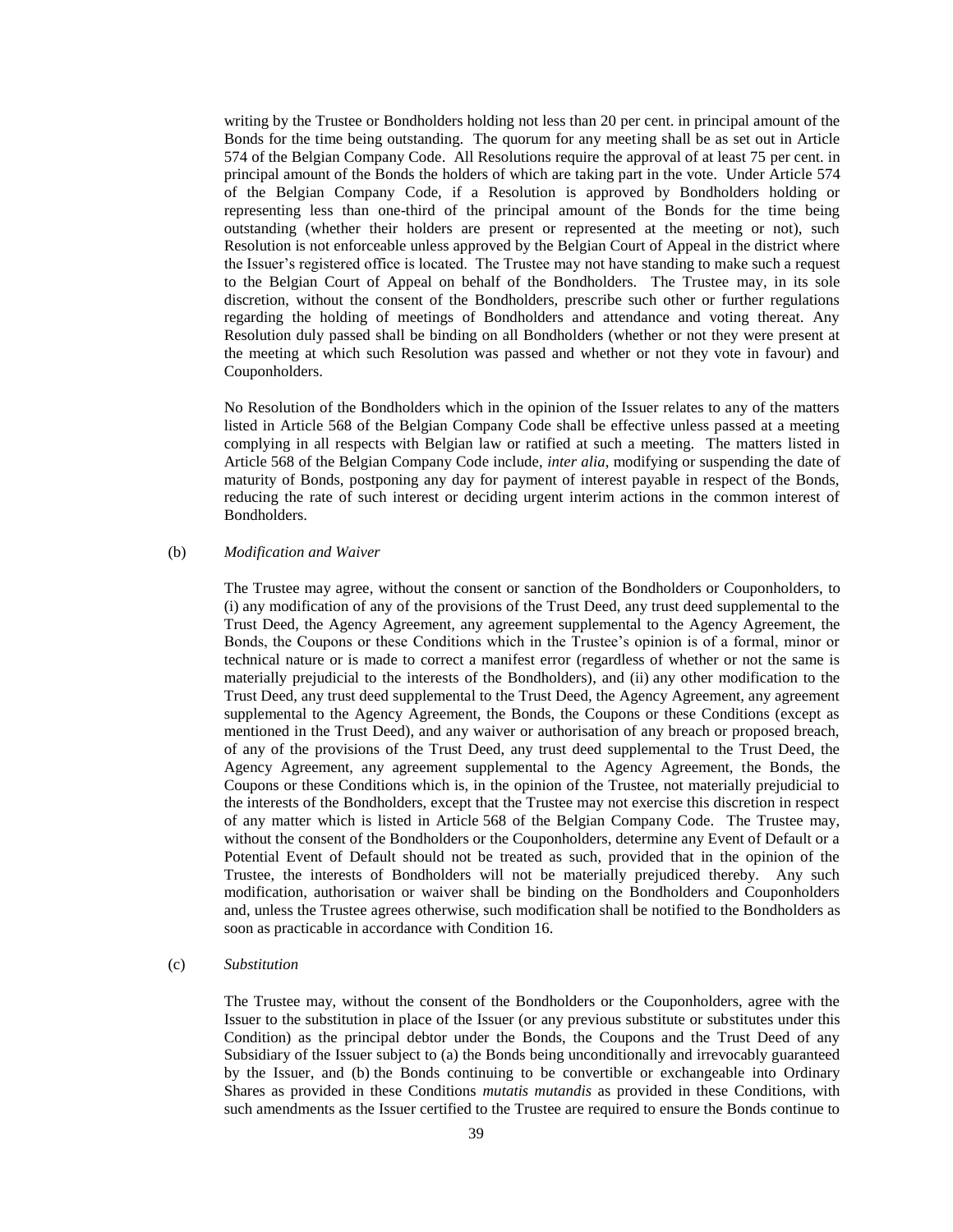be so convertible, and certain other conditions set out in the Trust Deed are being complied with. In the case of such a substitution the Trustee may agree, without the consent of the Bondholders or the Couponholders, to a change of the law governing the Bonds and/or the Trust Deed provided that such change would not in the opinion of the Trustee be materially prejudicial to the interests of the Bondholders. Any such substitution shall be binding on the Bondholders and Couponholders and shall be notified promptly to the Bondholders in accordance with Condition 16.

# (d) *Entitlement of the Trustee*

In connection with the exercise of its functions (including but not limited to those referred to in this Condition) the Trustee shall have regard to the interests of the Bondholders as a class and, in particular but without limitation, shall not have regard to the consequences of the exercise of its trusts, powers or discretions for individual Bondholders resulting from their being for any purpose domiciled or resident in, or otherwise connected with, or subject to the jurisdiction of, any particular territory, and the Trustee shall not be entitled to require, nor shall any Bondholder be entitled to claim, from the Issuer or any other person any indemnification or payment in respect of any tax consequence of any substitution of the Issuer upon individual Bondholders.

### (e) *Meetings of Shareholders and Right to Information*

Bondholders shall be entitled to attend all meetings of Shareholders of the Issuer in accordance with Article 537 of the Belgian Company Code, as well as to receive or have access to any documents that they can request accordance with Articles 535 and 553 of the Belgian Company Code. Bondholders who attend any meeting of Shareholders of the Issuer shall be entitled only to a consultative vote in accordance with applicable law.

### **14. Enforcement**

The Trustee may at any time, at its discretion and without notice, take such proceedings against the Issuer as it may think fit to enforce the provisions of the Trust Deed, the Bonds and the Coupons, but it shall not be bound to take any such proceedings or any other action in relation to the Trust Deed, the Bonds and the Coupons unless (i) it shall have been so directed by a Resolution of the Bondholders or so requested in writing by the holders of at least one-quarter in principal amount of the Bonds then outstanding, and (ii) it shall have been indemnified and/or secured and/or prefunded to its satisfaction. No Bondholder or Couponholder shall be entitled to proceed directly against the Issuer unless the Trustee, having become bound so to proceed, fails so to do within a reasonable period and the failure shall be continuing.

# **15. The Trustee**

The Trust Deed contains provisions for the indemnification of the Trustee and for its relief from responsibility, including relieving it from taking proceedings unless indemnified and/or secured and/or prefunded to its satisfaction. The Trustee is entitled to enter into business transactions with the Issuer and any entity related to the Issuer without accounting for any profit and to act as trustee for the holders of any other securities issued or guaranteed by, or relating to, the Issuer and/or any of the Issuer's Subsidiaries, to exercise and enforce its rights, comply with its obligations and perform its duties under or in relation to any such transactions or, as the case may be, any such trusteeship without regard to the interests of, or consequences for, the Bondholders and to retain and not be liable to account for any profit made or any other amount or benefit received thereby or in connection therewith. The Trustee may rely, without liability to the Bondholders or Couponholders or any other person, on a report, confirmation or certificate or any advice of any accountants, financial advisers (including, for the avoidance of doubt, any Independent Financial Adviser) or financial institution, whether or not addressed to it and whether their liability in relation thereto is limited (by its terms or by any engagement letter relating thereto entered into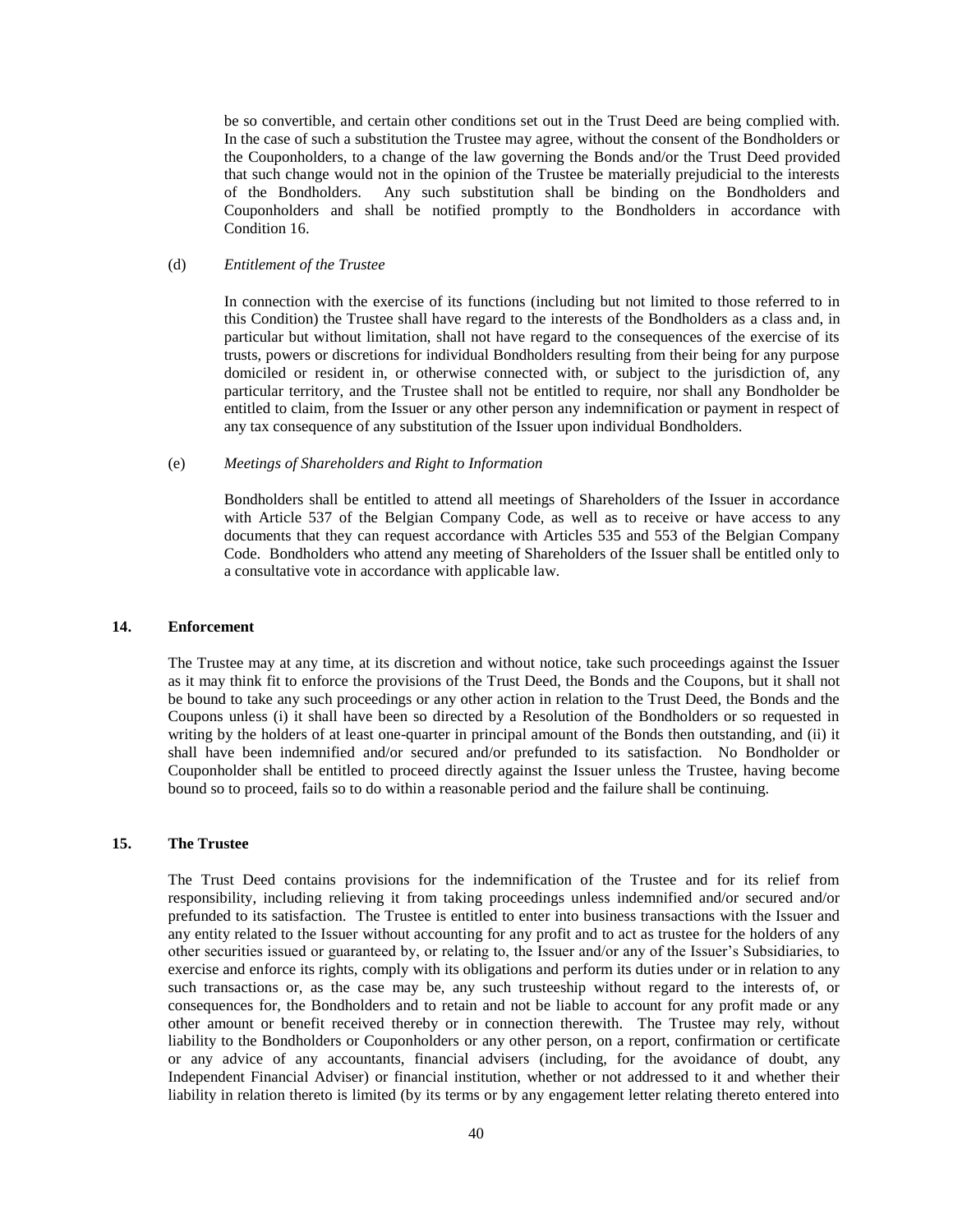by the Trustee or in any other manner) by reference to a monetary cap, methodology or otherwise. The Trustee shall be obliged to accept and be entitled to rely on any such report, confirmation or certificate or advice where the Issuer procures delivery of the same pursuant to its obligation to do so under any provision of these Conditions or the Trust Deed and such report, confirmation or certificate or advice shall be binding on the Issuer, the Trustee, the Bondholders and the Couponholders in the absence of manifest error.

Whenever under these Conditions the Trustee is required to make any determination or exercise any discretion, the Trustee shall be entitled (but not obliged) to do so acting pursuant to the advice of an Independent Financial Adviser or any other entity acting as an expert, and the Trustee shall incur no liability to any person for acting (or refraining from acting) pursuant to such advice.

### <span id="page-40-1"></span>**16. Notices**

The Issuer shall ensure that all notices are duly published in a manner which complies with the rules and regulations of any stock exchange or other relevant authority on which the Bonds are for the time being listed. Any such notice shall be deemed to have been given on the date of such publication or, if required to be published in more than one newspaper or in more than one manner, on the date of the first such publication in all the required newspapers or in each required manner. If publication as provided above is not practicable, notice will be given in such other manner, and shall be deemed to have been given on such date, as the Trustee may approve.

With respect to notices for a meeting of Bondholders, any convening notice for such meeting shall be made in accordance with article 570 of the Belgian Company Code by an announcement to be inserted, not less than 15 days prior to the meeting, in the Belgian Official Gazette (*Moniteur Belge – Belgisch Staatsblad*) and in a nationwide newspaper. Resolutions to be submitted to the meeting must be described in the convening notice. In addition, the convening notice shall specify the procedures in respect of voting on resolutions to be decided by the meeting.

Couponholders will be deemed for all purposes to have notice of the contents of any notice given to the Bondholders in accordance with this Condition.

## <span id="page-40-0"></span>**17. Further Issues**

The Issuer may from time to time without the consent of the Bondholders and the Couponholders create and issue further notes, bonds or debentures either having the same terms and conditions in all respects as the outstanding notes, bonds or debentures of any series (including the Bonds and, in such case, referred to herein as the "**Further Bonds**") or in all respects except for the first payment of interest on them and the first date on which conversion rights may be exercised and so that such further issue shall be consolidated and form a single series with the outstanding notes, bonds or debentures of any series (including the Bonds) or upon such terms as to interest, conversion, premium, redemption and otherwise as the Issuer may determine at the time of their issue, to the extent permitted under applicable tax laws. Any further notes, bonds or debentures forming a single series with the outstanding notes, bonds or debentures of any series (including the Bonds) constituted by the Trust Deed or any deed supplemental to it shall, and any other notes, bonds or debentures may, with the consent of the Trustee, be constituted by a deed supplemental to the Trust Deed. The Trust Deed contains provisions for convening a single meeting of the Bondholders and the holders of notes, bonds or debentures of other series in certain circumstances where the Trustee so decides.